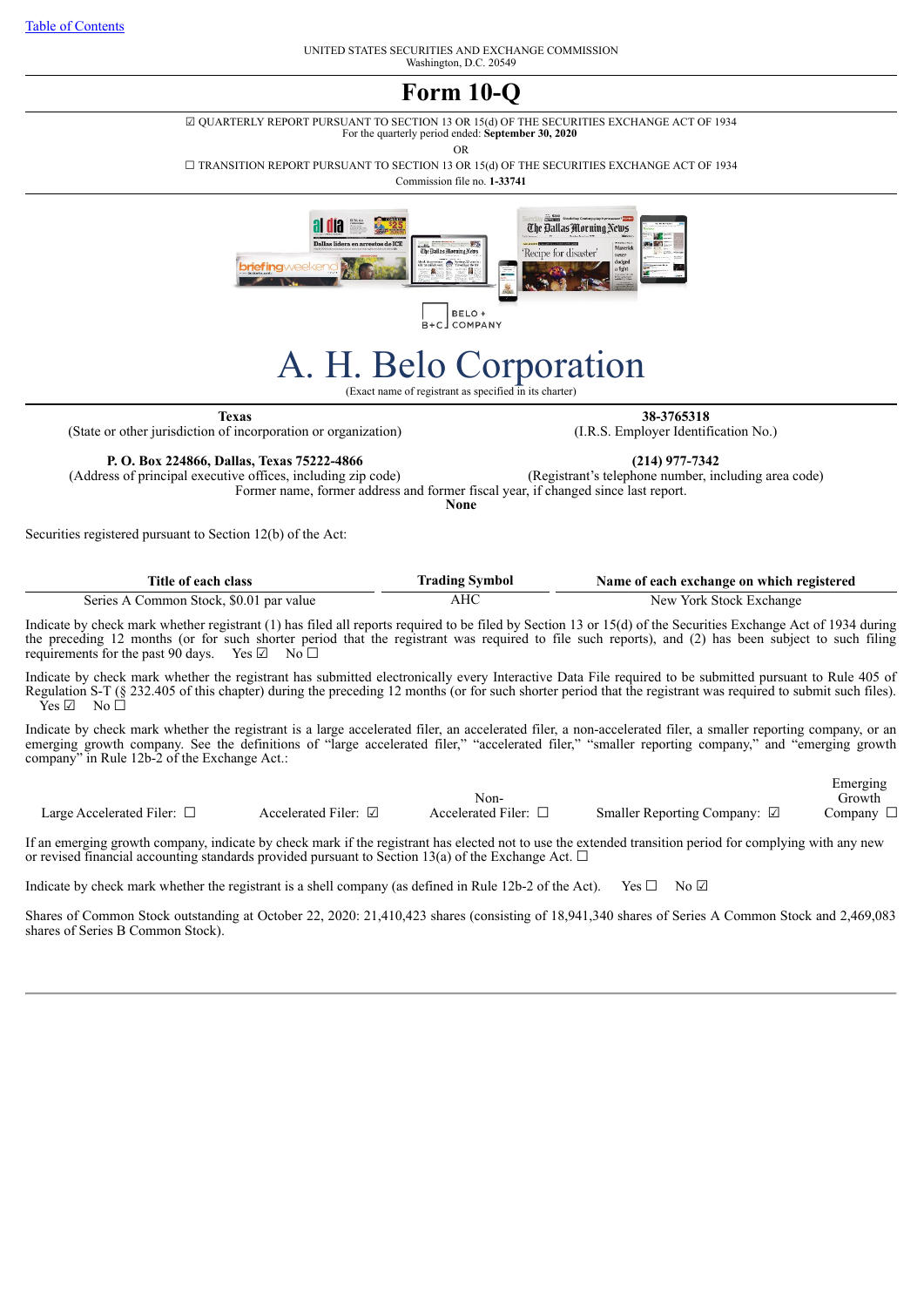# <span id="page-1-0"></span>**A. H. BELO CORPORATION**

# **FORM 10-Q**

# **TABLE OF CONTENTS**

|                      |                                                                                       | Page           |
|----------------------|---------------------------------------------------------------------------------------|----------------|
| <b>PART I</b>        |                                                                                       |                |
| Item 1.              | <b>Financial Information</b>                                                          | PAGE 3         |
| Item 2.              | Management's Discussion and Analysis of Financial Condition and Results of Operations | <b>PAGE 18</b> |
| Item 3.              | Quantitative and Qualitative Disclosures about Market Risk                            | <b>PAGE 26</b> |
| Item 4.              | <b>Controls and Procedures</b>                                                        | <b>PAGE 26</b> |
|                      |                                                                                       |                |
| <b>PART II</b>       |                                                                                       |                |
| Item 1.              | <b>Legal Proceedings</b>                                                              | <b>PAGE 28</b> |
| Item 1A.             | <b>Risk Factors</b>                                                                   | <b>PAGE 28</b> |
| Item 2.              | Unregistered Sales of Equity Securities and Use of Proceeds                           | <b>PAGE 28</b> |
| Item 3.              | <b>Defaults Upon Senior Securities</b>                                                | <b>PAGE 28</b> |
| Item 4.              | <b>Mine Safety Disclosures</b>                                                        | <b>PAGE 28</b> |
| Item 5.              | <b>Other Information</b>                                                              | PAGE 28        |
| Item 6.              | <b>Exhibits</b>                                                                       | <b>PAGE 29</b> |
| <b>Signatures</b>    |                                                                                       | <b>PAGE 32</b> |
| <b>Exhibit Index</b> |                                                                                       | <b>PAGE 33</b> |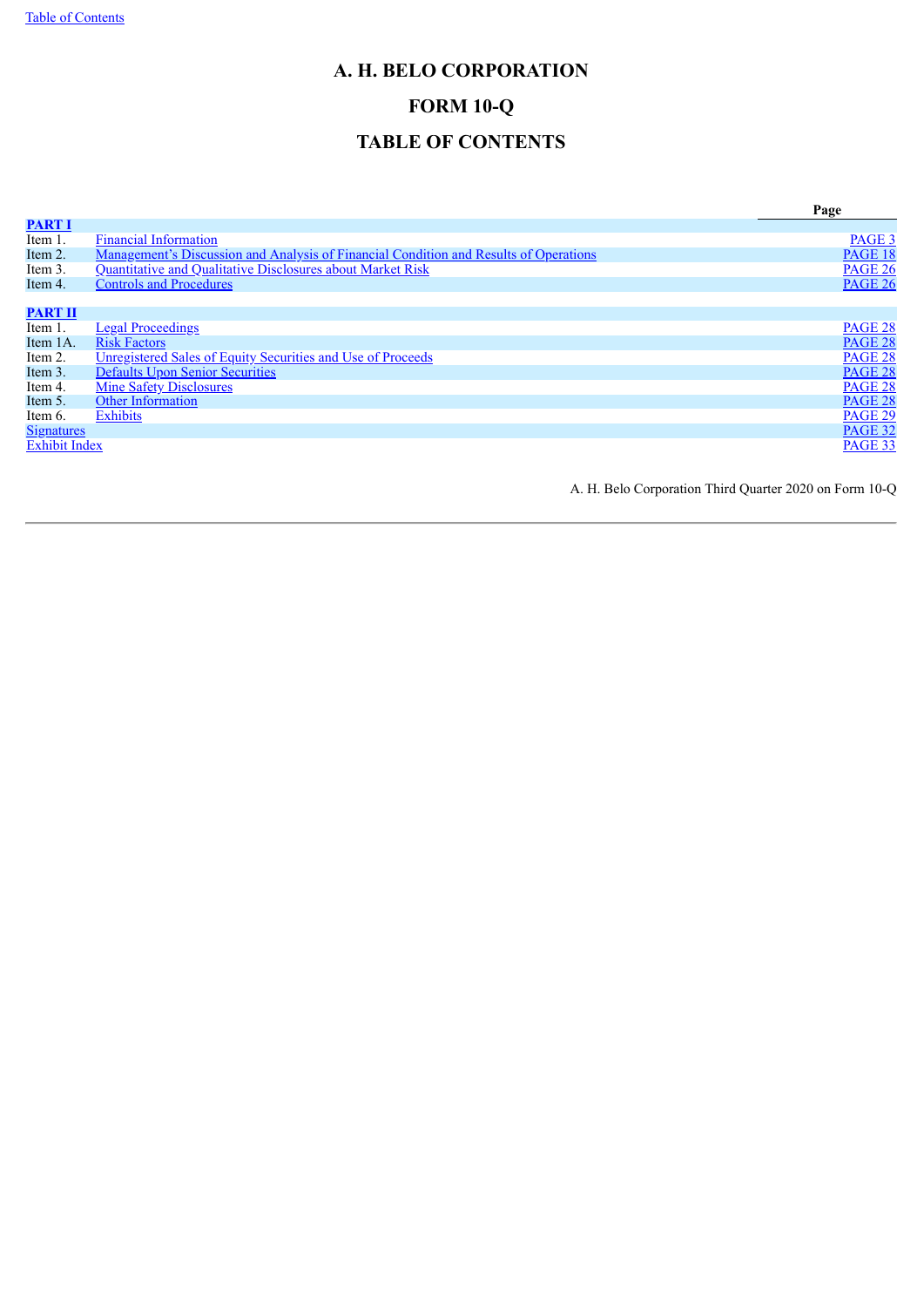# <span id="page-2-0"></span>**PART I**

# <span id="page-2-1"></span>**Item 1. Financial Information**

#### **A. H. Belo Corporation and Subsidiaries Consolidated Statements of Operations**

|                                                               |             | Three Months Ended September 30, |             |                          | Nine Months Ended September 30, |
|---------------------------------------------------------------|-------------|----------------------------------|-------------|--------------------------|---------------------------------|
| In thousands, except share and per share amounts (unaudited)  |             | 2020                             | 2019        | 2020                     | 2019                            |
| <b>Net Operating Revenue:</b>                                 |             |                                  |             |                          |                                 |
| Advertising and marketing services                            | \$          | $17,474$ \$                      | 21,616      | 52,392 \$<br>- \$        | 70,957                          |
| Circulation                                                   |             | 16,111                           | 16,809      | 48,248                   | 51,095                          |
| Printing, distribution and other                              |             | 4,157                            | 4,632       | 12,860                   | 14,709                          |
| Total net operating revenue                                   |             | 37,742                           | 43,057      | 113,500                  | 136,761                         |
| <b>Operating Costs and Expense:</b>                           |             |                                  |             |                          |                                 |
| Employee compensation and benefits                            |             | 16,499                           | 19,504      | 52,512                   | 60,456                          |
| Other production, distribution and operating                  |             |                                  |             |                          |                                 |
| costs                                                         |             | 19,307                           | 21.171      | 58,958                   | 67,200                          |
| Newsprint, ink and other supplies                             |             | 2,476                            | 3,972       | 8,018                    | 12,741                          |
| Depreciation                                                  |             | 1,753                            | 2,289       | 5,320                    | 7,008                           |
| Amortization                                                  |             | 63                               | 140         | 191                      | 356                             |
| (Gain) loss on sale/disposal of assets, net                   |             | 61                               | 1,362       | 56                       | (24, 546)                       |
| Asset impairments                                             |             |                                  | 1,593       |                          | 1,593                           |
| Total operating costs and expense                             |             | 40,159                           | 50,031      | 125,055                  | 124,808                         |
| Operating income (loss)                                       |             | (2, 417)                         | (6,974)     | (11, 555)                | 11,953                          |
| Other income, net                                             |             | 2,095                            | 1,161       | 4,778                    | 3,123                           |
| <b>Income (Loss) Before Income Taxes</b>                      |             | (322)                            | (5, 813)    | (6,777)                  | 15,076                          |
| Income tax provision (benefit)                                |             | (224)                            | (1,808)     | (1,644)                  | 4,688                           |
| <b>Net Income (Loss)</b>                                      |             | (98)<br><sup>\$</sup>            | (4,005)     | (5, 133)<br><sup>S</sup> | 10,388<br><sup>S</sup>          |
|                                                               |             |                                  |             |                          |                                 |
| <b>Per Share Basis</b>                                        |             |                                  |             |                          |                                 |
| Net income (loss)                                             |             |                                  |             |                          |                                 |
| Basic and diluted                                             | $\mathbf S$ | $(0.00)$ \$                      | $(0.19)$ \$ | $(0.24)$ \$              | 0.48                            |
| Number of common shares used in the per share<br>calculation: |             |                                  |             |                          |                                 |
| Basic and diluted                                             |             | 21.410.423                       | 21,476,029  | 21,410,423               | 21,553,625                      |
|                                                               |             |                                  |             |                          |                                 |

*See the accompanying Notes to the Consolidated Financial Statements.*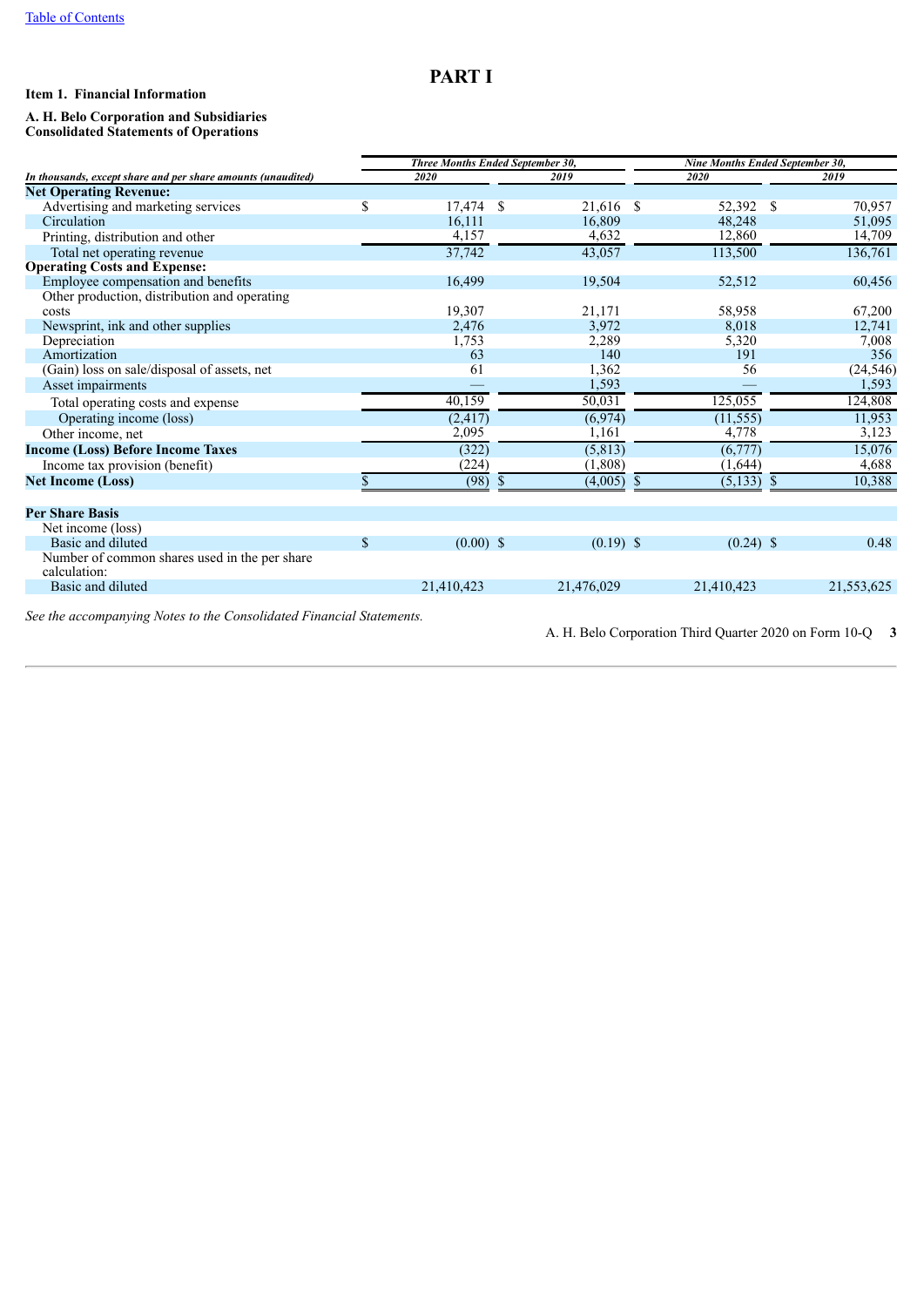# Table of [Contents](#page-1-0)

# **A. H. Belo Corporation and Subsidiaries**

**Consolidated Statements of Comprehensive Income (Loss)**

|                                                       |             |      | <b>Three Months Ended September 30,</b> | <b>Nine Months Ended September 30,</b> |        |  |  |  |
|-------------------------------------------------------|-------------|------|-----------------------------------------|----------------------------------------|--------|--|--|--|
| In thousands (unaudited)                              | <i>2020</i> |      | 2019                                    | 2020                                   | 2019   |  |  |  |
| <b>Net Income (Loss)</b>                              |             | (98) | $(4.005)$ \$                            | $(5,133)$ \$                           | 10,388 |  |  |  |
| <b>Other Comprehensive Income (Loss), Net of Tax:</b> |             |      |                                         |                                        |        |  |  |  |
| Amortization of actuarial losses                      |             | 219  | 6:                                      | $65^{\circ}$                           | 188    |  |  |  |
| Total other comprehensive income, net of tax          |             | 219  |                                         | -65                                    | 188    |  |  |  |
| <b>Total Comprehensive Income (Loss)</b>              |             | 121  | (3,942)                                 | (4, 476)                               | 10.576 |  |  |  |

*See the accompanying Notes to the Consolidated Financial Statements.*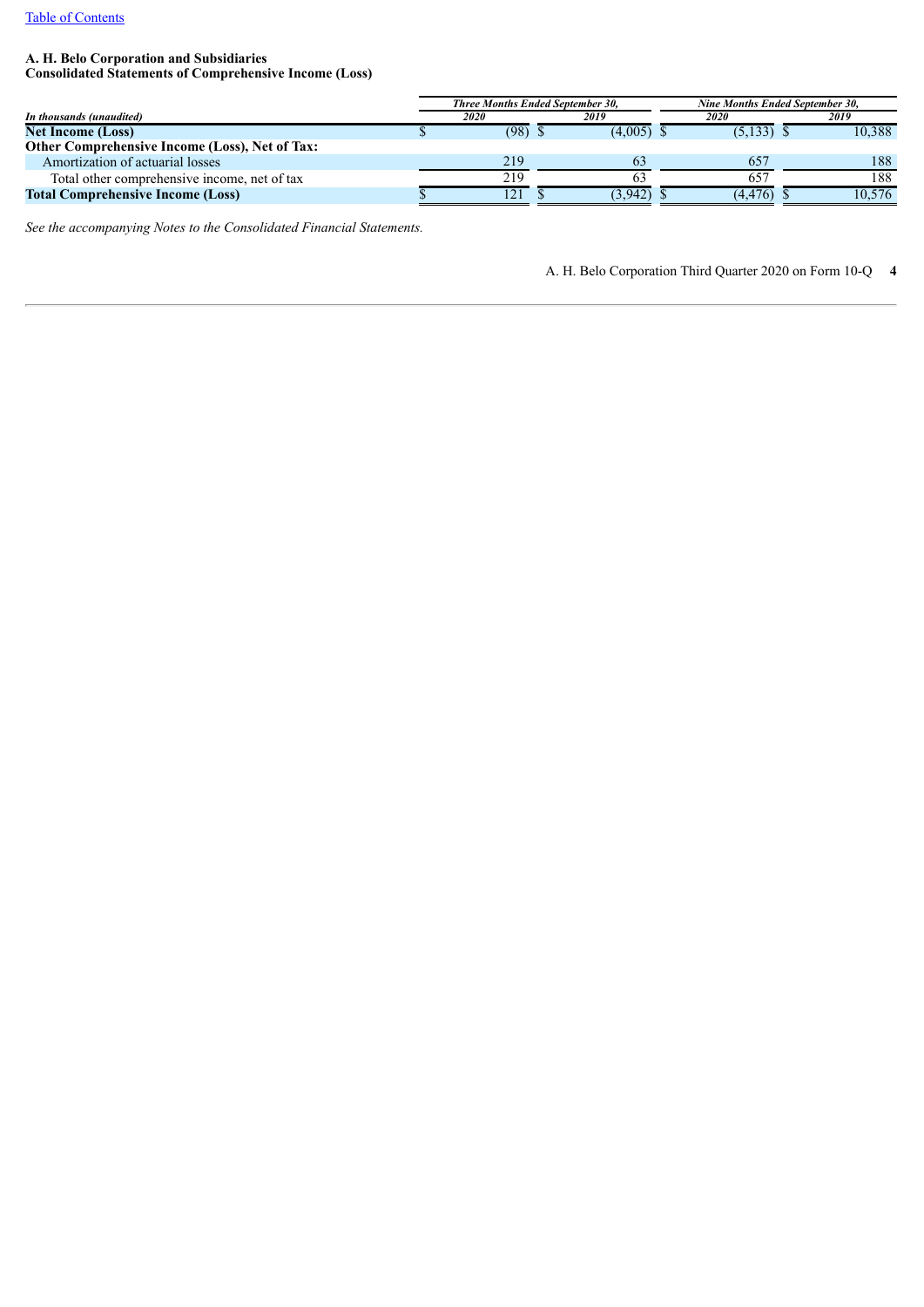# Table of [Contents](#page-1-0)

#### **A. H. Belo Corporation and Subsidiaries**

**Consolidated Balance Sheets**

| In thousands, except share amounts (unaudited)                                                       |                         | September 30,<br>2020 |                         | December 31,<br>2019 |
|------------------------------------------------------------------------------------------------------|-------------------------|-----------------------|-------------------------|----------------------|
| <b>Assets</b>                                                                                        |                         |                       |                         |                      |
| Current assets:                                                                                      |                         |                       |                         |                      |
| Cash and cash equivalents                                                                            | \$                      | 43,174                | $\mathcal{S}$           | 48.626               |
| Accounts receivable (net of allowance of \$829 and \$671 at September 30, 2020                       |                         |                       |                         |                      |
| and December 31, 2019, respectively)                                                                 |                         | 15,174                |                         | 18,441               |
| Notes receivable                                                                                     |                         | 22,775                |                         |                      |
| Inventories                                                                                          |                         | 2,062                 |                         | 2,573                |
| Prepaids and other current assets                                                                    |                         | 8,344                 |                         | 5,164                |
| Total current assets                                                                                 |                         | 91.529                |                         | 74,804               |
| Property, plant and equipment, at cost                                                               |                         | 313,667               |                         | 343,893              |
| Less accumulated depreciation                                                                        |                         | (300, 188)            |                         | (325, 440)           |
| Property, plant and equipment, net                                                                   |                         | 13,479                |                         | 18,453               |
| Operating lease right-of-use assets                                                                  |                         | 21,496                |                         | 21,371               |
| Intangible assets, net                                                                               |                         | 128                   |                         | 319                  |
| Deferred income taxes, net                                                                           |                         | 27                    |                         | 50                   |
| Long-term note receivable                                                                            |                         |                       |                         | 22,400               |
| Other assets                                                                                         |                         | 2,608                 |                         | 3,648                |
| Total assets                                                                                         | \$                      | 129,267               | \$                      | 141,045              |
| Liabilities and Shareholders' Equity                                                                 |                         |                       |                         |                      |
| Current liabilities:                                                                                 |                         |                       |                         |                      |
| Accounts payable                                                                                     | \$                      | 5,792                 | S                       | 6,103                |
| Accrued compensation and benefits                                                                    |                         | 6,835                 |                         | 7,407                |
| Other accrued expense                                                                                |                         | 5,778                 |                         | 5,930                |
| <b>Contract liabilities</b>                                                                          |                         | 14,860                |                         | 12,098               |
| Total current liabilities                                                                            |                         | 33,265                |                         | 31,538               |
| Long-term pension liabilities                                                                        |                         | 18,893                |                         | 23,039               |
| Long-term operating lease liabilities                                                                |                         | 22,555                |                         | 23,120               |
| Other post-employment benefits                                                                       |                         | 1,322                 |                         | 1,347                |
| Other liabilities                                                                                    |                         | 3,396                 |                         | 4,264                |
| <b>Total liabilities</b>                                                                             |                         | 79,431                |                         | 83,308               |
| Shareholders' equity:                                                                                |                         |                       |                         |                      |
| Preferred stock, \$0.01 par value; Authorized 2,000,000 shares; none issued                          |                         |                       |                         |                      |
| Common stock, \$0.01 par value; Authorized 125,000,000 shares                                        |                         |                       |                         |                      |
| Series A: issued 20,855,200 and 20,854,975 shares at September 30, 2020                              |                         |                       |                         |                      |
| and December 31, 2019, respectively                                                                  |                         | 209                   |                         | 209                  |
| Series B: issued 2,469,083 and 2,469,308 shares at September 30, 2020                                |                         |                       |                         |                      |
| and December 31, 2019, respectively                                                                  |                         | 24                    |                         | 24                   |
| Treasury stock, Series A, at cost; 1,913,860 shares held at September 30, 2020 and December 31, 2019 |                         | (13, 443)             |                         | (13, 443)            |
| Additional paid-in capital                                                                           |                         | 494,389<br>(31, 637)  |                         | 494,389<br>(32, 294) |
| Accumulated other comprehensive loss<br>Accumulated deficit                                          |                         | (399,706)             |                         | (391, 148)           |
|                                                                                                      |                         | 49,836                |                         | 57.737               |
| Total shareholders' equity                                                                           |                         |                       |                         |                      |
| Total liabilities and shareholders' equity                                                           | $\overline{\mathbb{S}}$ | 129,267               | $\overline{\mathbb{S}}$ | 141,045              |

*See the accompanying Notes to the Consolidated Financial Statements.*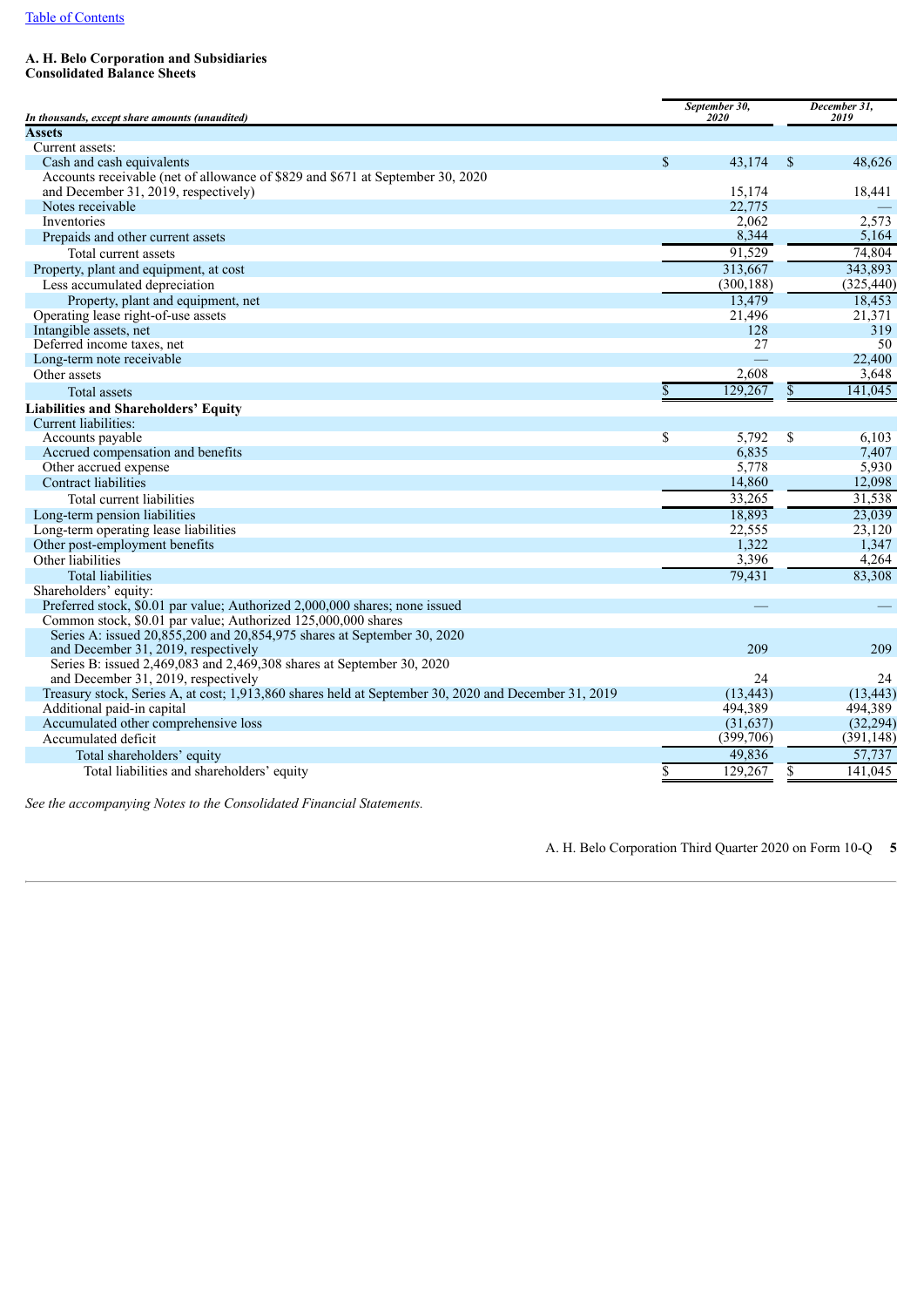# **A. H. Belo Corporation and Subsidiaries Consolidated Statements of Shareholders' Equity**

|                                                   |                                  |                                  | Nine Months Ended September 30, 2020 and 2019 |                       |                                         |                                  |  |           |  |                                               |  |                        |  |         |  |
|---------------------------------------------------|----------------------------------|----------------------------------|-----------------------------------------------|-----------------------|-----------------------------------------|----------------------------------|--|-----------|--|-----------------------------------------------|--|------------------------|--|---------|--|
|                                                   |                                  | <b>Common Stock</b>              |                                               | <b>Treasury Stock</b> |                                         |                                  |  |           |  |                                               |  |                        |  |         |  |
| In thousands, except share amounts<br>(unaudited) | <b>Shares</b><br><b>Series A</b> | <b>Shares</b><br><b>Series B</b> | Amount                                        |                       | <b>Additional</b><br>Paid-in<br>Capital | <b>Shares</b><br><b>Series A</b> |  | Amount    |  | Accumulated<br>Other<br>Comprehensive<br>Loss |  | Accumulated<br>Deficit |  | Total   |  |
| Balance at December 31, 2018                      | 20,854,728                       | 2,469,555                        | 233                                           |                       | 494,389                                 | (1,697,370)                      |  | (12, 601) |  | (37, 641)                                     |  | (393, 582)             |  | 50,798  |  |
| Net income                                        |                                  |                                  |                                               |                       |                                         |                                  |  |           |  |                                               |  | 10,388                 |  | 10,388  |  |
| Other comprehensive income                        |                                  |                                  |                                               |                       |                                         |                                  |  |           |  | 188                                           |  |                        |  | 188     |  |
| Shares repurchased                                |                                  |                                  |                                               |                       |                                         | (183, 458)                       |  | (719)     |  |                                               |  |                        |  | (719)   |  |
| Conversion of Series B to Series A                | 207                              | (207)                            |                                               |                       |                                         |                                  |  |           |  |                                               |  |                        |  |         |  |
| Dividends declared (\$0.24 per share)             |                                  |                                  |                                               |                       |                                         |                                  |  |           |  |                                               |  | (5,148)                |  | (5,148) |  |
| Balance at September 30, 2019                     | 20,854,935                       | 2,469,348                        | 233                                           |                       | 494,389                                 | (1,880,828)                      |  | (13, 320) |  | (37, 453)                                     |  | (388, 342)             |  | 55,507  |  |
| Balance at December 31, 2019                      | 20,854,975                       | 2,469,308                        | 233                                           |                       | 494,389                                 | (1,913,860)                      |  | (13, 443) |  | (32, 294)                                     |  | (391, 148)             |  | 57,737  |  |
| Net loss                                          |                                  |                                  |                                               |                       |                                         |                                  |  |           |  |                                               |  | (5, 133)               |  | (5,133) |  |
| Other comprehensive income                        |                                  |                                  |                                               |                       |                                         |                                  |  |           |  | 657                                           |  |                        |  | 657     |  |
| Conversion of Series B to Series A                | 225                              | (225)                            |                                               |                       |                                         |                                  |  |           |  |                                               |  |                        |  |         |  |
| Dividends declared (\$0.16 per share)             |                                  |                                  |                                               |                       |                                         |                                  |  |           |  |                                               |  | (3, 425)               |  | (3,425) |  |
| Balance at September 30, 2020                     | 20,855,200                       | 2,469,083                        | 233                                           |                       | 494,389                                 | (1,913,860)                      |  | (13, 443) |  | (31, 637)                                     |  | (399, 706)             |  | 49,836  |  |

|                                                   | Three Months Ended September 30, 2020 and 2019 |                                  |  |        |  |                                         |                                  |  |           |  |                                               |                        |  |         |
|---------------------------------------------------|------------------------------------------------|----------------------------------|--|--------|--|-----------------------------------------|----------------------------------|--|-----------|--|-----------------------------------------------|------------------------|--|---------|
|                                                   |                                                | <b>Common Stock</b>              |  |        |  |                                         | <b>Treasury Stock</b>            |  |           |  |                                               |                        |  |         |
| In thousands, except share amounts<br>(unaudited) | <b>Shares</b><br><b>Series A</b>               | <b>Shares</b><br><b>Series B</b> |  | Amount |  | <b>Additional</b><br>Paid-in<br>Capital | <b>Shares</b><br><b>Series A</b> |  | Amount    |  | Accumulated<br>Other<br>Comprehensive<br>Loss | Accumulated<br>Deficit |  | Total   |
| Balance at June 30, 2019                          | 20,854,771                                     | 2,469,512                        |  | 233    |  | 494,389                                 | (1,828,983)                      |  | (13, 128) |  | (37, 516)                                     | (382, 625)             |  | 61,353  |
| Net loss                                          |                                                |                                  |  |        |  |                                         |                                  |  |           |  |                                               | (4,005)                |  | (4,005) |
| Other comprehensive income                        |                                                |                                  |  |        |  |                                         |                                  |  |           |  | 63                                            | –                      |  | 63      |
| Shares repurchased                                |                                                |                                  |  |        |  | –                                       | (51, 845)                        |  | (192)     |  |                                               | –                      |  | (192)   |
| Conversion of Series B to Series A                | 164                                            | (164)                            |  |        |  | _                                       |                                  |  |           |  |                                               |                        |  |         |
| Dividends declared (\$0.08 per share)             |                                                |                                  |  |        |  |                                         |                                  |  |           |  |                                               | (1,712)                |  | (1,712) |
| Balance at September 30, 2019                     | 20,854,935                                     | 2,469,348                        |  | 233    |  | 494,389                                 | (1,880,828)                      |  | (13, 320) |  | (37, 453)                                     | (388, 342)             |  | 55,507  |
| Balance at June 30, 2020                          | 20,855,200                                     | 2,469,083                        |  | 233    |  | 494,389                                 | (1,913,860)                      |  | (13, 443) |  | (31, 856)                                     | (398, 752)             |  | 50,571  |
| Net loss                                          |                                                |                                  |  |        |  |                                         |                                  |  |           |  |                                               | (98)                   |  | (98)    |
| Other comprehensive income                        |                                                |                                  |  |        |  |                                         |                                  |  |           |  | 219                                           |                        |  | 219     |
| Dividends declared (\$0.04 per share)             |                                                |                                  |  |        |  |                                         |                                  |  |           |  | __                                            | (856)                  |  | (856)   |
| Balance at September 30, 2020                     | 20,855,200                                     | 2,469,083                        |  | 233    |  | 494,389                                 | (1,913,860)                      |  | (13, 443) |  | (31, 637)                                     | (399,706)              |  | 49,836  |

*See the accompanying Notes to the Consolidated Financial Statements.*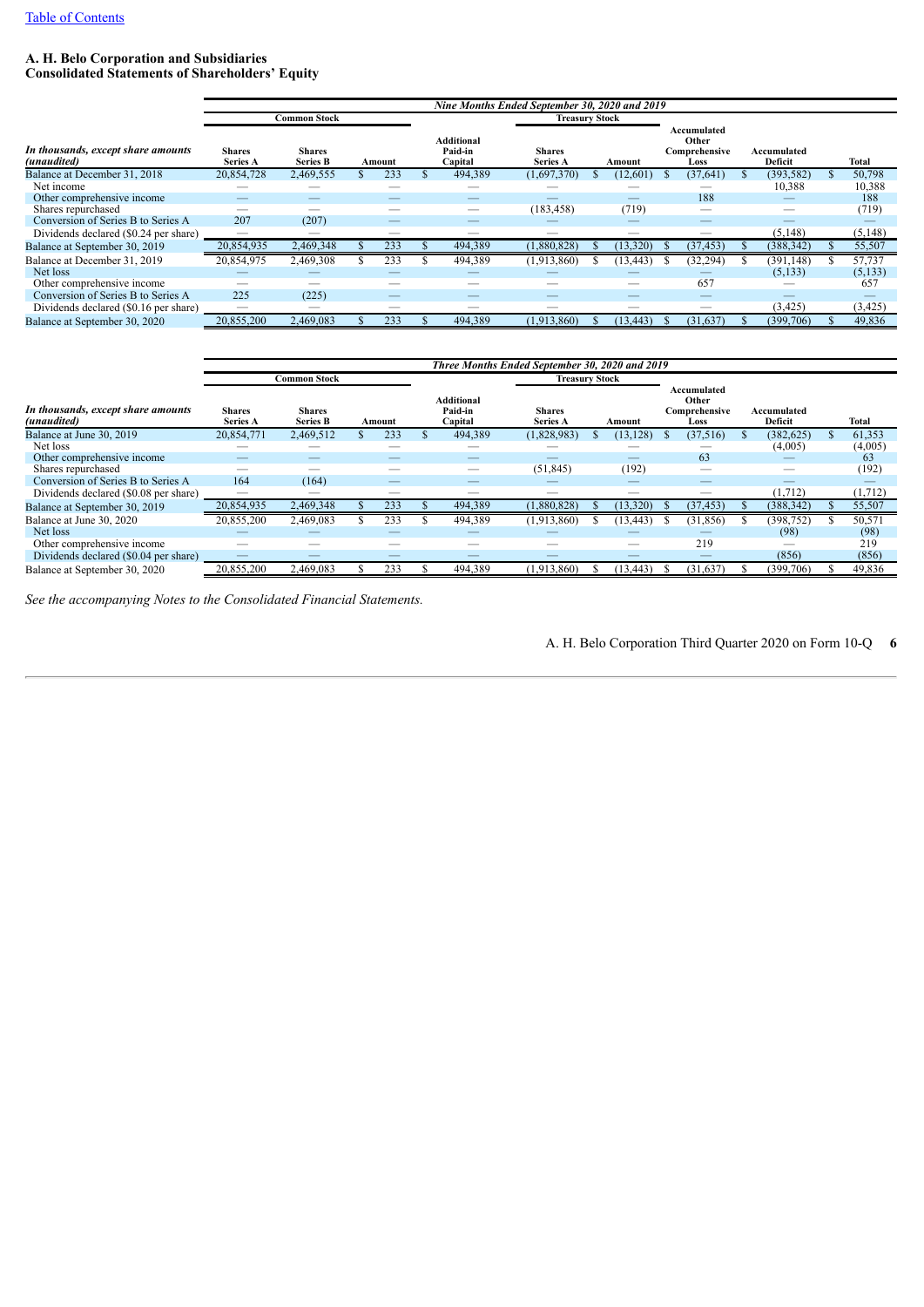# **A. H. Belo Corporation and Subsidiaries**

**Consolidated Statements of Cash Flows**

|                                                                                                     |                | Nine Months Ended September 30, |           |  |
|-----------------------------------------------------------------------------------------------------|----------------|---------------------------------|-----------|--|
| In thousands (unaudited)                                                                            | 2020           |                                 | 2019      |  |
| <b>Operating Activities</b>                                                                         |                |                                 |           |  |
| Net income (loss)                                                                                   | \$<br>(5, 133) | -S                              | 10,388    |  |
| Adjustments to reconcile net income (loss) to net cash provided by (used for) operating activities: |                |                                 |           |  |
| Depreciation and amortization                                                                       | 5,511          |                                 | 7,364     |  |
| Net periodic pension and other post-employment benefit                                              | (3,461)        |                                 | (2, 455)  |  |
| Bad debt expense                                                                                    | 490            |                                 | 710       |  |
| Deferred income taxes                                                                               | 23             |                                 | 3,818     |  |
| (Gain) loss on sale/disposal of assets, net                                                         | 56             |                                 | (24, 546) |  |
| Asset impairments                                                                                   |                |                                 | 1,593     |  |
| Gain on investment related activity                                                                 | (732)          |                                 |           |  |
| Changes in working capital and other operating assets and liabilities, net of acquisitions:         |                |                                 |           |  |
| Accounts receivable                                                                                 | 2,402          |                                 | 5,189     |  |
| Inventories, prepaids and other current assets                                                      | (2,669)        |                                 | 851       |  |
| Other assets                                                                                        | 1,022          |                                 | 1,851     |  |
| Accounts payable                                                                                    | (311)          |                                 | (928)     |  |
| Compensation and benefit obligations                                                                | (572)          |                                 | (1,054)   |  |
| Other accrued expenses                                                                              | (615)          |                                 | 150       |  |
| Contract liabilities                                                                                | 2,762          |                                 | (101)     |  |
| Other post-employment benefits                                                                      | (53)           |                                 | (45)      |  |
| Net cash provided by (used for) operating activities                                                | (1,280)        |                                 | 2,785     |  |
| <b>Investing Activities</b>                                                                         |                |                                 |           |  |
| Purchases of assets                                                                                 | (645)          |                                 | (1,207)   |  |
| Sales of assets                                                                                     | 5              |                                 | 4,597     |  |
| Proceeds from sale of investment                                                                    | 750            |                                 |           |  |
| Acquisitions, net of cash acquired                                                                  |                |                                 | (2, 356)  |  |
| Net cash provided by investing activities                                                           | 110            |                                 | 1,034     |  |
| <b>Financing Activities</b>                                                                         |                |                                 |           |  |
| Dividends paid                                                                                      | (4,282)        |                                 | (5,164)   |  |
| Shares repurchased                                                                                  |                |                                 | (719)     |  |
| Net cash used for financing activities                                                              | (4,282)        |                                 | (5,883)   |  |
| Net decrease in cash and cash equivalents                                                           | (5, 452)       |                                 | (2,064)   |  |
| Cash and cash equivalents, beginning of period                                                      | 48,626         |                                 | 55,313    |  |
| Cash and cash equivalents, end of period                                                            | \$<br>43,174   | $\overline{\$}$                 | 53,249    |  |
|                                                                                                     |                |                                 |           |  |
| <b>Supplemental Disclosures</b>                                                                     |                |                                 |           |  |
| Income tax paid, net (refund)                                                                       | \$<br>751      | <sup>\$</sup>                   | 897       |  |
| Noncash investing and financing activities:                                                         |                |                                 |           |  |
| Investments in property, plant and equipment payable                                                |                |                                 | 245       |  |
| Dividends payable                                                                                   | 856            |                                 | 1,715     |  |
| Notes receivable for asset sales                                                                    | 375            |                                 | 22,400    |  |

*See the accompanying Notes to the Consolidated Financial Statements.*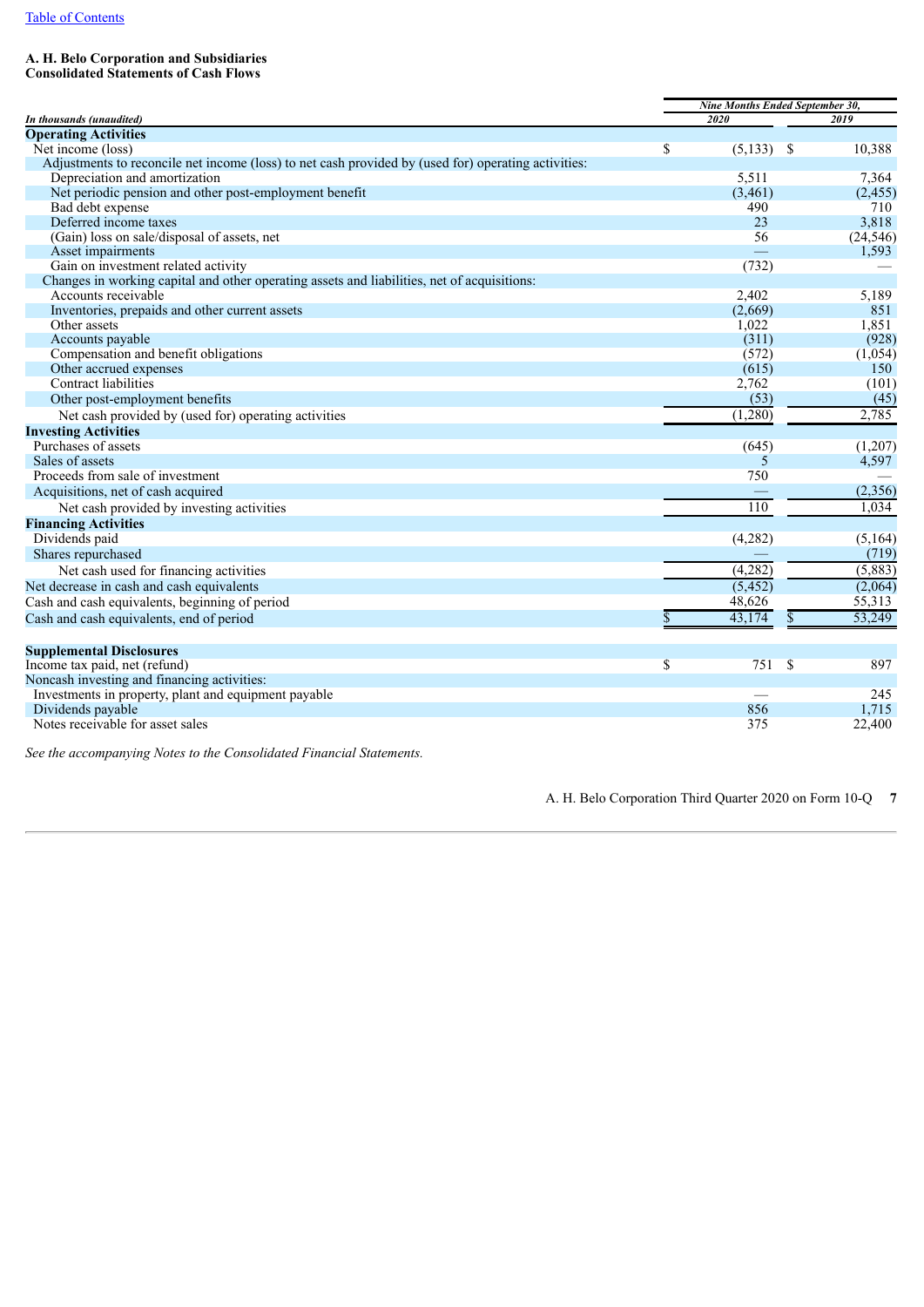### **A. H. Belo Corporation and Subsidiaries Notes to the Consolidated Financial Statements**

# **Note 1: Basis of Presentation and Recently Issued Accounting Standards**

**Description of Business.** A. H. Belo Corporation and subsidiaries are referred to collectively herein as "A. H. Belo" or the "Company." The Company, headquartered in Dallas, Texas, is the leading local news and information publishing company in Texas. The Company has a growing presence in emerging media and digital marketing, and maintains capabilities related to commercial printing, distribution and direct mail. A. H. Belo delivers news and information in innovative ways to a broad range of audiences with diverse interests and lifestyles.

The Company publishes *The Dallas Morning News* (*www.dallasnews.com*), Texas' leading newspaper and winner of nine Pulitzer Prizes, and various niche publications targeting specific audiences. Its newspaper operations also provide commercial printing and distribution services to several large national newspapers. In addition, the Company has the capabilities of a full-service strategy, creative and media agency that focuses on strategic and digital marketing, and data intelligence that provide a measurable return on investment to its clients.

**COVID-19 Pandemic.** Currently, the rapid spread of coronavirus (COVID-19) globally has resulted in increased travel restrictions, and disruption and shutdown of businesses. The outbreak and any preventative or protective actions that the Company has taken and may continue to take, or may be imposed on the Company by governmental intervention, in respect of this virus may result in a period of disruption to the Company's financial reporting capabilities, its printing operations, and its operations generally. COVID-19 is impacting, and may continue to impact, the Company's customers, distribution partners, advertisers, production facilities, and third parties, and could result in additional loss of advertising revenue or supply chain disruption. The Company has been following the recommendations of local government and health authorities to minimize exposure risk for employees, including the temporary closure of some of the Company's offices and having employees work remotely. Employees, including financial reporting staff, have been working remotely since on or about March 10, 2020, even as the stay-at-home orders were lifted in Texas. If the virus were to affect a significant number of the workforce employed in printing operations, the Company may experience delays or be unable to produce, print and deliver its publications and other third-party print publications on a timely basis. The extent to which the coronavirus impacts the Company's results will depend on future developments, which are highly uncertain and will include emerging information concerning the severity and length of the coronavirus pandemic and the actions taken by governments and private businesses to contain the coronavirus. The coronavirus is likely to have an adverse impact on the Company's business, results of operations and financial condition at least for the near term.

Media was designated an essential business, therefore the Company's operations have continued throughout the pandemic. The Company is experiencing an increase in digital subscriptions, which currently does not offset the loss of advertising revenue. On April 6, 2020, the Company announced that it was taking several actions in response to the financial impact of COVID-19. The Company reduced operating and capital expenditures, and lowered the quarterly dividend rate to \$0.04 per share for dividends declared. Beginning with the 2020 annual meeting of shareholders, the board of directors' compensation was reduced and the board was reduced in size by two. In addition, employees' base compensation was reduced Company-wide, and the annual bonus tied to financial metrics for eligible employees may be reduced if financial results are adversely affected. In October, the Company restored base salaries prospectively for all employees, with the exception of the management committee that reports to the Chief Executive Officer. The Company continues to evaluate the future material impacts on its consolidated financial statements that may result from the actions taken by the Company and its customers in respect of this virus.

**Basis of Presentation.** The interim consolidated financial statements included herein are unaudited; however, they include adjustments of a normal recurring nature which, in the Company's opinion, are necessary to present fairly the interim consolidated financial information as of and for the periods indicated. All intercompany balances and transactions have been eliminated in consolidation. These financial statements should be read in conjunction with the consolidated financial statements and notes thereto included in the Company's Annual Report on Form 10-K for the fiscal year ended December 31, 2019. All dollar amounts presented herein, except share and per share amounts, are in thousands, unless the context indicates otherwise.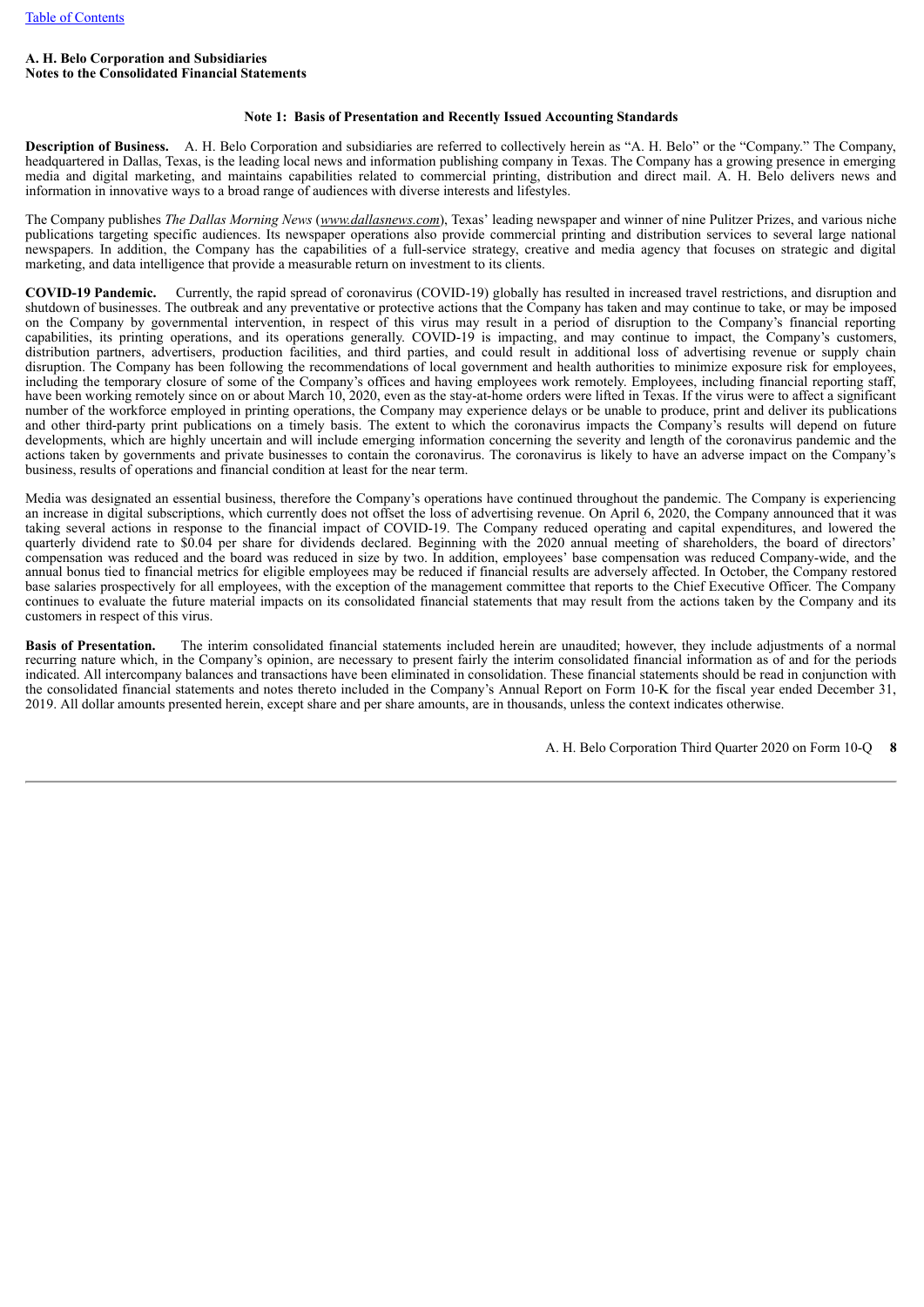The preparation of financial statements in conformity with accounting principles generally accepted in the United States of America ("GAAP") requires management to make estimates and assumptions that affect (i) the reported amounts of assets and liabilities, (ii) the disclosure of contingent assets and liabilities known to exist as of the date the financial statements are published, and (iii) the reported amount of net operating revenues and expenses recognized during the periods presented. Adjustments made with respect to the use of estimates often relate to improved information not previously available. Uncertainties with respect to such estimates and assumptions are inherent in the preparation of financial statements; accordingly, actual results could differ from these estimates.

The COVID-19 pandemic has caused increased uncertainty in management's estimates and assumptions affecting these interim consolidated financial statements. Areas where significant estimates are used include pension and other post-employment benefit obligation assumptions, income taxes, leases, self-insured liabilities, and long-lived assets impairment review.

#### **Recently Adopted Accounting Pronouncements.**

In August 2018, the Financial Accounting Standards Board ("FASB") issued Accounting Standards Update ("ASU") 2018-15 – *Intangibles – Goodwill and* Other - Internal-Use Software (Subtopic 350-40): Customer's Accounting for Implementation Costs Incurred in a Cloud Computing Arrangement That is a *Service Contract*. This update clarifies the accounting for implementation costs incurred in a cloud computing arrangement, or hosting arrangement, that is a service contract. Costs for implementation activities incurred during the application development stage will be capitalized depending on the nature of the costs, while costs incurred during the preliminary project and post implementation stages will be expensed as the activities are performed. The capitalized implementation costs will be expensed over the term of the hosting arrangement. The guidance is effective for fiscal years beginning after December 15, 2019, and interim periods within those fiscal years. The Company adopted ASU 2018-15 prospectively as of January 1, 2020, and it did not have a material impact on the Company's consolidated financial statements.

In December 2019, the FASB issued ASU 2019-12 – Income Taxes (Topic 740): Simplifying the Accounting for Income Taxes. ASU 2019-12 removes specific exceptions to the general principles in Topic 740 in order to reduce the complexity of its application. ASU 2019-12 also improves consistency and simplifies existing guidance by clarifying and amending certain specific areas of Topic 740. The guidance will be effective for fiscal years beginning after December 15, 2020, and interim periods within those fiscal years. Early adoption is permitted and is to be adopted prospectively, modified retrospectively or retrospectively depending on the associated exception. It was determined that only two of the items were applicable to the Company. These two items are the exception to the incremental approach for intra-period tax allocation and the exception in interim-period income tax accounting for year-to-date losses that exceed anticipated losses. Both of these items are to be adopted prospectively. The Company early adopted this standard prospectively in the third quarter of 2020, and it did not have a material impact on the Company's consolidated financial statements and related disclosures.

**New Accounting Pronouncements.** The FASB issued the following accounting pronouncements and guidance, which may be applicable to the Company but have not yet become effective.

In June 2016, the FASB issued ASU 2016-13 - Financial Instruments - Credit Losses (Topic 326): Measurement of Credit Losses on Financial *Instruments.* This update requires financial assets measured at amortized cost basis to be presented at the net amount expected to be collected. The measurement of expected credit losses is based on relevant information about past events, including historical experience, current conditions, and reasonable and supportable forecasts that affect the collectibility of the reported amount. Since June 2016, the FASB issued clarifying updates to the new standard including changing the effective date for smaller reporting companies. The guidance will be effective for fiscal years beginning after December 15, 2022, and interim periods within those fiscal years. Early adoption is permitted. The Company is currently evaluating the requirements of this update and has not yet determined its impact on the Company's consolidated financial statements.

<span id="page-8-0"></span>In August 2018, the FASB issued ASU 2018-14 – Compensation – Retirement Benefits – Defined Benefit Plans – General (Subtopic 715-20): Disclosure *Framework* – *Changes to the Disclosure Requirements for Defined Benefit Plans.* This update modifies the annual disclosure requirements for employers that sponsor defined benefit pension or other postretirement plans by removing disclosures that are no longer considered cost beneficial, clarifying the specific requirements of disclosures and adding disclosure requirements identified as relevant. The guidance will be effective for fiscal years ending after December 15, 2020. Early adoption is permitted. The Company will adopt this standard retrospectively as of its fiscal year ending December 31, 2020, but does not expect a material impact on the Company's consolidated financial statements and related disclosures.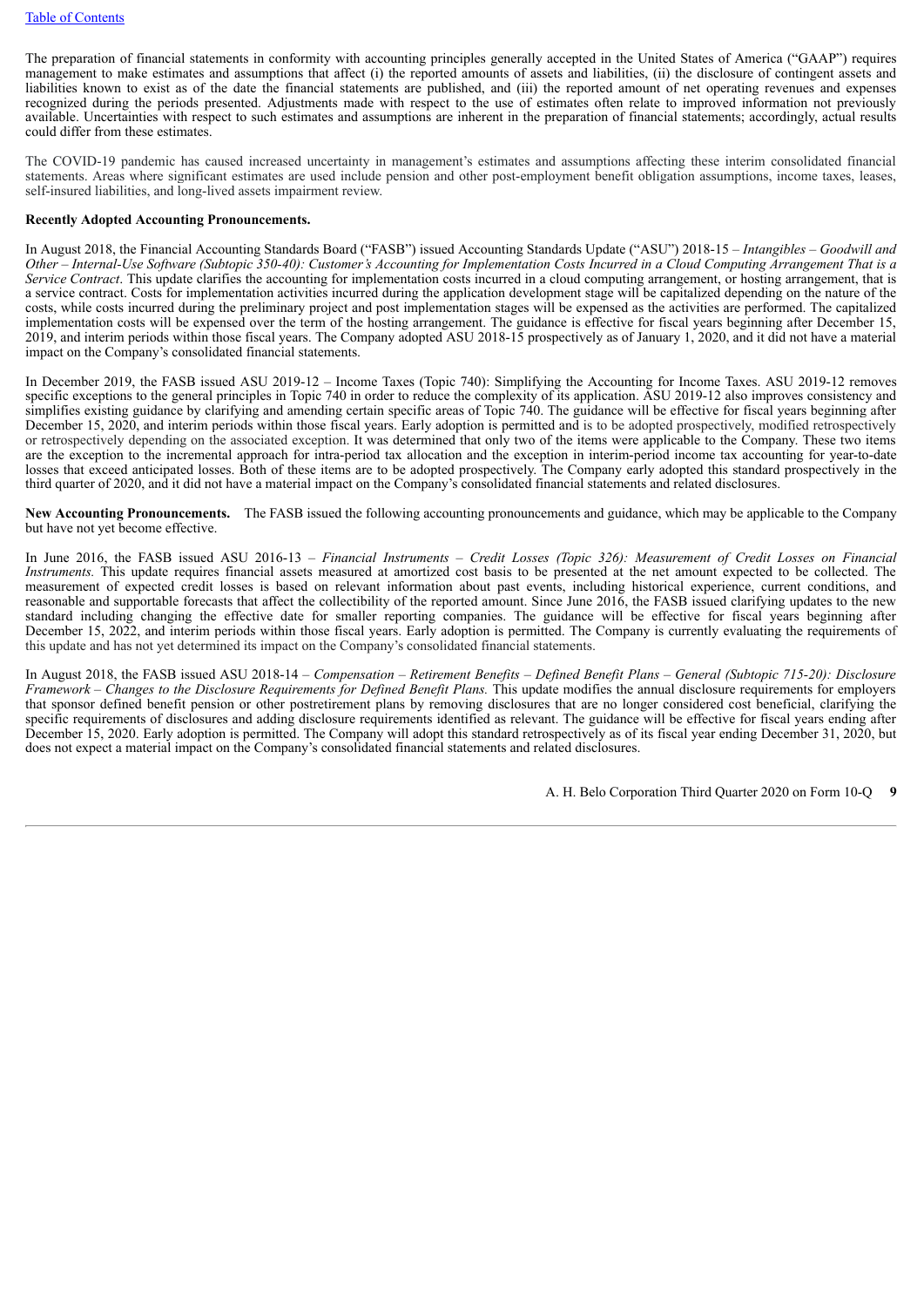#### **Note 2: Segment Reporting**

Based on the Company's structure and organizational chart, the Company's chief operating decision-maker (the "CODM") is its Chief Executive Officer, Robert W. Decherd.

In the third quarter of 2019, in conjunction with a strategic change to move to a single decision-making reporting structure and based on how the Company's CODM makes decisions about allocating resources and assessing performance, the Company determined it has one reportable segment. See Note 4 – [Revenue](#page-9-0) for disaggregated revenue by source.

#### **Note 3: Acquisitions**

In April 2019, the Company completed the acquisition of certain assets of Cubic, Inc. for a cash purchase price of \$2,356, net of \$213 cash acquired. Transaction costs related to the purchase were a component of other production, distribution and operating costs in the Consolidated Statements of Operations and totaled \$92, of which \$0 were incurred in the nine months ended September 30, 2020, and \$0 and \$86 were incurred in the three and nine months ended September 30, 2019, respectively.

The new entity Cubic Creative, Inc. ("Cubic Creative") is located in Tulsa, Oklahoma. This acquisition added creative strategy services, which complement service offerings currently available to A. H. Belo clients. The expected benefit from providing these additional services was attributed to goodwill, all of which is expected to be deductible for tax purposes.

The table below sets forth the finalized allocation of the purchase price.

|                                                  | <b>Estimated</b><br><b>Fair Value</b> |
|--------------------------------------------------|---------------------------------------|
| Working capital, net of acquired cash            | 228                                   |
| Property, plant and equipment                    | 25                                    |
| Other intangible assets - customer relationships | 510                                   |
| Goodwill                                         | 1,593                                 |
| Total                                            | 2,356                                 |

Operating results of the business acquired have been included in the Consolidated Statements of Operations from the acquisition date forward. Pro forma results of the Company, assuming the acquisition had occurred at the beginning of each period presented, would not be materially different from the results reported. The fair value of the assets acquired would be classified as Level III assets (unobservable inputs) in the fair value hierarchy. In the third quarter of 2019, in conjunction with the Company's organizational changes, the Company conducted an impairment review of goodwill and long-lived assets. As a result, the Company's goodwill was fully impaired in the third quarter of 2019. As of January 1, 2020, Cubic Creative's operations were fully incorporated into *The Dallas Morning News.*

#### **Note 4: Revenue**

#### <span id="page-9-0"></span>**Revenue Recognition**

Revenue is recognized when obligations under the terms of a contract with our customer are satisfied. This occurs when control of the promised goods or services is transferred to our customers, in an amount that reflects the consideration the Company expects to be entitled to in exchange for those goods or services, typically at contract price or determined by stand-alone selling price. The Company has an estimated allowance for credits, refunds and similar obligations. Sales tax collected concurrent with revenue-producing activities are excluded from revenue.

Accounts receivable are reported net of a valuation reserve that represents an estimate of amounts considered uncollectible. The Company estimates the allowance for doubtful accounts based on historical write-off experience and the Company's knowledge of the customers' ability to pay amounts due. Accounts are written-off after all collection efforts fail; generally, after one year has expired. Expense for such uncollectible amounts is included in other production, distribution and operating costs. Credit terms are customary.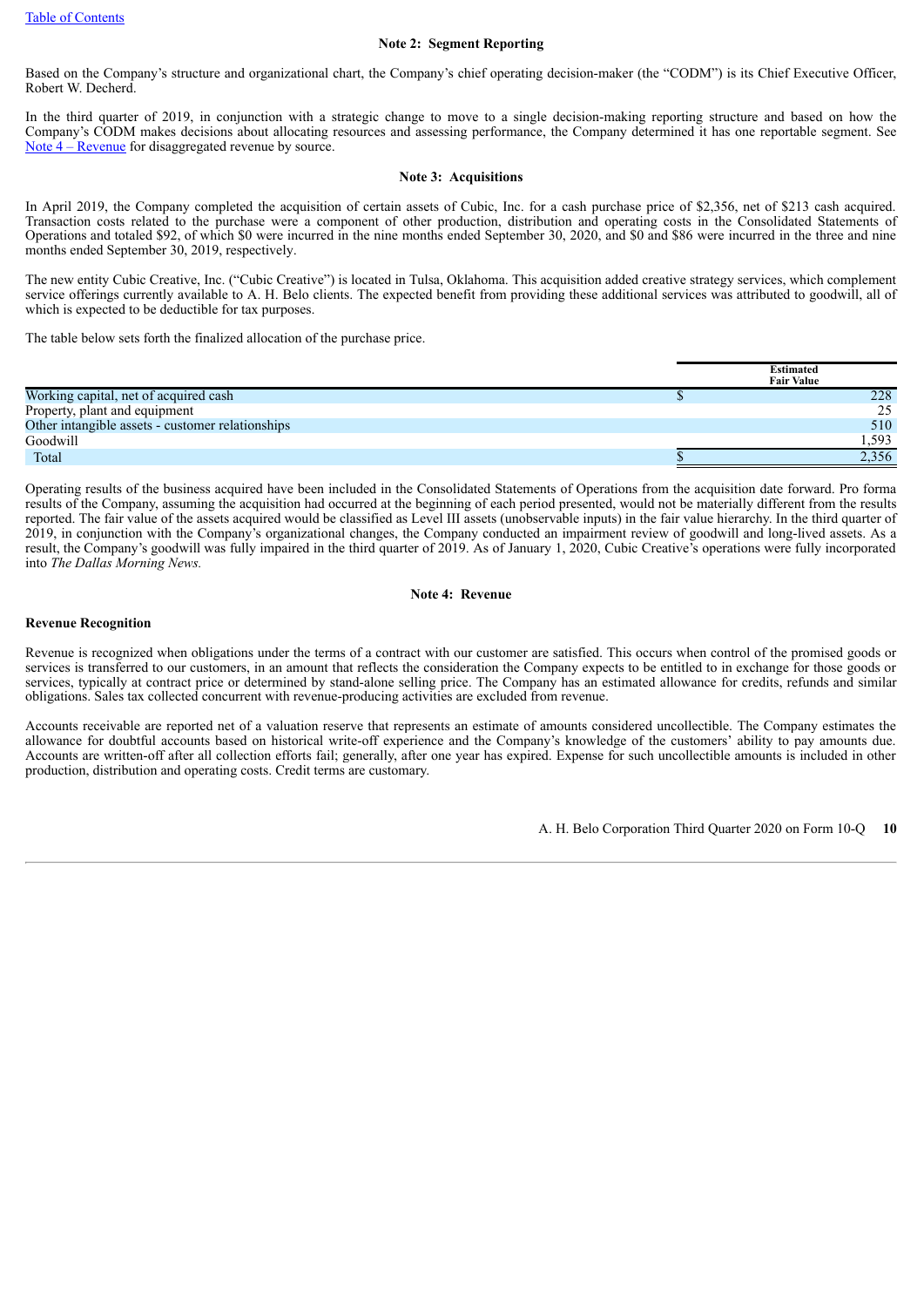The table below sets forth revenue disaggregated by revenue source. Due to the third quarter 2019 change to a single decision-making reporting structure (see <u>Note 2 – Segment Reporting</u>), the Company determined that disaggregating revenue by print and digital products best aligned with the new Company structure.

|                                           | Three Months Ended September 30, |        |               |        |               | Nine Months Ended September 30, |               |         |  |
|-------------------------------------------|----------------------------------|--------|---------------|--------|---------------|---------------------------------|---------------|---------|--|
|                                           |                                  | 2020   |               | 2019   |               | <i>2020</i>                     |               | 2019    |  |
| <b>Advertising and Marketing Services</b> |                                  |        |               |        |               |                                 |               |         |  |
| Print advertising                         | \$                               | 11,529 | S             | 13,878 | S             | 33,219                          | <sup>\$</sup> | 45,434  |  |
| Digital advertising and marketing         |                                  |        |               |        |               |                                 |               |         |  |
| services                                  |                                  | 5,945  |               | 7,738  |               | 19,173                          |               | 25,523  |  |
| Total                                     |                                  | 17,474 |               | 21,616 |               | 52,392                          |               | 70,957  |  |
|                                           |                                  |        |               |        |               |                                 |               |         |  |
| <b>Circulation</b>                        |                                  |        |               |        |               |                                 |               |         |  |
| Print circulation                         | \$                               | 14.360 | S             | 15,507 | S             | 43.606                          | - \$          | 47,501  |  |
| Digital circulation                       |                                  | 1,751  |               | 1,302  |               | 4,642                           |               | 3,594   |  |
| Total                                     |                                  | 16,111 |               | 16,809 |               | 48,248                          |               | 51,095  |  |
|                                           |                                  |        |               |        |               |                                 |               |         |  |
| <b>Printing, Distribution and Other</b>   | \$                               | 4,157  | <sup>\$</sup> | 4,632  | <sup>\$</sup> | 12,860                          | -S            | 14,709  |  |
|                                           |                                  |        |               |        |               |                                 |               |         |  |
| <b>Total Revenue</b>                      |                                  | 37,742 |               | 43,057 |               | 113,500                         |               | 136,761 |  |

#### **Advertising and Marketing Services**

Print advertising revenue represents sales of advertising space within the Company's core and niche newspapers, as well as preprinted advertisements inserted into the Company's core newspapers and niche publications or distributed to non-subscribers through the mail.

Digital advertising and marketing services revenue consists of strategic marketing management, consulting, creative services, targeted and multi-channel (programmatic) advertising placed on third-party websites, digital sales of banner, classified and native advertisements on the Company's news and entertainment-related websites and mobile apps, social media management, search optimization, direct mail and the sale of promotional materials. The Company's auto sales division offered targeted advertising to auto dealerships primarily in the North Texas region desiring to advertise their inventory on the *cars.com* platform through September 30, 2019.

Advertising and marketing services revenue is primarily recognized at a point in time when the ad or service is complete and delivered, based on the customers' contract price. Barter advertising transactions are recognized at estimated fair value based on the negotiated contract price and the range of prices for similar advertising from customers unrelated to the barter transaction. The Company expenses barter costs as incurred, which is independent from the timing of revenue recognition. In addition, certain digital advertising revenue related to website access is recognized over time, based on the customers' monthly rate. The Company typically extends credit to advertising and marketing services customers, although for certain advertising campaigns the customer may pay in advance.

For ads placed on certain third-party websites, the Company must evaluate whether it is acting as the principal, where revenue is reported on a gross basis, or acting as the agent, where revenue is reported on a net basis. Generally, the Company reports advertising revenue for ads placed on third-party websites on a net basis, meaning the amount recorded to revenue is the amount billed to the customer net of amounts paid to the publisher of the third-party website. The Company is acting as the agent because the publisher controls the advertising inventory.

#### **Circulation**

Print circulation revenue is generated primarily by selling home delivery subscriptions and from single copy sales to non-subscribers. Home delivery revenue is recognized over the subscription period based on the days of actual delivery over the total subscription days and single copy revenue is recognized at a point in time when the paper is purchased. Revenue is directly reduced for any non-payment for the grace period of home delivery subscriptions where the Company recorded revenue for newspapers delivered after a subscription expired.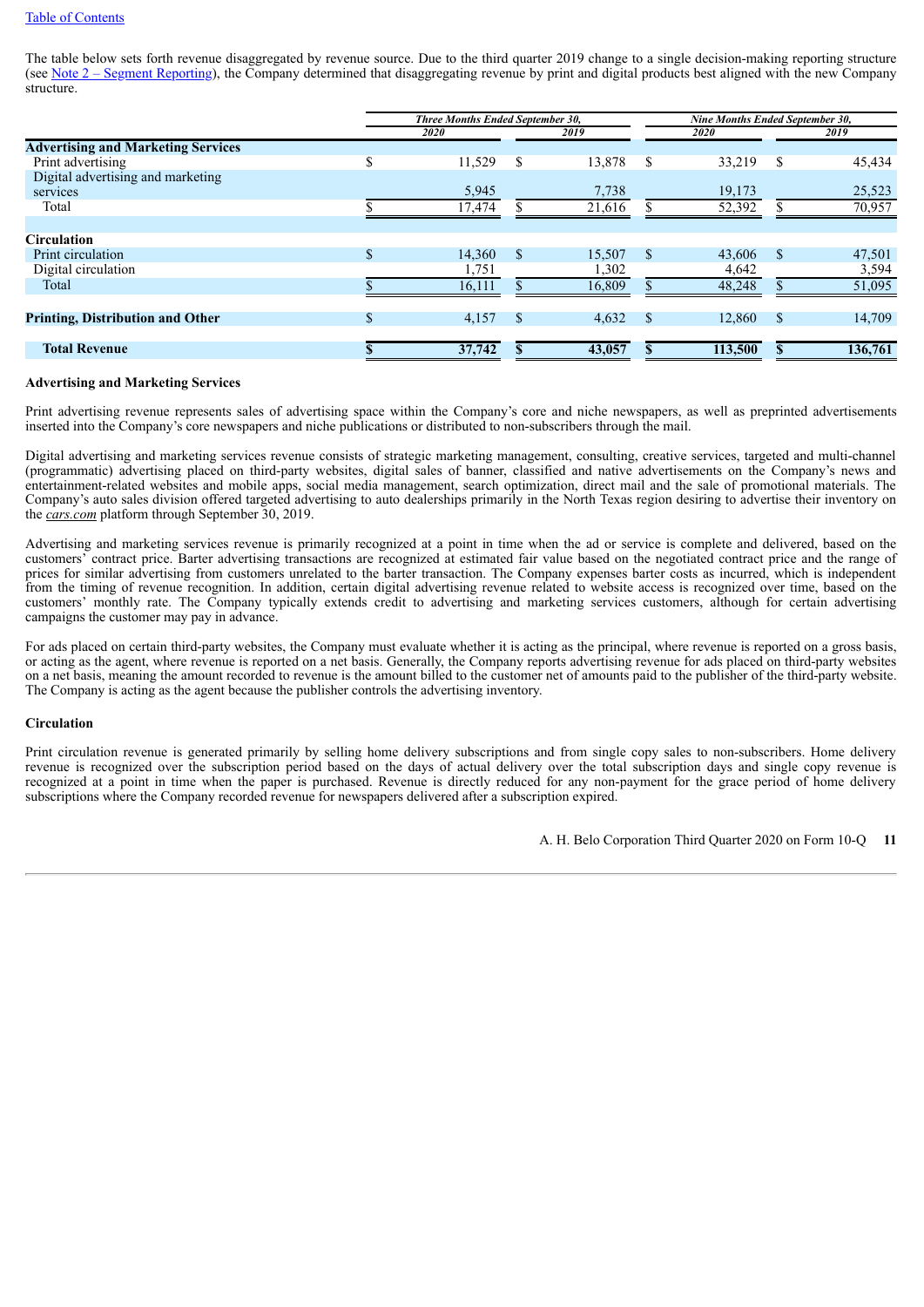Digital circulation revenue is generated by digital-only subscriptions and is recognized over the subscription period based on daily or monthly access to the content in the subscription period.

Payment of circulation fees is typically received in advance and deferred over the subscription period.

#### **Printing, Distribution and Other**

Printing, distribution and other revenue is primarily generated from printing and distribution of other newspapers, as well as production of preprinted advertisements for other newspapers. Printing, distribution and other revenue is recognized at a point in time when the product or service is delivered. The Company typically extends credit to printing and distribution customers.

#### **Deferred Revenue**

Deferred revenue is recorded when cash payments are received in advance of the Company's performance, including amounts which are refundable. The Company's primary sources of deferred revenue are from circulation subscriptions and advertising paid in advance of the service provided. These up-front payments are recorded upon receipt as contract liabilities in the Consolidated Balance Sheets and the revenue is recognized when the Company's obligations under the terms of the contract are satisfied. In the three and nine months ended September 30, 2020, the Company recognized \$1,222 and \$9,714, respectively, of revenue that was included in the contract liabilities balance as of December 31, 2019. The Company typically recognizes deferred revenue within 1 to 12 months.

#### **Practical Expedients and Exemptions**

The Company generally expenses sales commissions and circulation acquisition costs when incurred because the amortization period would have been one year or less. These costs are recorded within employee compensation and benefits expense and other production, distribution and operating costs expense, respectively.

The Company does not disclose the value of unsatisfied performance obligations for contracts with an original expected length of one year or less and contracts for which revenue is recognized at the amount invoiced for services performed.

#### **Note 5: Leases**

#### <span id="page-11-0"></span>**Lease Accounting**

The Company has various operating leases primarily for office space and other distribution centers, some of which include escalating lease payments and options to extend or terminate the lease. The Company's leases have remaining terms of less than 1 year to 14 years. The Company determines if a contract is a lease at the inception of the arrangement.

Operating lease right-of-use assets and liabilities are recognized at commencement date of lease agreements greater than one year based on the present value of lease payments over the lease term. In determining the present value of lease payments, the implicit rate was not readily determinable in the Company's lease agreements. Therefore, the Company used an estimated secured incremental borrowing rate, based on the Company's credit rating, adjusted for the weighted average term of each lease. Lease expense is recognized on a straight-line basis over the lease term and variable lease costs are expensed as incurred. For leases with terms of 12 months or less, no asset or liability is recorded and lease expense is recognized on a straight-line basis over the lease term. The exercise of lease renewal options are at the Company's sole discretion and options are recognized when it is reasonably certain the Company will exercise the option. The recognized right-of-use assets and lease liabilities as calculated do not assume renewal options. The Company does not have lease agreements with residual value guarantees, sale leaseback terms or material restrictive covenants. Additionally, the Company does not separately identify lease and nonlease components, such as maintenance costs.

The Company has a sublease with Denton Publishing Company for a remaining term of approximately three years. Additionally, the Company has various subleases with distributors, for distribution center space, with varying remaining lease terms of less than one year to two years and are cancellable with notice by either party. Sublease income is included in printing, distribution and other revenue in the Consolidated Statements of Operations. As of September 30, 2020, sublease income is expected to approximate \$140 for the remainder of 2020, \$440 in 2021, \$240 in 2022, and \$130 in 2023.

In the third quarter of 2020, the Company recorded an additional right-of-use asset and liability of \$249 for a lease that commenced on August 1, 2020, with a lease term of three years. As of September 30, 2020, the Company did not have any significant operating leases that have not yet commenced.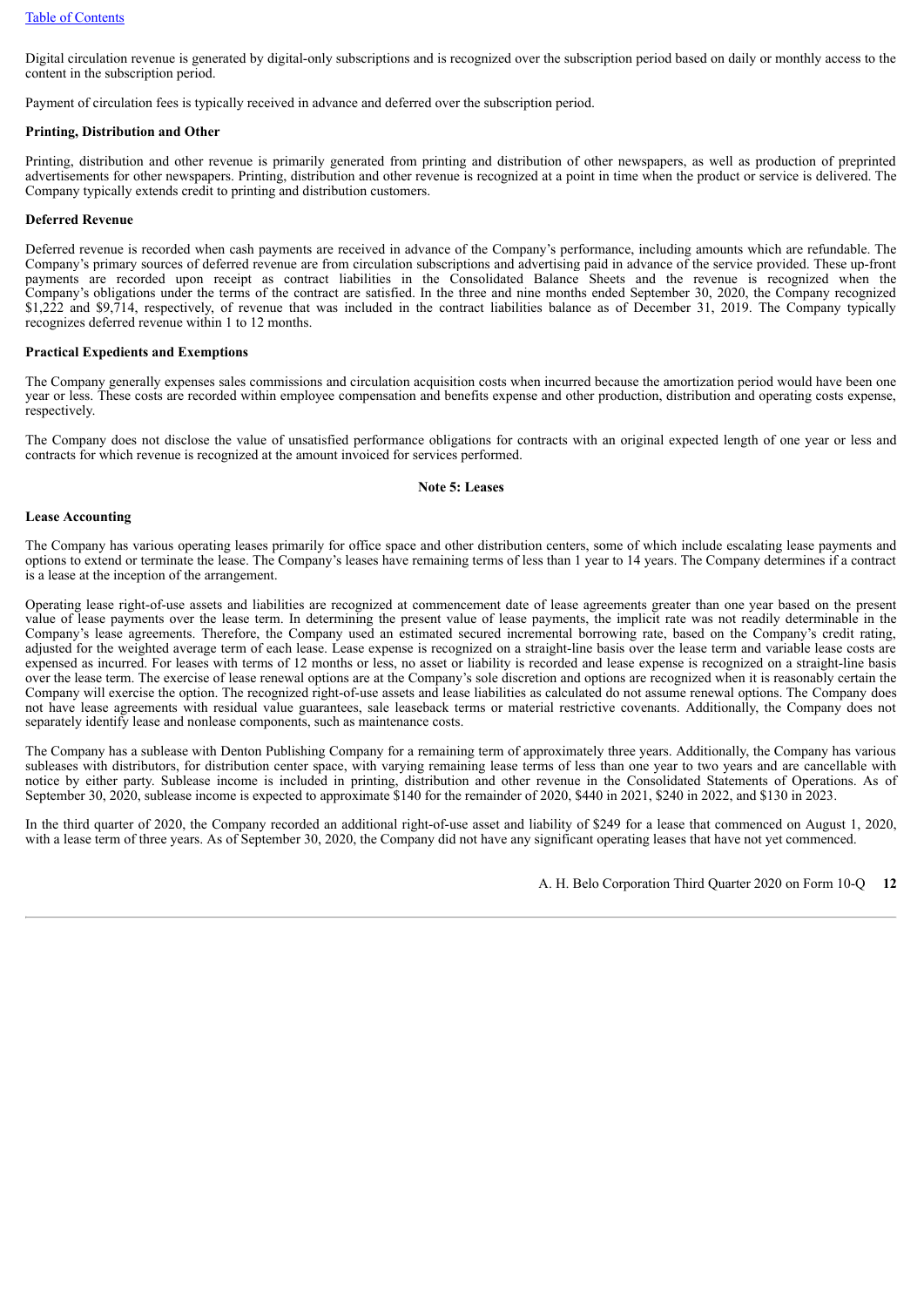The table below sets forth supplemental Consolidated Balance Sheet information for the Company's leases.

|                                               |                                          | September 30, 2020 | December 31, 2019 |        |  |
|-----------------------------------------------|------------------------------------------|--------------------|-------------------|--------|--|
| <b>Assets</b>                                 |                                          |                    |                   |        |  |
| Operating                                     | Operating lease right-of-use<br>assets   |                    | 21,496 \$         | 21,371 |  |
| <b>Liabilities</b>                            |                                          |                    |                   |        |  |
| Operating                                     |                                          |                    |                   |        |  |
| Current                                       | Other accrued expense                    | ъ                  | $2,276$ \$        | 1,579  |  |
| <b>Noncurrent</b>                             | Long-term operating lease<br>liabilities |                    | 22,555            | 23,120 |  |
| Total lease liabilities                       |                                          |                    | 24,831            | 24,699 |  |
|                                               |                                          |                    |                   |        |  |
| <b>Lease Term and Discount Rate</b>           |                                          |                    |                   |        |  |
| <b>Operating leases</b>                       |                                          |                    |                   |        |  |
| Weighted average remaining lease term (years) |                                          |                    | 10.7              | 11.7   |  |
| Weighted average discount rate $(\%)$         |                                          |                    | 7.3               | 7.5    |  |
|                                               |                                          |                    |                   |        |  |

The table below sets forth components of lease cost and supplemental cash flow information for the Company's leases.

|                                                                             | <b>Three Months Ended September 30,</b> |    |            | Nine Months Ended September 30, |        |
|-----------------------------------------------------------------------------|-----------------------------------------|----|------------|---------------------------------|--------|
|                                                                             | 2020                                    |    | 2019       | 2020                            | 2019   |
| <b>Lease Cost</b>                                                           |                                         |    |            |                                 |        |
| Operating lease cost                                                        | 1,073                                   | -S | $1,072$ \$ | $3,192$ \$                      | 3,172  |
| Short-term lease cost                                                       |                                         |    | 30         | 13                              | 121    |
| Variable lease cost                                                         | 140                                     |    | 175        | 426                             | 420    |
| Sublease income                                                             | (191)                                   |    | (172)      | (564)                           | (515)  |
| Total lease cost                                                            | .022                                    |    | .105       | 3,067                           | 3,198  |
| <b>Supplemental Cash Flow Information</b>                                   |                                         |    |            |                                 |        |
| Cash paid for operating leases included in<br>operating activities          |                                         |    |            | $3,091$ \$                      | 3,057  |
| Right-of-use assets obtained in exchange for<br>operating lease liabilities |                                         |    |            | 1,789                           | 23,886 |

The table below sets forth the remaining maturities of the Company's lease liabilities as of September 30, 2020.

| <b>Years Ending December 31,</b> | <b>Operating Leases</b> |
|----------------------------------|-------------------------|
| 2020                             | 732                     |
| 2021                             | 4,330                   |
| 2022                             | 4,230                   |
| 2023                             | 3,324                   |
| 2024                             | 2,467                   |
| Thereafter                       | 22,121                  |
| Total lease payments             | 37,204                  |
| Less: imputed interest           | 12,373                  |
| Total lease liabilities          | 24,831                  |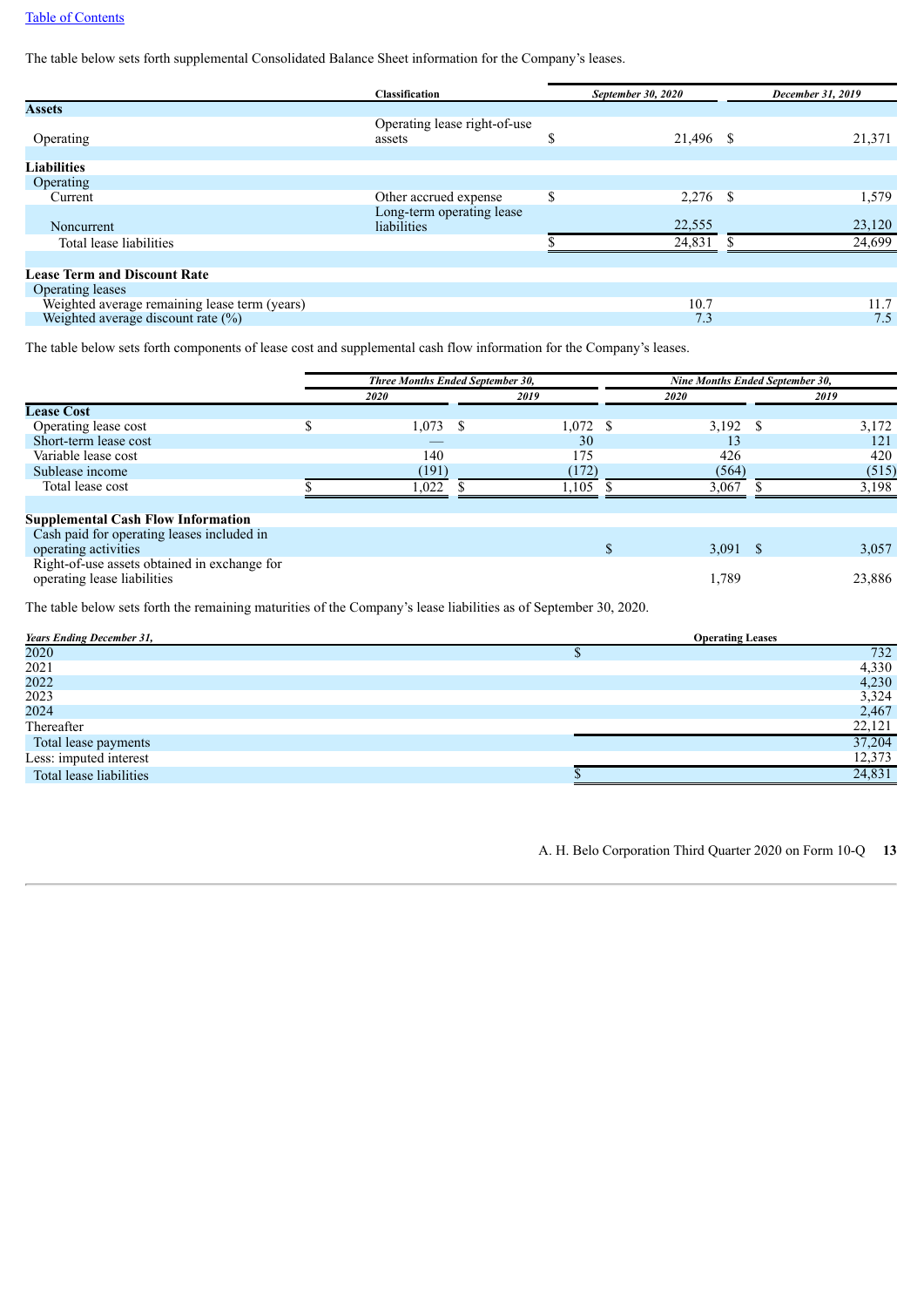#### **Note 6: Intangible Assets**

The table below sets forth intangible assets as of September 30, 2020 and December 31, 2019.

|                                 | September 30,<br><i>2020</i> | December 31,<br>2019 |       |  |  |
|---------------------------------|------------------------------|----------------------|-------|--|--|
| <b>Intangible Assets</b>        |                              |                      |       |  |  |
| Cost                            | 2,030                        |                      | 2,030 |  |  |
| <b>Accumulated Amortization</b> | (1,902)                      |                      | 1,711 |  |  |
| Net Carrying Value              | 128                          |                      | 319   |  |  |

The intangible assets include \$1,520 of developed technology with an estimated useful life of five years, fully amortized in 2019, and \$510 of customer relationships with estimated useful lives of two years and net carrying value of \$128. Aggregate amortization expense was \$63 and \$140 for the three months ended September 30, 2020 and 2019, respectively, and \$191 and \$356 for the nine months ended September 30, 2020 and 2019, respectively.

As of September 30, 2020, the Company performed a review of potential impairment indicators for its long-lived assets, including intangible assets, property, plant and equipment, and right-of-use assets. The Company determined there were indicators of possible impairment and conducted a long-lived assets impairment review. Upon completion, it was determined the undiscounted cash flows from operations and disposition of the assets exceeded the carrying value of the asset group, thus no impairment was indicated.

#### **Note 7: Related Party Transactions**

In 2017, the Company extended a term note to eSite Analytics, Inc. ("eSite") of \$750. The note had a term of three years, matured February 8, 2020, and incurred interest at a rate of 5.5 percent. The note provided for quarterly interest and principal payments of approximately \$60. In March 2019, the Company extended a line of credit of \$200 to eSite. In November 2019, the \$200 line of credit was rolled into the term note and the note was extended until September 30, 2022. As of December 31, 2019, the note receivable was \$573. On February 13, 2020, eSite paid off their loan, including interest. On September 24, 2020, the Company's shares of eSite were repurchased by eSite for \$750, recognized in other income, net in the Consolidated Statements of Operations. The Company no longer has any investment in or influence over the business.

#### **Note 8: Income Taxes**

The Company calculated the income tax benefit for the 2020 and 2019 interim periods using an estimated annual effective tax rate based on its expected annual income (loss) before income taxes, adjusted for permanent differences, which it applied to the year-to-date income (loss) before income taxes and specific events that are discretely recognized as they occur.

The Company recognized income tax provision (benefit) of \$(224) and \$(1,808) for the three months ended September 30, 2020 and 2019, respectively, and \$(1,644) and \$4,688 for the nine months ended September 30, 2020 and 2019, respectively. Effective income tax rates were 24.3 percent and 31.1 percent for the nine months ended September 30, 2020 and 2019, respectively. The income tax benefit for the three months ended September 30, 2020, was due to a change in the Company's estimated annual effective tax rate and additional losses generated from operations. The income tax benefit for the nine months ended September 30, 2020, was due to the recognition of the 2018 net operating loss carryback permitted by the Coronavirus Aid, Relief, and Economic Security Act (the "CARES Act"), partially offset by the effect of the Texas margin tax.

The income tax benefit for the three months ended September 30, 2019, was due to the Texas margin tax, offset by losses generated from operations in the third quarter. The income tax provision for the nine months ended September 30, 2019, was due to the Texas margin tax and applying the estimated annual effective tax rate to year-to-date income, which included effects of the income generated from the sale of the Company's former [headquarters](#page-16-0) (see Note 13 – Disposal of Assets).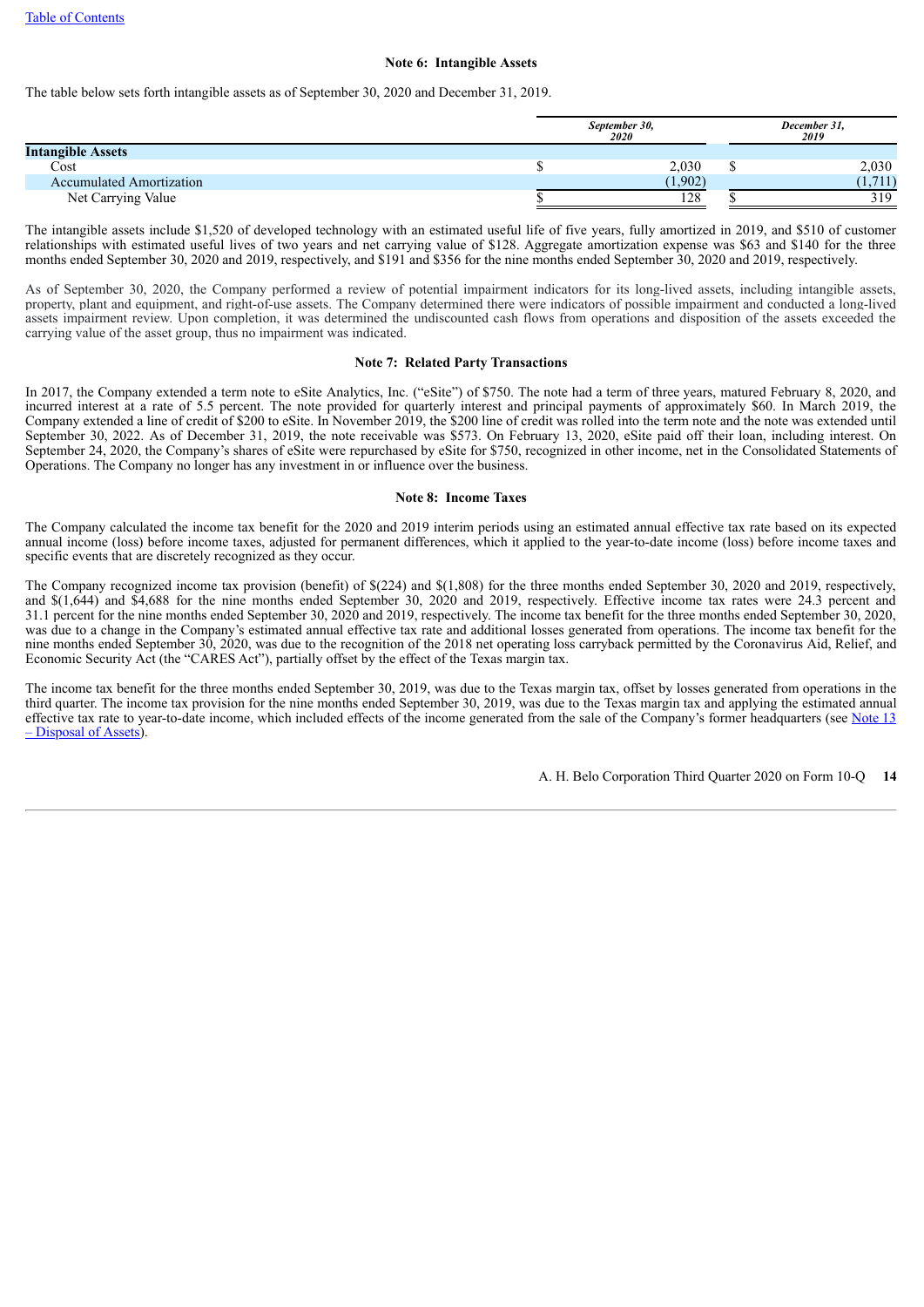In response to COVID-19, the CARES Act was signed into law on March 27, 2020. The CARES Act provides numerous tax provisions and other stimulus measures, including temporary changes regarding the prior and future utilization of net operating losses, temporary changes to the prior and future limitations on interest deductions, temporary suspension of certain payment requirements for the employer portion of Social Security taxes, technical corrections from prior tax legislation for tax depreciation of certain qualified improvement property, and the creation of certain refundable employee retention credits. The Company has benefited from the temporary five year net operating loss carryback provision and the technical correction for qualified leasehold improvements, which changes 39-year property to 15-year property, eligible for 100 percent tax bonus depreciation. Applying the technical correction to 2018 has resulted in reporting additional tax depreciation of \$1,017 and increased the 2018 net operating loss to approximately \$6,829. The loss was carried back against 2014 taxes paid at the federal statutory rate of 35 percent that was previously in effect, resulting in an expected cash refund of \$2,345, recorded in prepaids and other current assets in the Consolidated Balance Sheet as of September 30, 2020. On October 2, 2020, the refund plus interest was received.

#### **Note 9: Pension and Other Retirement Plans**

**Defined Benefit Plans.** The Company sponsors the A. H. Belo Pension Plans (the "Pension Plans"), which provide benefits to approximately 1,400 current and former employees of the Company. A. H. Belo Pension Plan I provides benefits to certain current and former employees primarily employed with *The Dallas Morning News* or the A. H. Belo corporate offices. A. H. Belo Pension Plan II provides benefits to certain former employees of The Providence Journal Company. This obligation was retained by the Company upon the sale of the newspaper operations of *The Providence Journal*. No additional benefits are accruing under the A. H. Belo Pension Plans, as future benefits were frozen.

No contributions are required to the A. H. Belo Pension Plans in 2020 under the applicable tax and labor laws governing pension plan funding.

#### *Net Periodic Pension Benefit*

The Company's estimates of net periodic pension expense or benefit are based on the expected return on plan assets, interest on the projected benefit obligations and the amortization of actuarial gains and losses that are deferred in accumulated other comprehensive loss. Participation in and accrual of new benefits to participants has been frozen since 2007 and, accordingly, on-going service costs are not a component of net periodic pension expense (benefit).

The table below sets forth components of net periodic pension benefit, which are included in other income, net in the Consolidated Statements of Operations.

|                                  |             |         | <b>Three Months Ended September 30,</b> |                    | <b>Nine Months Ended September 30,</b> |          |  |
|----------------------------------|-------------|---------|-----------------------------------------|--------------------|----------------------------------------|----------|--|
|                                  | <i>2020</i> |         | 2019                                    | <i><b>2020</b></i> |                                        | 2019     |  |
| Interest cost                    |             | 1,559   | 1.973                                   | 4.677              |                                        | 5,922    |  |
| Expected return on plans' assets |             | (2.941) | (2,866)                                 | (8,822)            |                                        | (8,599)  |  |
| Amortization of actuarial loss   |             | 220     | 70                                      | 660                |                                        | 209      |  |
| Net periodic pension benefit     |             | (1,162) | (823)                                   | (3.485)            |                                        | (2, 468) |  |

**Defined Contribution Plans.** The A. H. Belo Savings Plan (the "Savings Plan"), a defined contribution 401(k) plan, covers substantially all employees of A. H. Belo. Participants may elect to contribute a portion of their pretax compensation as provided by the Savings Plan and the Internal Revenue Code. Employees can contribute up to 100 percent of their annual eligible compensation less required withholdings and deductions up to statutory limits. The Company provides an ongoing dollar-for-dollar match of eligible employee contributions, up to 1.5 percent of the employees' compensation. During the three months ended September 30, 2020 and 2019, the Company recorded expense of \$167 and \$178, respectively, and during the nine months ended September 30, 2020 and 2019, the Company recorded expense of \$570 and \$503, respectively, for matching contributions to the Savings Plan.

#### **Note 10: Shareholders' Equity**

**Dividends.** On September 24, 2020, the Company's board of directors declared a \$0.04 per share dividend to shareholders of record as of the close of business on November 13, 2020, which is payable on December 4, 2020.

**Treasury Stock.** In 2019, the Company repurchased shares of its common stock pursuant to a publicly announced share repurchase program authorized by the Company's board of directors. The agreement to repurchase the Company's stock expired in the fourth quarter of 2019 and was not renewed. A. H. Belo Corporation Third Quarter 2020 on Form 10-Q **15**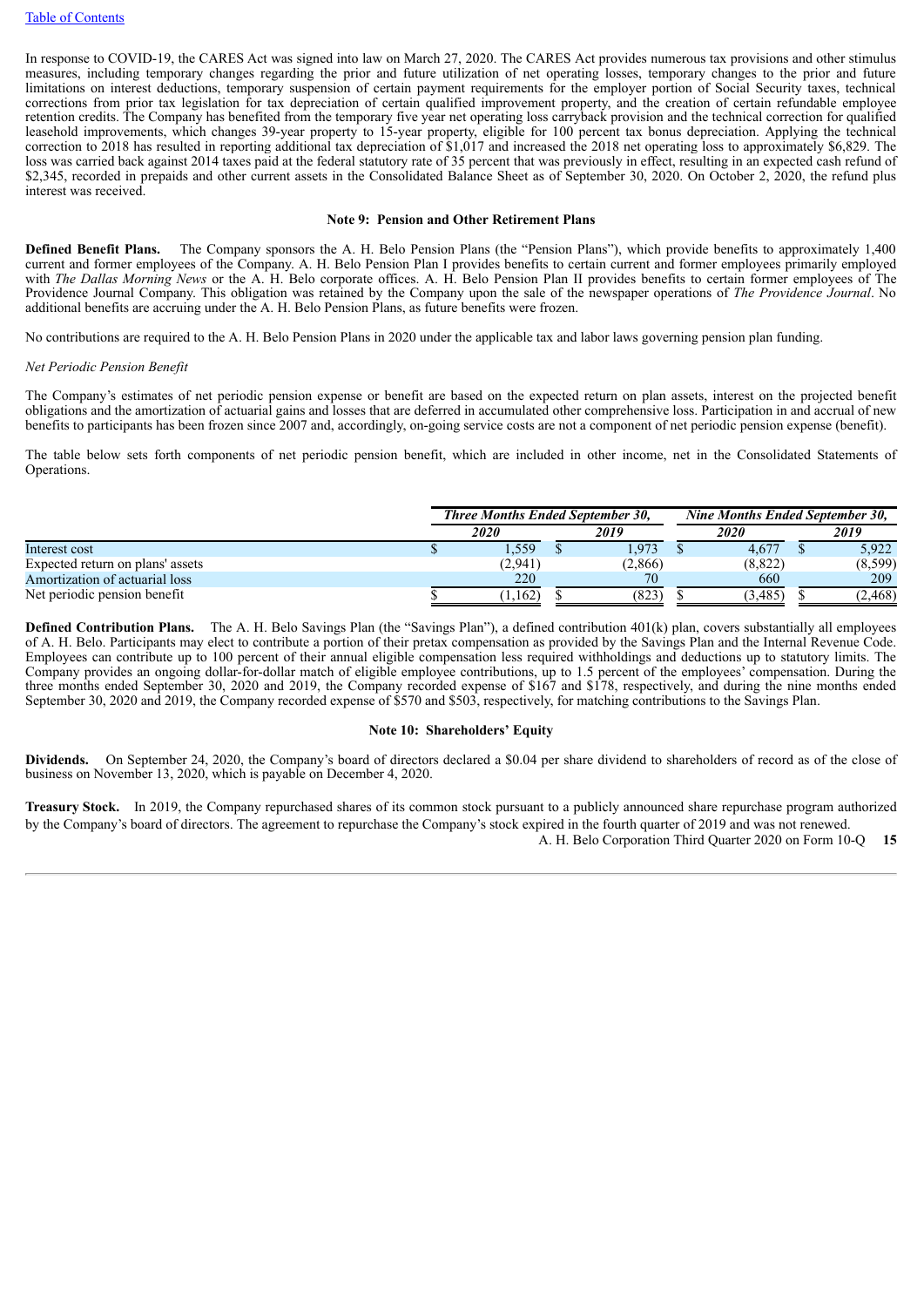**Outstanding Shares.** The Company had Series A and Series B common stock outstanding of 18,941,340 and 2,469,083, respectively, net of treasury shares at September 30, 2020. At December 31, 2019, the Company had Series A and Series B common stock outstanding of 18,941,115 and 2,469,308, respectively, net of treasury shares.

**Accumulated other comprehensive loss.** Accumulated other comprehensive loss consists of actuarial gains and losses attributable to the A. H. Belo Pension Plans, gains and losses resulting from Pension Plans' amendments and other actuarial experience attributable to other post-employment benefit ("OPEB") plans. The Company records amortization of the components of accumulated other comprehensive loss in other income, net in its Consolidated Statements of Operations. Gains and losses are amortized over the weighted average remaining life expectancy of the OPEB plans and Pension Plans' participants.

The table below set forth the changes in accumulated other comprehensive loss, net of tax, as presented in the Company's consolidated financial statements.

|                              |  | Three Months Ended September 30, |                                   |           |                           |     |  |              |  |                                   |  |                           |  |
|------------------------------|--|----------------------------------|-----------------------------------|-----------|---------------------------|-----|--|--------------|--|-----------------------------------|--|---------------------------|--|
|                              |  | 2020                             |                                   |           |                           |     |  |              |  | 2019                              |  |                           |  |
|                              |  |                                  | <b>Defined</b><br>benefit pension |           | Other post-<br>employment |     |  |              |  | <b>Defined</b><br>benefit pension |  | Other post-<br>employment |  |
|                              |  | Total                            |                                   | plans     | benefit plans             |     |  | <b>Total</b> |  | plans                             |  | benefit plans             |  |
| Balance, beginning of period |  | (31, 856)                        |                                   | (32,003)  |                           | 147 |  | (37,516)     |  | (37, 864)                         |  | 348                       |  |
| Amortization                 |  | 219                              |                                   | 220       |                           |     |  | 03           |  |                                   |  |                           |  |
| Balance, end of period       |  | (31, 637)                        |                                   | (31, 783) |                           | 146 |  | (37, 453)    |  | (37, 794)                         |  | 341                       |  |

|                              | <b>Nine Months Ended September 30,</b> |  |                                            |  |                                            |  |           |  |                                            |  |                                            |  |  |
|------------------------------|----------------------------------------|--|--------------------------------------------|--|--------------------------------------------|--|-----------|--|--------------------------------------------|--|--------------------------------------------|--|--|
|                              | 2020                                   |  |                                            |  |                                            |  |           |  | 2019                                       |  |                                            |  |  |
|                              | <b>Total</b>                           |  | <b>Defined</b><br>benefit pension<br>plans |  | Other post-<br>employment<br>benefit plans |  | Total     |  | <b>Defined</b><br>benefit pension<br>plans |  | Other post-<br>employment<br>benefit plans |  |  |
| Balance, beginning of period | (32, 294)                              |  | (32, 443)                                  |  | 149                                        |  | (37, 641) |  | (38,003)                                   |  | 362                                        |  |  |
| Amortization                 | 657                                    |  | 660                                        |  |                                            |  | 188       |  | 209                                        |  | (21)                                       |  |  |
| Balance, end of period       | (31, 637)                              |  | (31, 783)                                  |  | 146                                        |  | (37, 453) |  | (37, 794)                                  |  | 341                                        |  |  |

#### **Note 11: Earnings Per Share**

The table below sets forth the net income (loss) available to common shareholders and weighted average shares used for calculating basic and diluted earnings per share ("EPS"). The Company's Series A and Series B common stock equally share in the distributed and undistributed earnings.

|                                                       | <b>Three Months Ended September 30,</b> |      |            |  | <b>Nine Months Ended September 30,</b> |  |            |
|-------------------------------------------------------|-----------------------------------------|------|------------|--|----------------------------------------|--|------------|
|                                                       | 2020                                    | 2019 |            |  | <i>2020</i>                            |  | 2019       |
| <b>Earnings (Numerator)</b>                           |                                         |      |            |  |                                        |  |            |
| Net income (loss) available to common shareholders    | (98)                                    |      | (4,005)    |  | (5,133)                                |  | 10,388     |
|                                                       |                                         |      |            |  |                                        |  |            |
| <b>Shares (Denominator)</b>                           |                                         |      |            |  |                                        |  |            |
| Weighted average common shares outstanding (basic and |                                         |      |            |  |                                        |  |            |
| diluted)                                              | 21,410,423                              |      | 21,476,029 |  | 21.410.423                             |  | 21,553,625 |
|                                                       |                                         |      |            |  |                                        |  |            |
| <b>Income (Loss) Per Share</b>                        |                                         |      |            |  |                                        |  |            |
| Basic and diluted                                     | (0.00)                                  |      | (0.19)     |  | (0.24)                                 |  | 0.48       |

There were no options or RSUs outstanding as of September 30, 2020 and 2019, that would result in dilution of shares or the calculation of EPS under the two-class method as prescribed under ASC 260 – *Earnings Per Share*.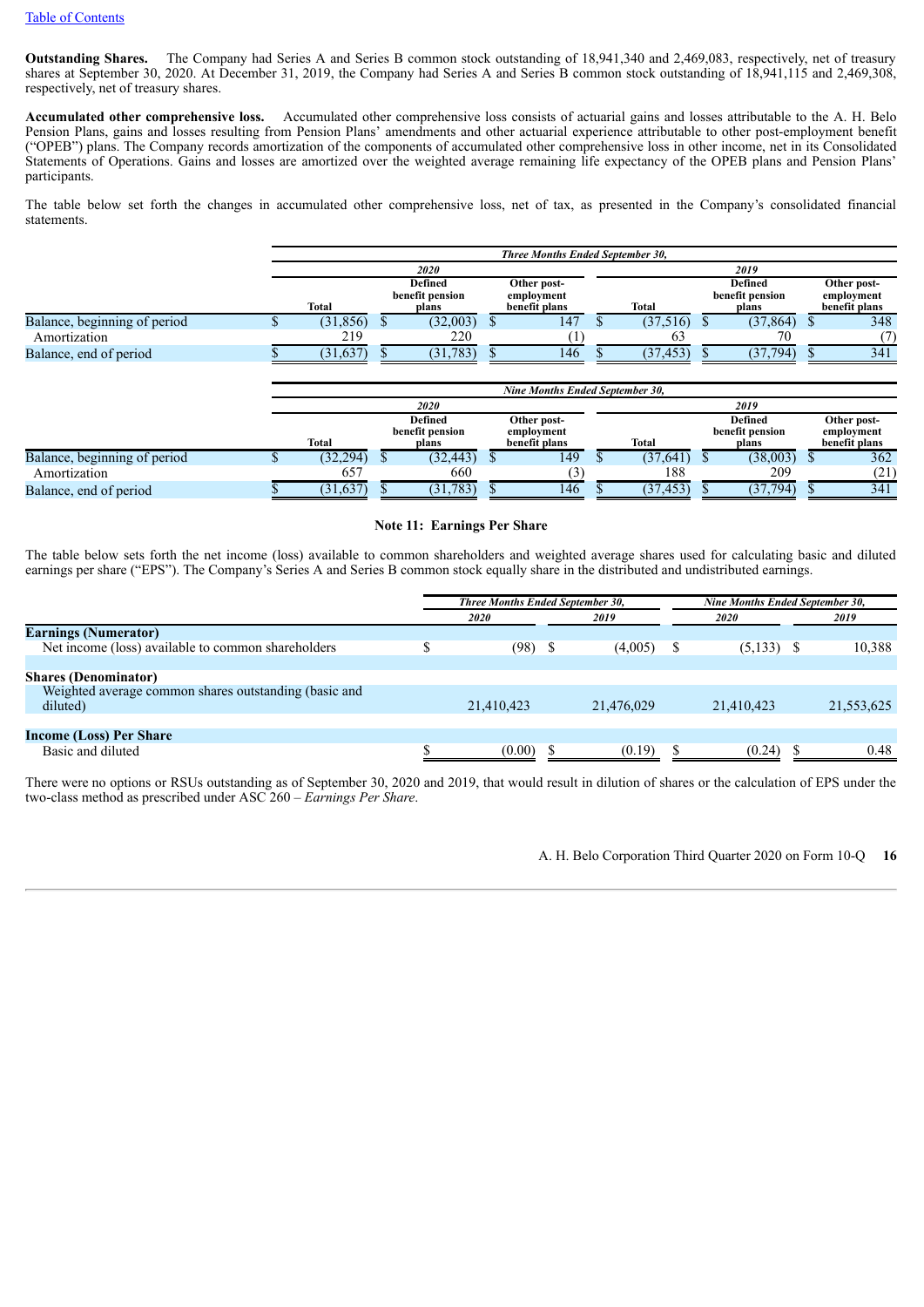#### **Note 12: Contingencies**

Legal proceedings. From time to time, the Company is involved in a variety of claims, lawsuits and other disputes arising in the ordinary course of business. Management routinely assesses the likelihood of adverse judgments or outcomes in these matters, as well as the ranges of probable losses to the extent losses are reasonably estimable. Accruals for contingencies are recorded when, in the judgment of management, adverse judgments or outcomes are probable and the financial impact, should an adverse outcome occur, is reasonably estimable. The determination of likely outcomes of litigation matters relates to factors that include, but are not limited to, past experience and other evidence, interpretation of relevant laws or regulations and the specifics and status of each matter. Predicting the outcome of claims and litigation and estimating related costs and financial exposure involves substantial uncertainties that could cause actual results to vary materially from estimates and accruals. In the opinion of management, liabilities, if any, arising from other currently existing claims against the Company would not have a material adverse effect on A. H. Belo's results of operations, liquidity or financial condition.

#### **Note 13: Disposal of Assets**

<span id="page-16-0"></span>In the third quarter of 2019, the Company recorded a loss of \$1,362 on the disposal of newspaper production assets and publishing software that was replaced by a new digital content platform. The loss is included in the (gain) loss on sale/disposal of assets, net in the Consolidated Statements of Operations. The newspaper production assets were disposed as a result of the Company's strategic decision, in the first quarter of 2019, to eliminate its brokered printing business and reduce the number of local and national commercial print customers it serves from more than 30 to 5.

In May 2019, the Company finalized a Purchase and Sale Agreement with Charter DMN Holdings, LP (the "Purchaser") for the sale of the real estate assets in downtown Dallas, Texas, previously used as the Company's headquarters for a sale price of \$28,000. The sale price consisted of \$4,597 cash received, after selling costs of approximately \$1,000, and a two year seller-financed promissory note (the "Promissory Note") of \$22,400, included in longterm note receivable in the Consolidated Balance sheet as of December 31, 2019, and included in current notes receivable as of September 30, 2020. The sale provided the Company an additional \$1,000 contingency payment if certain conditions were met. The contingency expired as of June 30, 2020, with no payment made by the Purchaser related to the contingency. In the second quarter of 2019, the Company recorded a pretax gain of \$25,908, included in (gain) loss on sale/disposal of assets, net in the Consolidated Statements of Operations. Due to the offset by existing net operating loss carryforwards, the Company did not record any current tax expense related to the sale transaction.

The Promissory Note is secured by a first lien deed of trust covering the property and bears interest payable in quarterly installments that began on July 1, 2019, continuing through its maturity on June 30, 2021, and includes a pre-payment feature. Interest will be accrued at 3.5 percent during the first year and at 4.5 percent during the second year.

As a direct result of COVID-19 uncertainties, on April 3, 2020, the Company and the Purchaser entered into an amendment to the Promissory Note deferring the Purchaser's interest payment of \$195 that was due April 1, 2020, and adding it to a second promissory note (the "Second Promissory Note"). In addition, the Second Promissory Note includes a 2019 real property tax reconciliation payment due from the Purchaser under the Purchase and Sale Agreement in the amount of \$180. The Second Promissory Note, in the principal amount of \$375, included in current notes receivable in the Consolidated Balance Sheet, is secured by a second lien deed of trust covering the property and due June 30, 2021. The Company has evaluated the collectability of the note as a result of the request to defer an interest payment by the Purchaser. Management believes that as of September 30, 2020, the Promissory Note is recoverable since the underlying collateral value has not materially changed from the sale date per Dallas County tax records. In addition, on October 1, 2020, the Purchaser paid the third quarter 2020 interest payment of \$253. Management continues to monitor the credit worthiness of the Purchaser and the value of the underlying collateral given current economic conditions.

Notes receivable are recorded net of an allowance for doubtful accounts. Interest income is accrued on the unpaid principal balance, included in other income, net in the Consolidated Statements of Operations. The Company puts notes receivable on non-accrual status and provides an allowance against accrued interest if it is determined the likelihood of collecting substantially all of the note and accrued interest is not probable. Notes are written-off against the allowance when all possible means of collection have been exhausted and the potential for recovery is considered remote.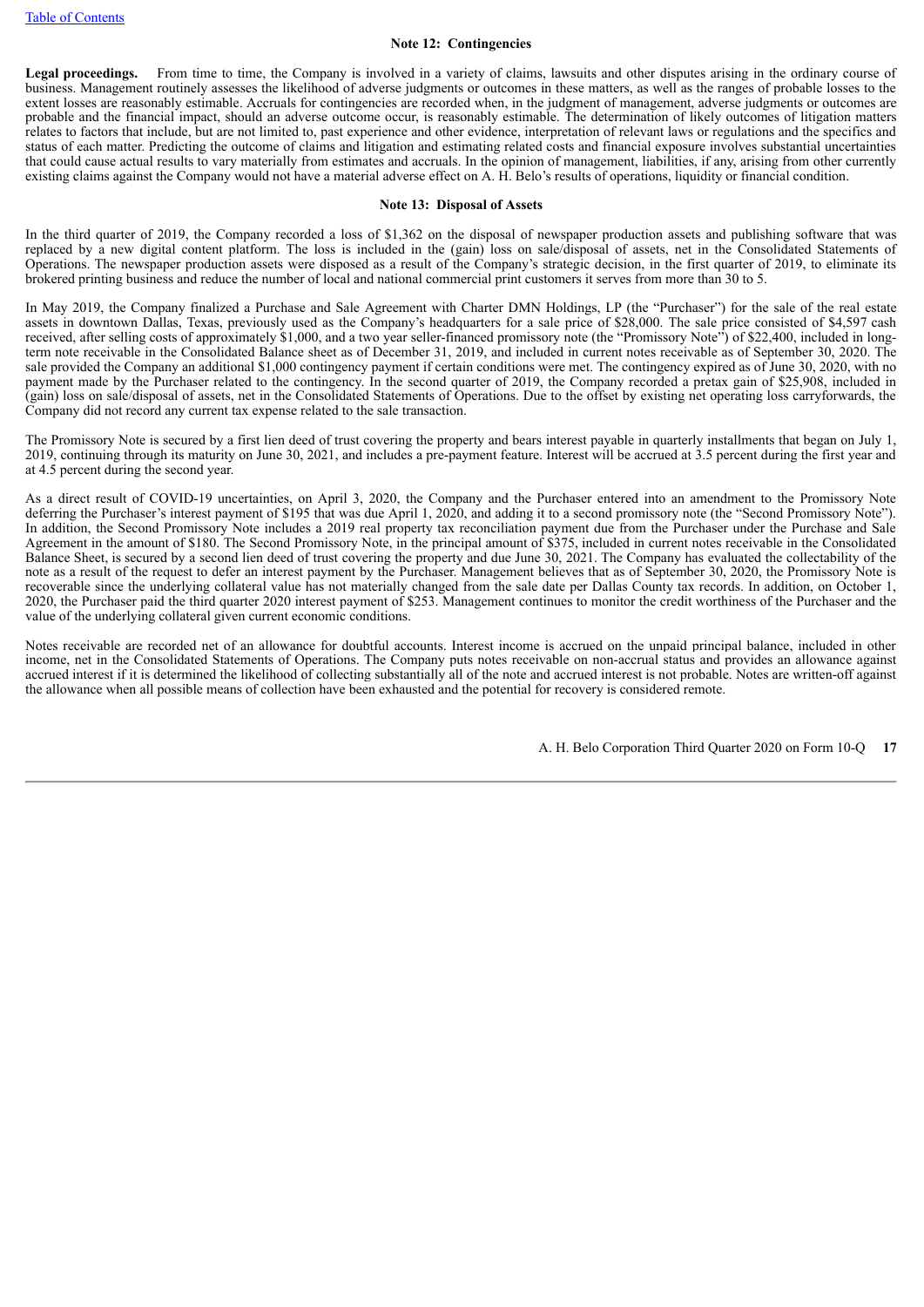#### Table of [Contents](#page-1-0)

# <span id="page-17-0"></span>**Item 2. Management's Discussion and Analysis of Financial Condition and Results of Operations**

A. H. Belo intends for the discussion of its financial condition and results of operations that follows to provide information that will assist in understanding its financial statements, the changes in certain key items in those statements from period to period, and the primary factors that accounted for those changes, as well as how certain accounting principles, policies and estimates affect its financial statements. The following information should be read in conjunction with the Company's consolidated financial statements and related notes filed as part of this report. All dollar amounts presented herein, except share and per share amounts, are in thousands, unless the context indicates otherwise.

This section and other parts of this Quarterly Report on Form 10-Q contain certain forward-looking statements. Forward-looking statements are subject to risks, uncertainties and other factors that could cause actual results to differ materially from those statements. See *[Forward-Looking](#page-25-2) Statements* and risk factors disclosed under the heading "Risk Factors" in Item 1A in the Annual Report on Form 10-K for the year ended December 31, 2019.

#### **OVERVIEW**

A. H. Belo, headquartered in Dallas, Texas, is the leading local news and information publishing company in Texas. The Company has a growing presence in emerging media and digital marketing, and maintains capabilities related to commercial printing, distribution and direct mail. A. H. Belo delivers news and information in innovative ways to a broad range of audiences wi and information in innovative ways to a broad range of audiences with diverse interests and lifestyles. The Company publishes *The Dallas Morning News* (*www.dallasnews.com*), Texas' leading newspaper and winner of nine Pulitzer Prizes, and various niche publications targeting specific audiences. Its newspaper operations also provide commercial printing and distribution services to several large national newspapers. In addition, the Company has the capabilities of a full-service strategy, creative and media agency that focuses on strategic and digital marketing, and data intelligence that provide a measurable return on investment to its clients.

In the third quarter of 2019, in conjunction with a strategic change to move to a single decision-making reporting structure and based on how the Company's chief operating decision-maker makes decisions about allocating resources and assessing performance, the Company determined it has one reportable segment. With this reorganization, the Company has focused on enhancing its capabilities to provide customers with strategic, creative and media marketing solutions.

Currently, the rapid spread of coronavirus (COVID-19) globally has resulted in increased travel restrictions, and disruption and shutdown of businesses. The outbreak and any preventative or protective actions that the Company has taken and may continue to take, or may be imposed on the Company by governmental intervention, in respect of this virus may result in a period of disruption to the Company's financial reporting capabilities, its printing operations, and its operations generally. COVID-19 is impacting, and may continue to impact, the Company's customers, distribution partners, advertisers, production facilities, and third parties, and could result in additional loss of advertising revenue or supply chain disruption. Media was designated an essential business, therefore the Company's operations have continued throughout the pandemic. While digital subscriptions grew in the first half of 2020, the Company experienced decreased demand for its print and digital advertising. As a result, the Company implemented measures to reduce costs and preserve cash flow. These measures include reduction in the quarterly dividend rate, decreases in employee compensation, as well as reductions in discretionary spending. In addition, the Company will benefit from the Coronavirus Aid, Relief, and Economic Security Act (the "CARES Act"). However, these measures may not be sufficient to fully offset the impact of the COVID-19 pandemic on the Company's business and, as such, the Company's results of operations may be negatively impacted.

As of September 30, 2020, the Company performed a review of potential impairment indicators for its long-lived assets, including intangible assets, property, plant and equipment, and right-of-use assets. The Company determined there were indicators of possible impairment and conducted a long-lived assets impairment review. Upon completion, it was determined the undiscounted cash flows from operations and disposition of the assets exceeded the carrying value of the asset group, thus no impairment was indicated.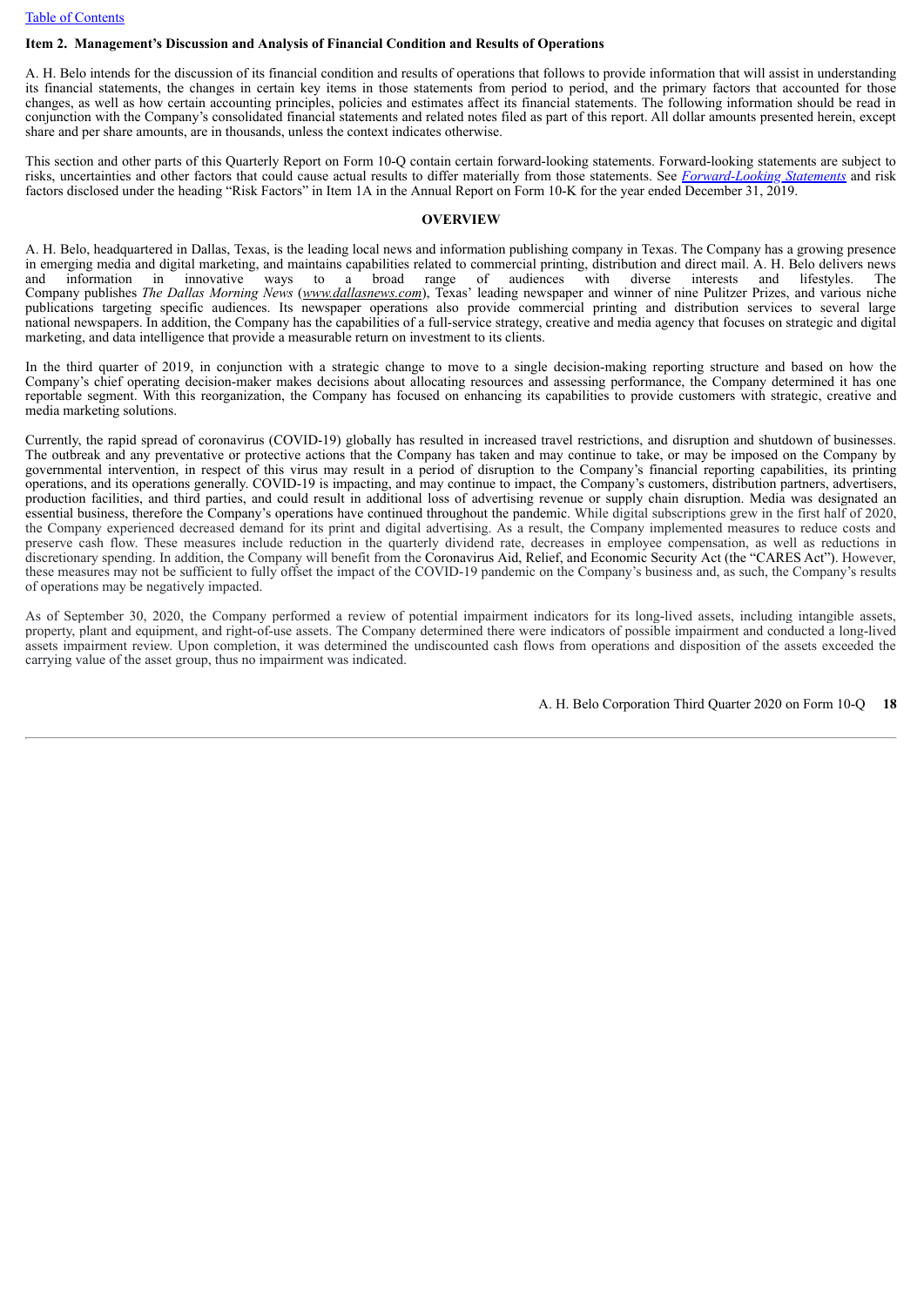#### **RESULTS OF OPERATIONS**

#### **Consolidated Results of Operations (unaudited)**

This section contains discussion and analysis of net operating revenue, expense and other information relevant to an understanding of results of operations for the three and nine months ended September 30, 2020 and 2019. In the third quarter of 2019, in conjunction with the Company's organizational changes, the Company determined it has one reportable segment (see Note 2 – Segment [Reporting\)](#page-8-0). The Company determined that disaggregating revenue by print and digital products best aligned with the new Company structure.

The table below sets forth the components of A. H. Belo's operating income (loss).

|                                          |    |             | <b>Three Months Ended September 30,</b> |         |           | Nine Months Ended September 30, |         |
|------------------------------------------|----|-------------|-----------------------------------------|---------|-----------|---------------------------------|---------|
|                                          |    | <i>2020</i> | Percentage<br>Change                    | 2019    | 2020      | Percentage<br>Change            | 2019    |
| Advertising and marketing services       | ۰D | 17.474      | $(19.2)\%$ \$                           | 21,616  | 52,392    | $(26.2)\%$                      | 70,957  |
| Circulation                              |    | 16.111      | $(4.2)\%$                               | 16,809  | 48,248    | $(5.6)\%$                       | 51,095  |
| Printing, distribution and other         |    | 4,157       | $(10.3)\%$                              | 4,632   | 12,860    | $(12.6)\%$                      | 14,709  |
| <b>Total Net Operating Revenue</b>       |    | 37.742      | $(12.3)\%$                              | 43.057  | 113.500   | $(17.0)\%$                      | 136,761 |
|                                          |    |             |                                         |         |           |                                 |         |
| <b>Total Operating Costs and Expense</b> |    | 40.159      | $(19.7)\%$                              | 50.031  | 125,055   | $0.2 \%$                        | 124,808 |
|                                          |    |             |                                         |         |           |                                 |         |
| <b>Operating Income (Loss)</b>           |    | (2, 417)    | 65.3 %                                  | (6,974) | (11, 555) | $(196.7)\%$                     | 11,953  |

Traditionally, the Company's primary revenues are generated from advertising within its core newspapers, niche publications and related websites and from subscription and single copy sales of its printed newspapers. As a result of competitive and economic conditions, the newspaper industry has faced a significant revenue decline over the past decade. Therefore, the Company has sought to diversify its revenues through development and investment in new product offerings, increased circulation rates and leveraging of its existing assets to offer cost efficient commercial printing and distribution services to its local markets. The Company continually evaluates the overall performance of its core products to ensure existing assets are deployed adequately to maximize return.

The Company's advertising revenue from its core newspapers continues to be adversely affected by the shift of advertiser spending to other forms of media and the increased accessibility of free online news content, as well as news content from other sources, which resulted in declines in advertising and paid print circulation volumes and revenue. Decreases in print display and classified categories are indicative of continuing trends by advertisers towards digital platforms, which are widely available from many sources. In the current environment, companies are allocating more of their advertising spending towards programmatic channels that provide digital advertising on multiple platforms with enhanced technology for targeted delivery and measurement. In addition, the Company did experience declines resulting from the COVID-19 pandemic beginning late in the first quarter.

In response to the decline in print revenue, the Company has developed agency and digital advertising capabilities through multiple media channels. The Company leverages its news content to improve engagement on the Company's digital platforms that results in increased digital subscriptions and associated revenue. The Company also continues to diversify its revenue base by leveraging the available capacity of its existing assets to provide print and distribution services for newspapers and other customers requiring these services, by introducing new advertising and marketing services products, and by increasing circulation prices.

Because of declining print circulation, the Company has developed broad digital strategies designed to provide readers with multiple platforms for obtaining online access to local news. The Company redesigned and expanded its website platforms and mobile applications in 2019 to provide a better customer experience with its digital news and information content. The Company continues to obtain additional key demographic data from readers, which allows the Company to provide content desired by readers and to modify marketing and distribution strategies to target and reach audiences valued by advertisers. The Company has implemented a programmatic digital advertising platform that provides digital ad placement and targeting efficiencies and increases utilization of digital inventory within the Company's websites and external websites.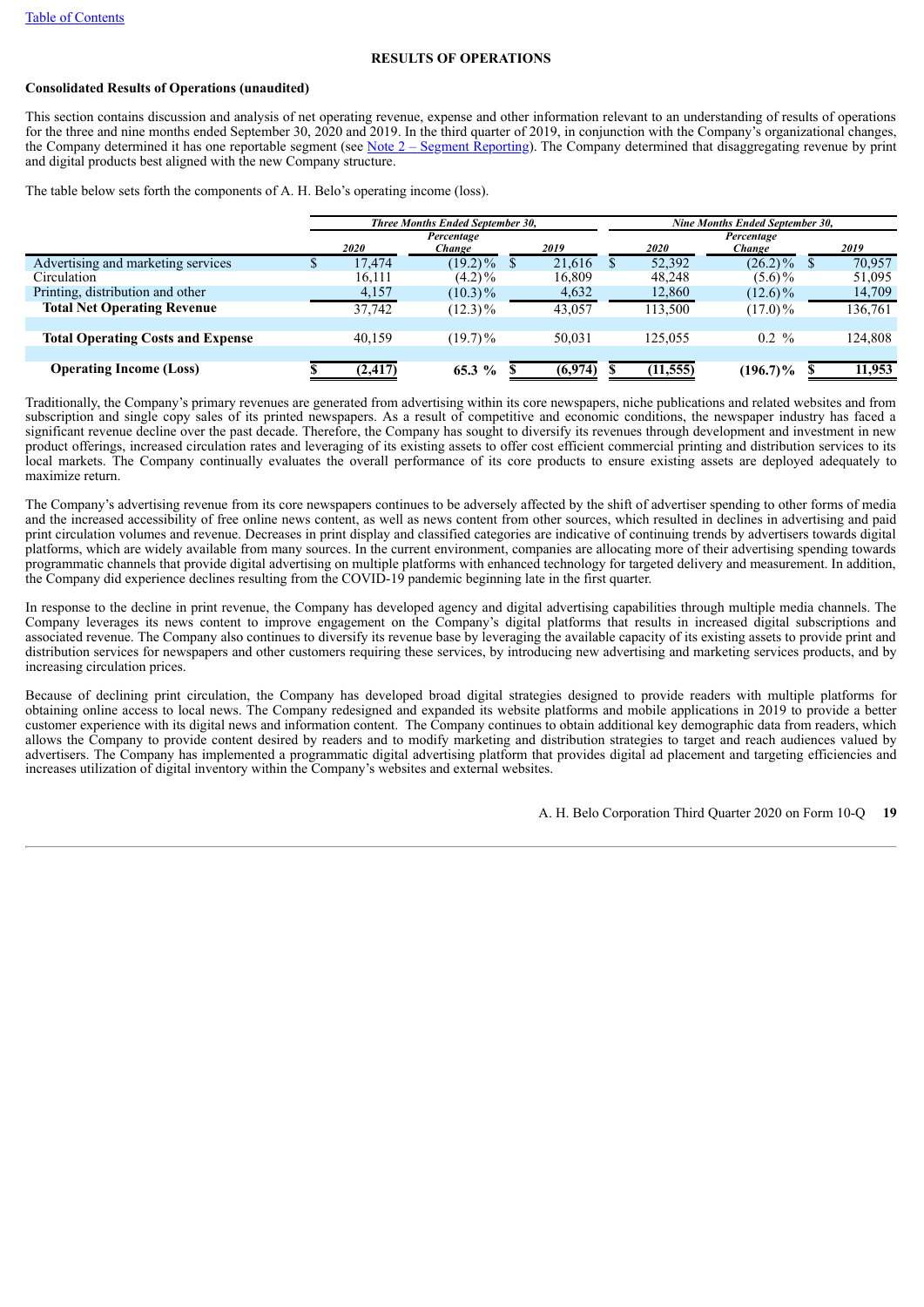# *Advertising and marketing services revenue*

Advertising and marketing services revenue was 46.3 percent and 46.2 percent of total revenue for the three and nine months ended September 30, 2020, respectively, and 50.2 percent and 51.9 percent for the three and nine months ended September 30, 2019, respectively.

|                                            |                                                    | <b>Three Months Ended September 30,</b> |  |        | <b>Nine Months Ended September 30,</b> |                      |        |
|--------------------------------------------|----------------------------------------------------|-----------------------------------------|--|--------|----------------------------------------|----------------------|--------|
|                                            | Percentage<br><i><b>2020</b></i><br>2019<br>Change |                                         |  |        | 2020                                   | Percentage<br>Change | 2019   |
| Print advertising                          | 11.529                                             | $(16.9)\%$                              |  | 13.878 | 33,219                                 | $(26.9)\%$           | 45.434 |
| Digital advertising and marketing services | 5.945                                              | $(23.2)\%$                              |  | 7.738  | 19.173                                 | $(24.9)\%$           | 25.523 |
| <b>Advertising and Marketing Services</b>  | 17,474                                             | $(19.2)\%$                              |  | 21,616 | 52,392                                 | $(26.2)\%$           | 70.957 |

#### **Print advertising**

Print advertising is comprised of display, classified and preprint advertising revenue.

Display and classified print revenue primarily represents sales of advertising space within the Company's core and niche newspapers. As advertisers continue to diversify marketing budgets to incorporate more and varied avenues of reaching consumers, traditional display and classified advertising continues to decline. Display and classified print revenue decreased \$1,296 and \$7,507 in the three and nine months ended September 30, 2020, respectively, primarily due a revenue decline in all advertising categories, with the largest declines in the retail categories. In addition to the general trends adversely impacting the publishing industry, the Company experienced unfavorable impacts resulting from the COVID-19 pandemic, which started in the latter part of the first quarter of 2020.

Preprint revenue primarily reflects preprinted advertisements inserted into the Company's core newspapers and niche publications, or distributed to nonsubscribers through the mail. Revenue decreased \$1,053 and \$4,708 in the three and nine months ended September 30, 2020, respectively, due to a volume decline consistent with the circulation volumes discussed below and due to the impact of the COVID-19 pandemic.

#### **Digital advertising and marketing services**

Digital advertising and marketing services revenue consists of strategic marketing management, consulting, creative services, targeted and multi-channel (programmatic) advertising placed on third-party websites, digital sales of banner, classified and native advertisements on the Company's news and entertainment-related websites and mobile apps, social media management, search optimization, direct mail and the sale of promotional materials. The Company's auto sales division offered targeted advertising to auto dealerships primarily in the North Texas region desiring to advertise their inventory on the *cars.com* platform through September 30, 2019. Revenue decreased \$1,793 and \$6,350 in the three and nine months ended September 30, 2020, primarily due to the *cars.com* agreement ending.

#### *Circulation revenue*

Circulation revenue was 42.7 percent and 42.5 percent of total revenue for the three and nine months ended September 30, 2020, respectively, and 39.0 percent and 37.4 percent for the three and nine months ended September 30, 2019, respectively.

|                     |        | <b>Three Months Ended September 30,</b> |        | Nine Months Ended September 30, |                       |        |
|---------------------|--------|-----------------------------------------|--------|---------------------------------|-----------------------|--------|
|                     | 2020   | Percentage<br><i><b>Change</b></i>      | 2019   | 2020                            | Percentage<br>Change  | 2019   |
| Print circulation   | 14.360 | $(7.4) \%$                              | 15.507 | 43,606                          | $(8.2)\%$             | 47,501 |
| Digital circulation | 1,751  | $\cdot$ %<br>34.5                       | 1.302  | 4.642                           | 29.2<br>$\frac{0}{0}$ | 3.594  |
| Circulation         | 16.111 | $(4.2)\%$                               | 16.809 | 48,248                          | $(5.6)\%$             | 51.095 |

#### **Print circulation**

Revenue decreased primarily due to a decline in home delivery revenue, driven by a volume decline of 9.0 percent and 10.6 percent for the three and nine months ended September 30, 2020, respectively. The volume declines were partially offset by rate increases. Single copy revenue also decreased compared to prior year, due to single copy paid print circulation volume declines of 29.7 percent and 24.2 percent for the three and nine months ended September 30, 2020, respectively.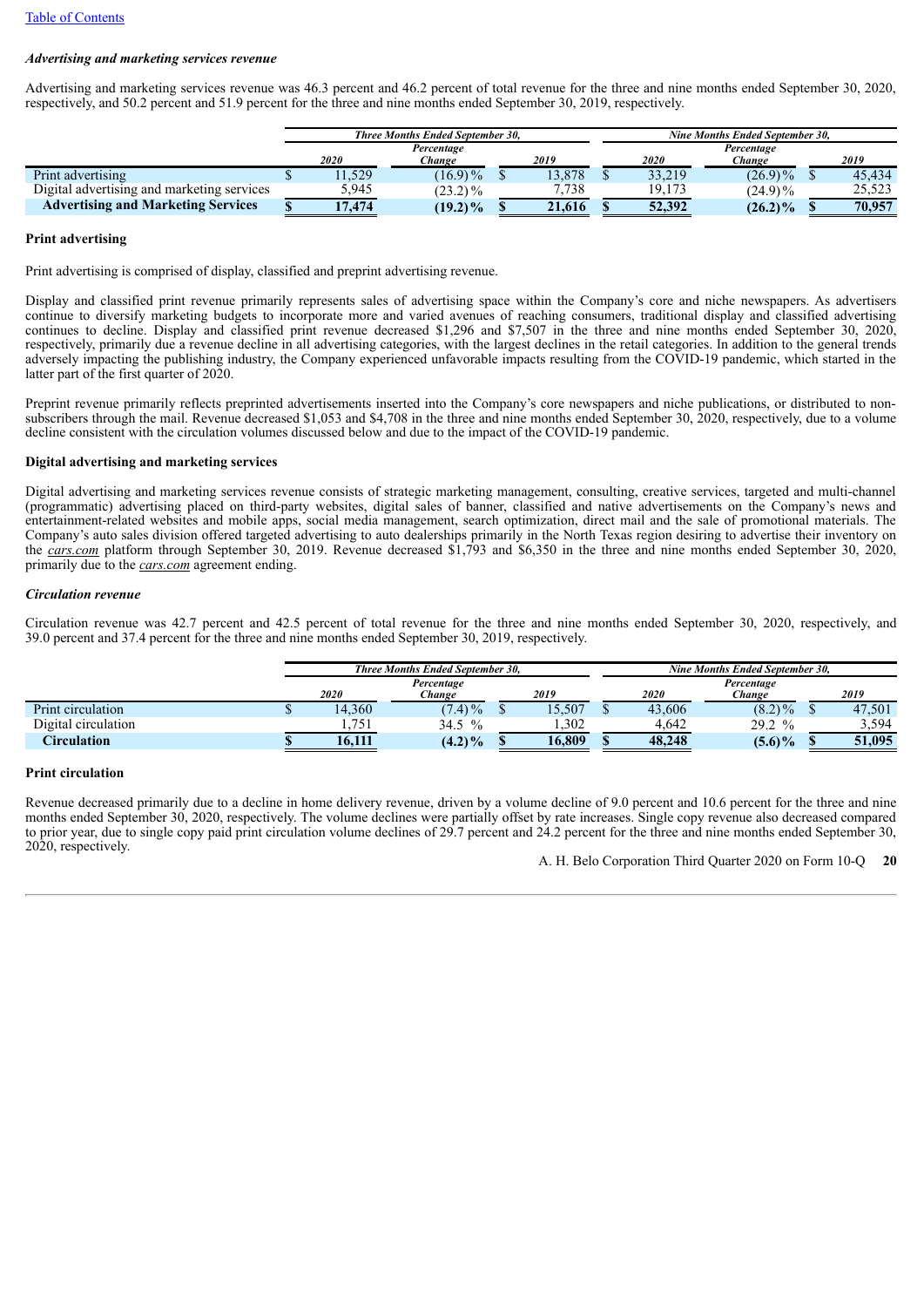#### **Digital circulation**

Revenue increased in the three and nine months ended September 30, 2020, due to an increase in digital-only subscriptions of 38.8 percent when compared to September 30, 2019, primarily resulting from increased interest in news related to the COVID-19 pandemic.

#### *Printing, distribution and other revenue*

Printing, distribution and other revenue was 11.0 percent and 11.3 percent of total revenue for the three and nine months ended September 30, 2020, respectively, 10.8 percent and 10.7 percent for the three and nine months ended September 30, 2019, respectively.

|                                     |                         | <b>Three Months Ended September 30,</b> |  |                             |  | Nine   | Months Ended September 30. |        |
|-------------------------------------|-------------------------|-----------------------------------------|--|-----------------------------|--|--------|----------------------------|--------|
|                                     |                         | Percentage                              |  |                             |  |        |                            |        |
|                                     | 2020                    | Change                                  |  | 2019                        |  | 2020   | hange.                     | 2019   |
| Distribution and Other<br>Printing. | 1.77<br><b>To 1.077</b> | $\mathcal{O}'$<br>10.3                  |  | $\sim$<br>4.03 <sub>4</sub> |  | 12.860 | $12.6\%$                   | 14.709 |

Revenue decreased in the three and nine months ended September 30, 2020, primarily due to a decline in commercial printing revenue partially offset by an increase in shared mail packaging revenue.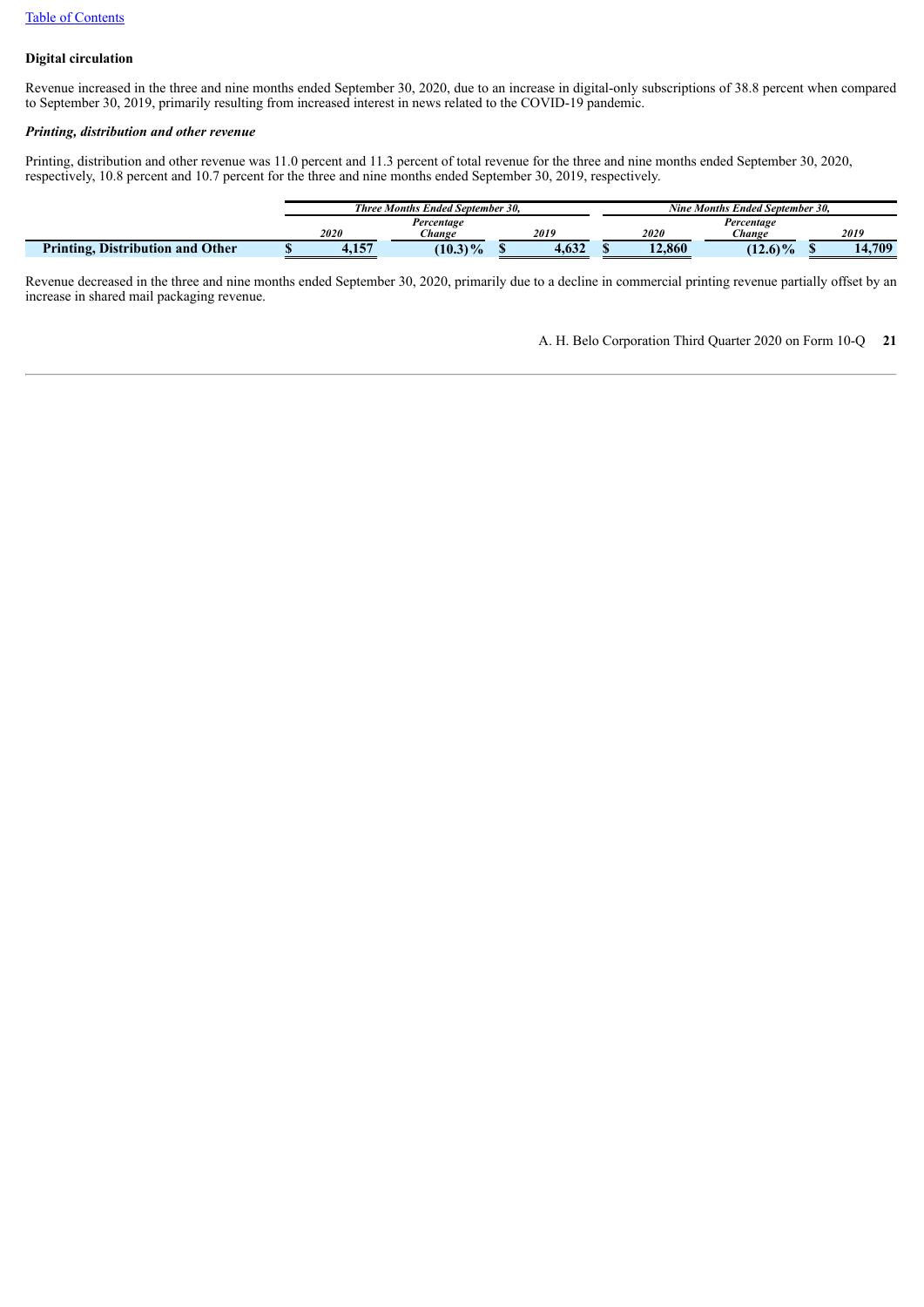#### Table of [Contents](#page-1-0)

# *Operating Costs and Expense*

The table below sets forth the components of the Company's operating costs and expense.

|                                                    |        | <b>Three Months Ended September 30,</b> |        | Nine Months Ended September 30, |             |                      |  |           |  |  |
|----------------------------------------------------|--------|-----------------------------------------|--------|---------------------------------|-------------|----------------------|--|-----------|--|--|
|                                                    | 2020   | Percentage<br>Change                    | 2019   |                                 | <i>2020</i> | Percentage<br>Change |  | 2019      |  |  |
| Employee compensation and benefits                 | 16,499 | $(15.4)\%$ \$                           | 19.504 |                                 | 52,512      | $(13.1)\%$           |  | 60,456    |  |  |
| Other production, distribution and operating costs | 19,307 | $(8.8)\%$                               | 21.171 |                                 | 58,958      | $(12.3)\%$           |  | 67.200    |  |  |
| Newsprint, ink and other supplies                  | 2.476  | $(37.7)\%$                              | 3.972  |                                 | 8.018       | $(37.1)\%$           |  | 12,741    |  |  |
| Depreciation                                       | 1,753  | $(23.4)\%$                              | 2.289  |                                 | 5,320       | $(24.1)\%$           |  | 7,008     |  |  |
| Amortization                                       | 63     | $(55.0)\%$                              | 140    |                                 | 191         | $(46.3)\%$           |  | 356       |  |  |
| (Gain) loss on sale/disposal of assets, net        | 61     | $(95.5)\%$                              | 1,362  |                                 | 56          | $100.2 \%$           |  | (24, 546) |  |  |
| Asset impairments                                  |        | $(100.0)\%$                             | 1,593  |                                 |             | $(100.0)\%$          |  | 1,593     |  |  |
| <b>Total Operating Costs and Expense</b>           | 40,159 | $(19.7)\%$                              | 50,031 |                                 | 125,055     | $0.2 \%$             |  | 124,808   |  |  |

**Employee compensation and benefits** – The Company continues to implement measures to optimize its workforce and evaluate strategies to reduce risk associated with future obligations for employee benefit plans. Employee compensation and benefits decreased \$3,005 and \$7,944 in the three and nine months ended September 30, 2020, respectively, primarily due to headcount reductions of 120 since September 30, 2019, and as a result of the Company reducing employees' compensation, including variable compensation related to bonuses, starting in the second quarter of 2020 in order to mitigate the financial impact of COVID-19.

**Other production, distribution and operating costs** – Expense decreased \$1,864 and \$8,242 in three and nine months ended September 30, 2020, respectively, primarily due to a reduction in outside services expense and the continued management of discretionary spending, which will continue as a result of measures the Company is taking in response to COVID-19.

**Newsprint, ink and other supplies** – Expense decreased \$1,496 and \$4,723 in the three and nine months ended September 30, 2020, respectively, due to competitive pricing available under its paper supply agreement, reduced newsprint costs associated with lower circulation volumes and the decline in commercial printing. Newsprint consumption for the three months ended September 30, 2020 and 2019, approximated 2,500 and 2,921 metric tons, respectively, and 7,348 and 9,770 metric tons for the nine months ended September 30, 2020 and 2019, respectively.

**Depreciation** – Expense decreased due to a lower depreciable asset base as a higher level of in-service assets are now fully depreciated and the Company has reduced capital spending.

**Amortization** – Expense decreased due to an intangible asset being fully amortized in 2019, and the only remaining intangible asset is comprised of customer relationships.

**(Gain) loss on sale/disposal of assets, net** – In 2020, the Company disposed assets and sold production related assets that were no longer in use. In the third quarter of 2019, the Company recorded a loss of \$1,362 on the disposal of newspaper production assets, as a result of reduced brokered and commercial printing, and publishing software that was replaced by a new digital content platform. In the second quarter of 2019, the Company completed the sale of real estate previously used as the Company's headquarters for \$28,000, resulting in a pretax gain of \$25,908.

**Asset impairments** – In the third quarter of 2019, in conjunction with the Company's organizational changes, the Company conducted an impairment review of goodwill and long-lived assets. As a result, the Company recorded a noncash goodwill impairment charge of \$1,593 in the third quarter of 2019, fully impairing goodwill.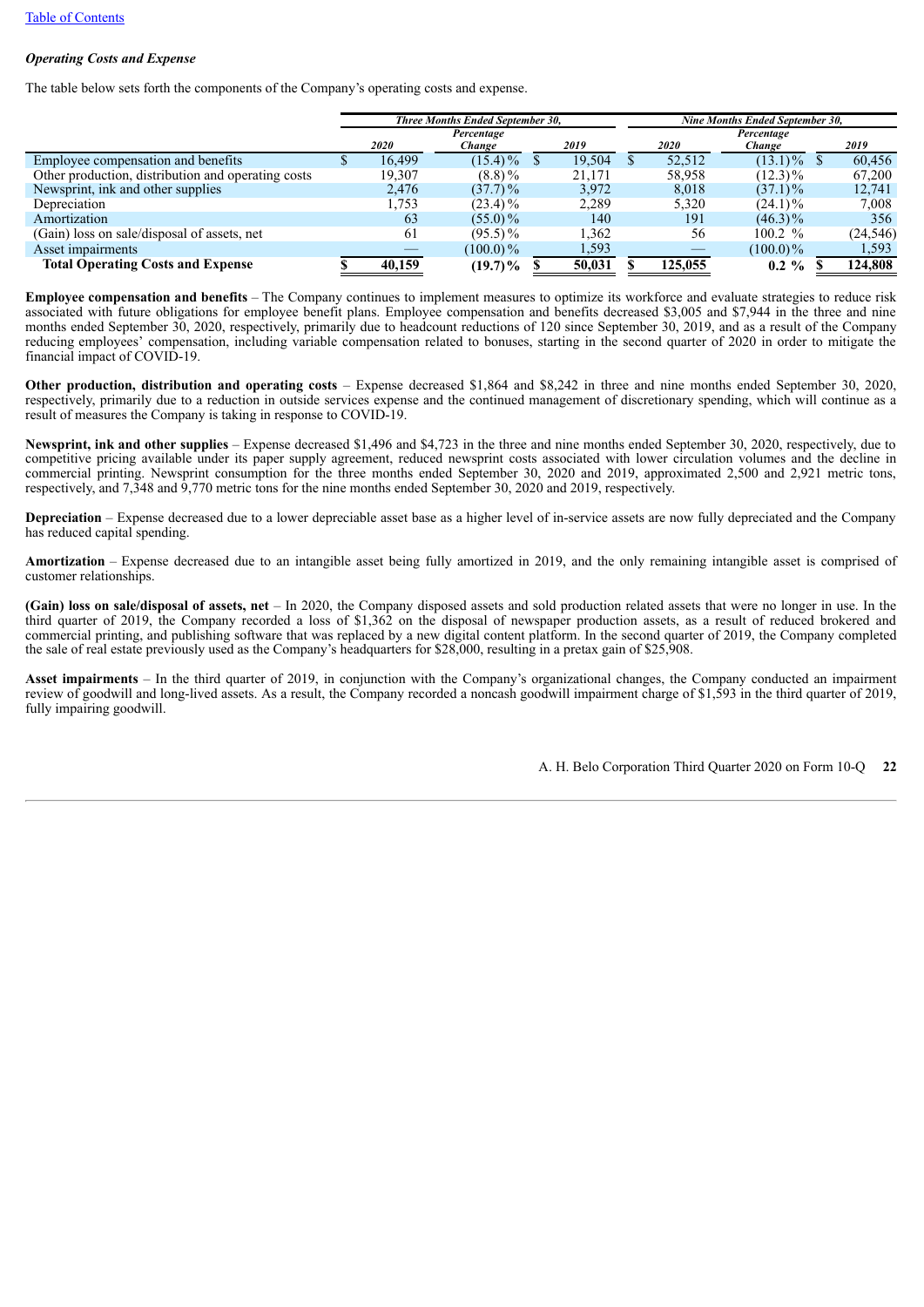#### Table of [Contents](#page-1-0)

### *Other*

The table below sets forth the other components of the Company's results of operations.

|                                | <b>Three Months Ended September 30,</b><br>Nine Months Ended September 30, |                      |  |       |             |                      |       |
|--------------------------------|----------------------------------------------------------------------------|----------------------|--|-------|-------------|----------------------|-------|
|                                | 2020                                                                       | Percentage<br>Change |  | 2019  | <i>2020</i> | Percentage<br>Change | 2019  |
| Other income, net              | 2.095                                                                      | 80.4%                |  | .161  | 4.778       | 53.0 %               |       |
| Income tax provision (benefit) | (224)                                                                      | 87.6%                |  | 1,808 | 1,644)      | $(135.1)\%$          | 4.688 |

**Other income, net** – Other income, net is primarily comprised of net periodic pension and other post-employment benefit of \$1,154 and \$3,461 for the three and nine months ended September 30, 2020, respectively, and \$818 and \$2,455 for the three and nine months ended September 30, 2019, respectively. On September 24, 2020, the Company's shares of eSite Analytics, Inc. ("eSite") were repurchased by eSite for \$750, recognized in other income, net. Interest income (expense) is also included in other income, net.

**Income tax provision (benefit)** – The Company recognized income tax provision (benefit) of \$(224) and \$(1,808) for the three months ended September 30, 2020 and 2019, respectively, and \$(1,644) and \$4,688 for the nine months ended September 30, 2020 and 2019, respectively. Effective income tax rates were 24.3 percent and 31.1 percent for the nine months ended September 30, 2020 and 2019, respectively. The income tax benefit for the three months ended September 30, 2020, was due to a change in the Company's estimated annual effective tax rate and additional losses generated from operations. The income tax benefit for the nine months ended September 30, 2020, was due to the recognition of the 2018 net operating loss carryback permitted by the Coronavirus Aid, Relief, and Economic Security Act (the "CARES Act"), partially offset by the effect of the Texas margin tax.

The income tax benefit for the three months ended September 30, 2019, was due to the Texas margin tax, offset by losses generated from operations in the third quarter. The income tax provision for the nine months ended September 30, 2019, was due to the Texas margin tax and applying the estimated annual effective tax rate to year-to-date income, which included effects of the income generated from the sale of the Company's former [headquarters](#page-16-0) (see Note 13 – Disposal of Assets).

**Legal proceedings** – From time to time, the Company is involved in a variety of claims, lawsuits and other disputes arising in the ordinary course of business. Management routinely assesses the likelihood of adverse judgments or outcomes in these matters, as well as the ranges of probable losses to the extent losses are reasonably estimable. Accruals for contingencies are recorded when, in the judgment of management, adverse judgments or outcomes are probable and the financial impact, should an adverse outcome occur, is reasonably estimable. The determination of likely outcomes of litigation matters relates to factors that include, but are not limited to, past experience and other evidence, interpretation of relevant laws or regulations and the specifics and status of each matter. Predicting the outcome of claims and litigation and estimating related costs and financial exposure involves substantial uncertainties that could cause actual results to vary materially from estimates and accruals. In the opinion of management, liabilities, if any, arising from other currently existing claims against the Company would not have a material adverse effect on A. H. Belo's results of operations, liquidity or financial condition.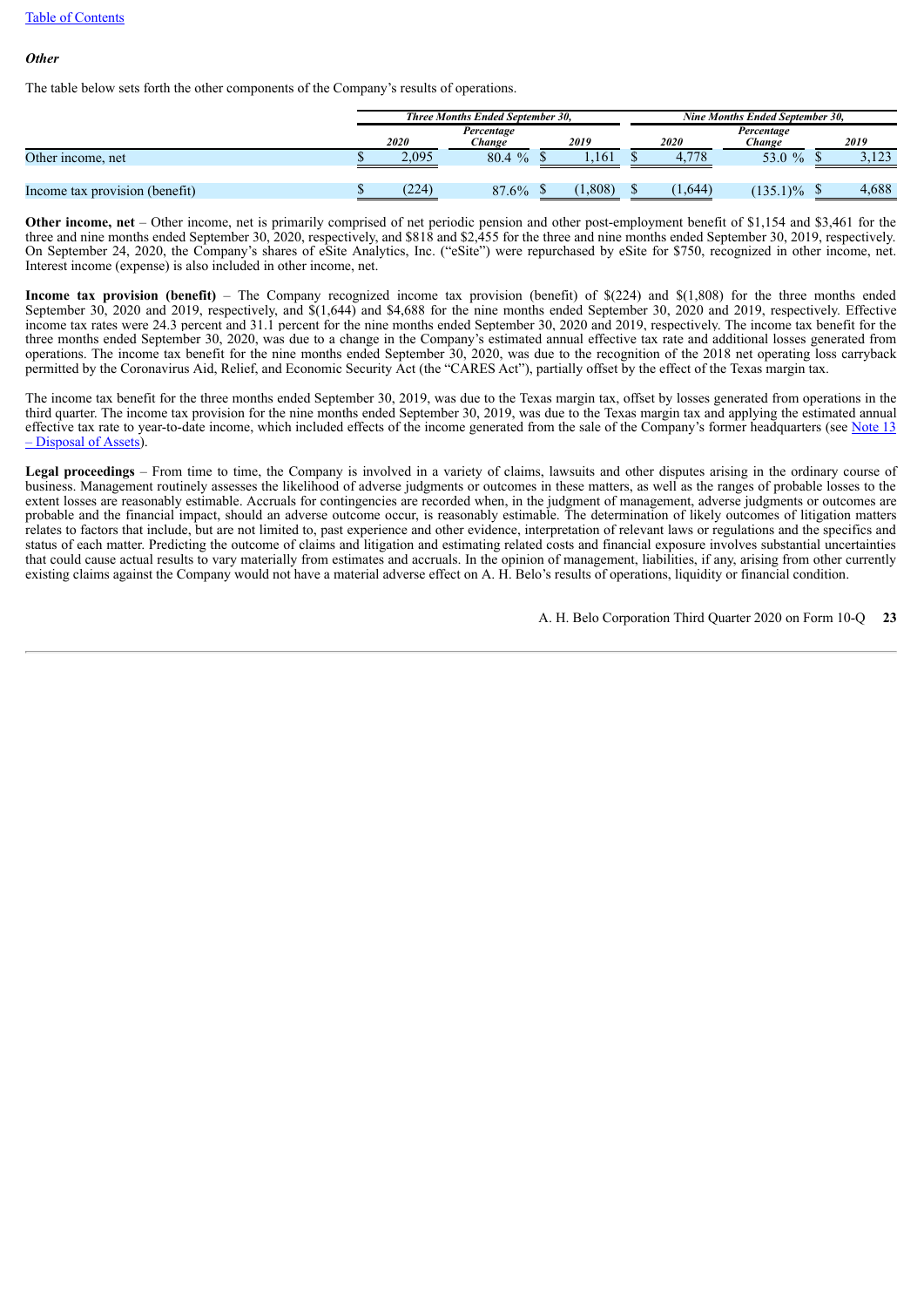# **Liquidity and Capital Resources**

The Company's cash balances as of September 30, 2020 and December 31, 2019, were \$43,174 and \$48,626, respectively.

The Company intends to hold the majority of existing cash for purposes of future investment opportunities, potential return of capital to shareholders and for contingency purposes. Although revenue is expected to continue to decline in future periods, cash on hand, cash flows, relief from the CARES Act, and other cost cutting measures, including the actions in response to the financial impact of COVID-19 described below, are expected to be sufficient to fund operating activities and capital spending of less than \$500 over the remainder of the year.

The future approval of dividends is dependent upon available cash after considering future operating and investing requirements and cannot be guaranteed. The Company continues to have a board-authorized repurchase authority. However, the agreement to repurchase the Company's stock expired in the fourth quarter of 2019 and was not renewed. Current holdings of treasury stock can be sold on the open market.

As a result of the recent COVID-19 outbreak that began in January 2020, the Company is experiencing an increase in digital subscriptions, which currently does not offset the loss of advertising revenue. On April 6, 2020, the Company announced that it was taking several actions to reduce cash outflow in response to the financial impact of COVID-19. The Company reduced operating expenses, reduced capital expenditures to less than \$1,000 in 2020, and lowered the quarterly dividend rate to \$0.04 per share for dividends declared. Beginning with the 2020 annual meeting of shareholders, the board of directors' compensation was reduced and the board was reduced in size by two. In addition, employees' base compensation was reduced Company-wide, and the annual bonus tied to financial metrics for eligible employees may be reduced if financial results are adversely affected. In October, the Company restored base salaries prospectively for all employees, with the exception of the management committee that reports to the Chief Executive Officer.

In response to COVID-19, the CARES Act was signed into law on March 27, 2020. The CARES Act provides numerous tax provisions and other stimulus measures. The Company has benefited from the temporary five-year net operating loss carryback provision and the technical correction for qualified leasehold improvements, which changes 39-year property to 15-year property, eligible for 100 percent tax bonus depreciation. Applying the technical correction to 2018 has resulted in reporting additional tax depreciation of \$1,017 and increased the 2018 net operating loss to approximately \$6,829. The loss was carried back against 2014 taxes paid at the federal statutory rate of 35 percent that was previously in effect, resulting in an expected cash refund of \$2,345, recorded in prepaids and other current assets in the Consolidated Balance Sheet as of September 30, 2020. On October 2, 2020, the refund plus interest was received.

As a direct result of COVID-19 uncertainties, on April 3, 2020, the Company and the Purchaser entered into an amendment to the two-year seller-financed promissory note of \$22,400, for the sale of the real estate assets previously used as the Company's headquarters. The second promissory note, in the principal amount of \$375, includes a deferred interest payment of \$195 that was due April 1, 2020, and a 2019 real property tax reconciliation payment due from the Purchaser. The Company has evaluated the collectability of the note as a result of the request to defer an interest payment by the Purchaser. Management believes that as of September 30, 2020, the Promissory Note is recoverable since the underlying collateral value has not materially changed from the sale date per Dallas County tax records. In addition, on October 1, 2020, the Purchaser paid the third quarter 2020 interest payment of \$253. Management continues to monitor the credit worthiness of the Purchaser and the value of the underlying collateral given current economic conditions.

The Company continues to evaluate the future material impacts on its consolidated financial statements that may result from the actions taken by the Company and its customers in respect of this virus.

The following discusses the changes in cash flows by operating, investing and financing activities.

#### **Operating Cash Flows**

Net cash provided by (used for) operating activities for the nine months ended September 30, 2020 and 2019, was \$(1,280) and \$2,785, respectively. Cash flows from operating activities decreased by \$4,065 during the nine months ended September 30, 2020, when compared to the prior year period, primarily due to a net loss of \$5,133 in 2020, and changes in working capital and other operating assets and liabilities.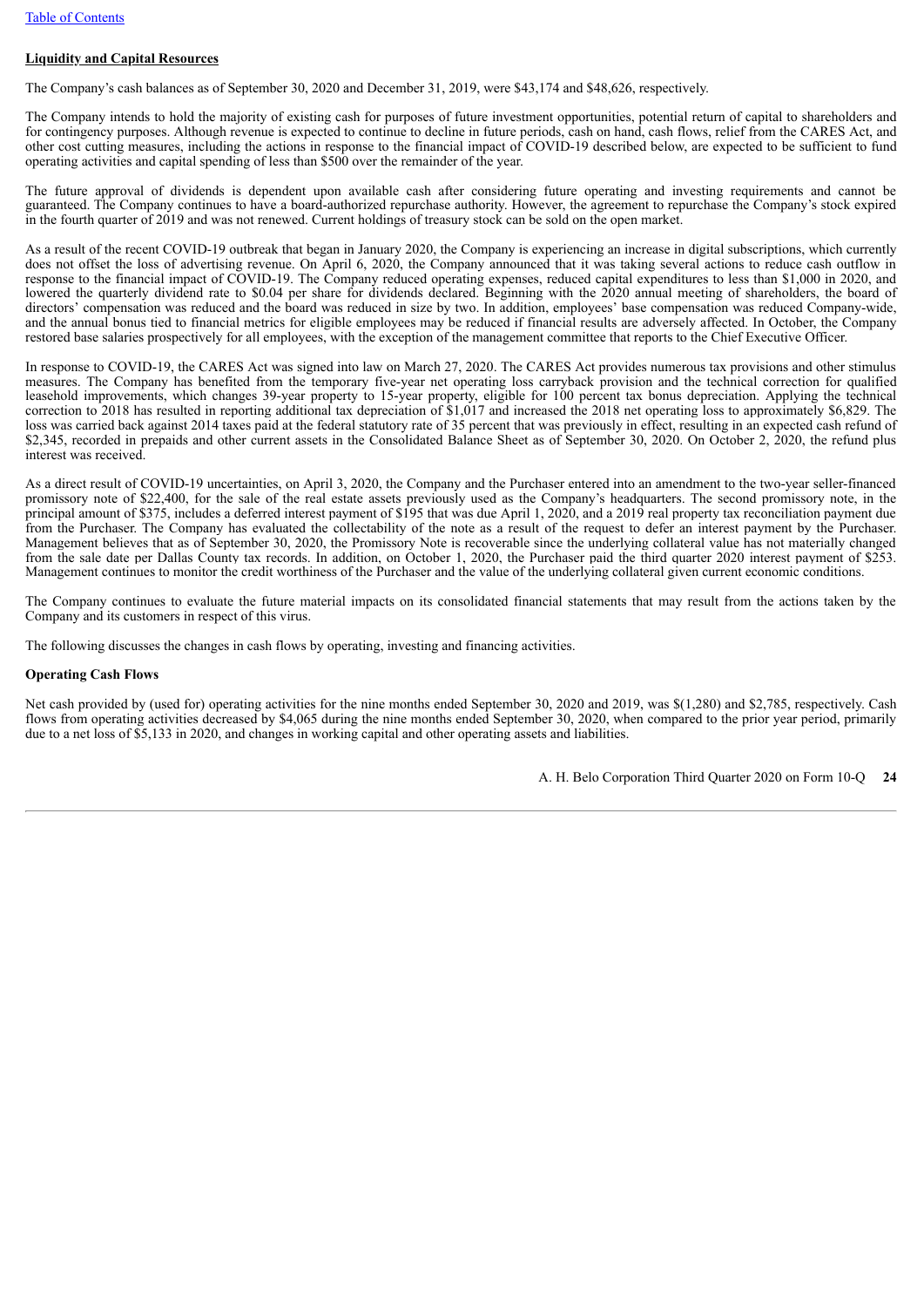# **Investing Cash Flows**

Net cash provided by investing activities was \$110 and \$1,034 for the nine months ended September 30, 2020 and 2019, respectively. Cash flows from investing activities decreased due to cash proceeds of \$4,597 received during the second quarter of 2019 related to the sale of real estate previously used as the Company's headquarters in downtown Dallas, Texas, partially offset by the acquisition of Cubic, Inc. for \$2,425. Cash flows from investing activities also included \$750 for the sale of the Company's eSite shares that were repurchased by eSite in the third quarter of 2020. Capital spending was \$645 and \$1,207 in 2020 and 2019, respectively. The Company reduced its capital spending plan for 2020 in response to the financial impact of COVID-19 as discussed above.

#### **Financing Cash Flows**

Net cash used for financing activities was \$4,282 and \$5,883 for the nine months ended September 30, 2020 and 2019, respectively. Cash used for financing activities included dividend payments of \$4,282 and \$5,164 in 2020 and 2019, respectively. Additionally, in 2019, the Company purchased 183,458 shares of its Series A common stock at a cost of \$719 under its board-authorized repurchase authority.

#### **Financing Arrangements**

None.

#### **Contractual Obligations**

The Company has contractual obligations for operating leases, primarily for office space and other distribution centers, some of which include escalating lease payments. See Note 5 – [Leases](#page-11-0) for future lease payments by year.

Under the applicable tax and labor laws governing pension plan funding, no contributions to the A. H. Belo Pension Plans are required in 2020.

On September 24, 2020, the Company's board of directors declared a \$0.04 per share dividend to shareholders of record as of the close of business on November 13, 2020, which is payable on December 4, 2020.

Additional information related to the Company's contractual obligations is available in Company's Annual Report on Form 10-K for the year ended December 31, 2019, filed on May 8, 2020, with the Securities and Exchange Commission ("SEC").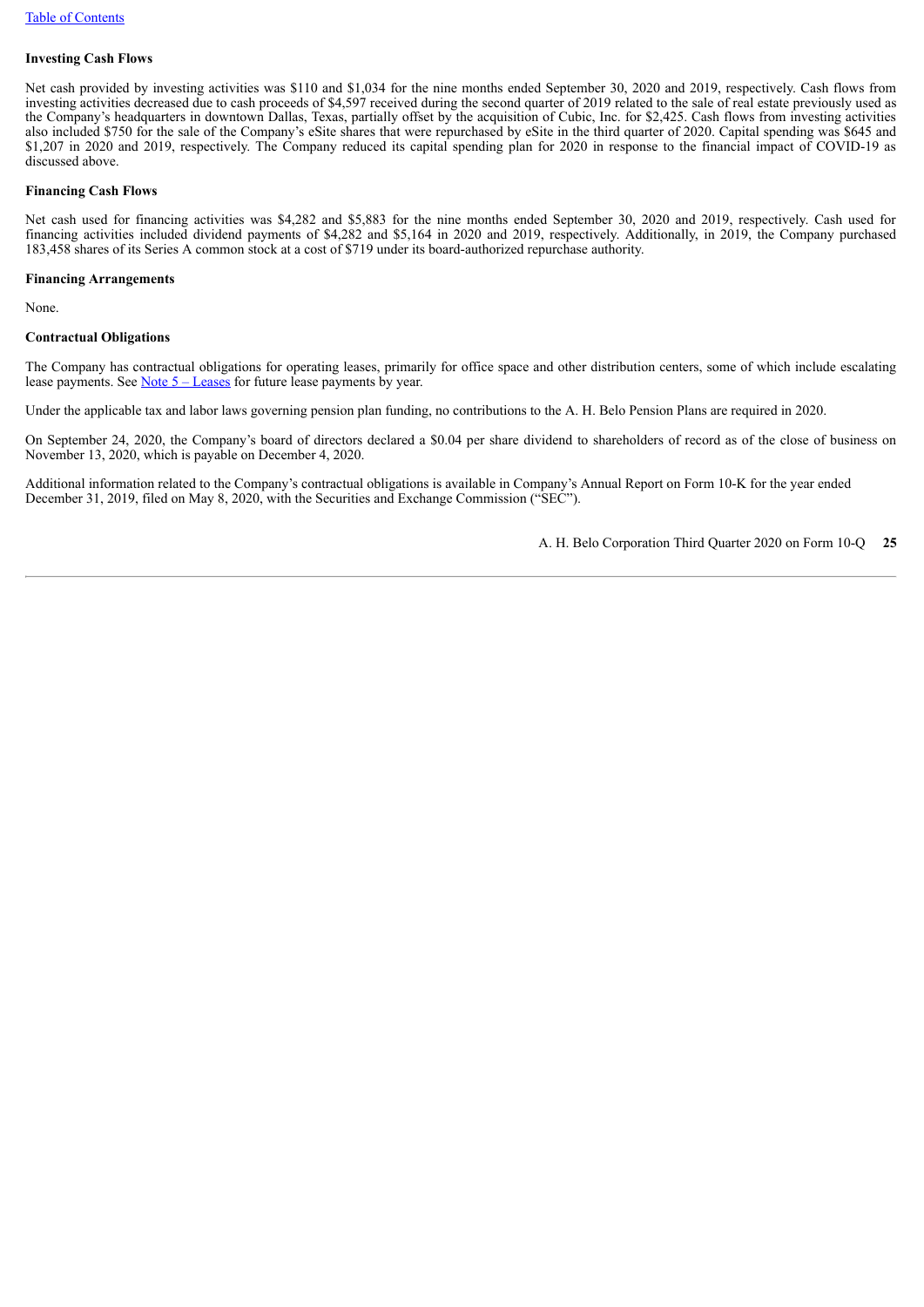# **Critical Accounting Policies and Estimates**

No material changes were made to the Company's critical accounting policies as set forth in "Item 7. Management's Discussion and Analysis of Financial Condition and Results of Operations", included in the Company's Annual Report on Form 10-K filed with the SEC for the year ended December 31, 2019.

#### <span id="page-25-2"></span>*Forward-Looking Statements*

Statements in this communication concerning A. H. Belo Corporation's business outlook or future economic performance, revenues, expenses, and other financial and non-financial items that are not historical facts are "forward-looking statements" as the term is defined under applicable federal securities laws. Forward-looking statements are subject to risks, uncertainties and other factors that could cause actual results to differ materially from those statements. Such risks, trends and uncertainties are, in most instances, bevond the Company's control, and include the current and future impacts of the COVID-19 virus outbreak on the Company's financial reporting capabilities and its operations generally and the potential impact of such virus on the Company's customers, distribution partners, advertisers, production facilities, and third parties, as well as changes in advertising demand and other economic conditions; consumers' tastes; newsprint prices; program costs; labor relations; cybersecurity incidents; technology obsolescence; as well as other risks described in the Company's Annual Report on Form 10-K and in the Company's other public disclosures and filings with the Securities and Exchange Commission. Among other risks, there can be no guarantee that the board of directors will approve a quarterly dividend in future quarters. Forward-looking statements, which are as of the date of this filing, are not updated to reflect events or circumstances after the date of the statement.

#### <span id="page-25-0"></span>**Item 3. Quantitative and Qualitative Disclosures about Market Risk**

There were no material changes in A. H. Belo Corporation's exposure to market risk from the disclosure included in the Annual Report on Form 10-K for the year ended December 31, 2019.

#### <span id="page-25-1"></span>**Item 4. Controls and Procedures**

#### **Evaluation of Disclosure Controls and Procedures**

Disclosure controls and procedures, as defined in Rules 13a-15(e) and 15d-15(e) under the Exchange Act, are controls that are designed to ensure that information required to be disclosed by the Company in reports filed or submitted under the Exchange Act is recorded, processed, summarized and reported within the time periods specified in the SEC's rules and forms, and that such information is accumulated and communicated to management, including the Company's Chief Executive Officer and Principal Financial Officer, as appropriate, to allow timely decisions regarding required disclosure. In designing disclosure controls and procedures, management is required to apply its judgment in evaluating the cost-benefit relationship of possible disclosure controls and procedures. The design of any disclosure controls and procedures is also based, in part, upon certain assumptions about the likelihood of future events and there can be no assurance that any design will succeed in achieving its stated goals under all potential future conditions.

The Company's management, with the participation of its Chief Executive Officer and Principal Financial Officer, evaluated the effectiveness of the design and operation of its disclosure controls and procedures as of the end of the period covered by this report. Based on the evaluation, management concluded that as of the end of the period covered by this report, due to material weaknesses in internal control over financial reporting described in Management's Report on Internal Control Over Financial Reporting in the Company's Annual Report on Form 10-K for the year ended December 31, 2019 (the "Management's Report on Internal Controls"), the Company's disclosure controls and procedures were not effective.

Notwithstanding the material weaknesses, management believes the consolidated financial statements included in this Quarterly Report on Form 10-Q present fairly, in all material respects, the Company's financial condition, results of operations and cash flows as of and for the periods presented in accordance with U.S. generally accepted accounting principles.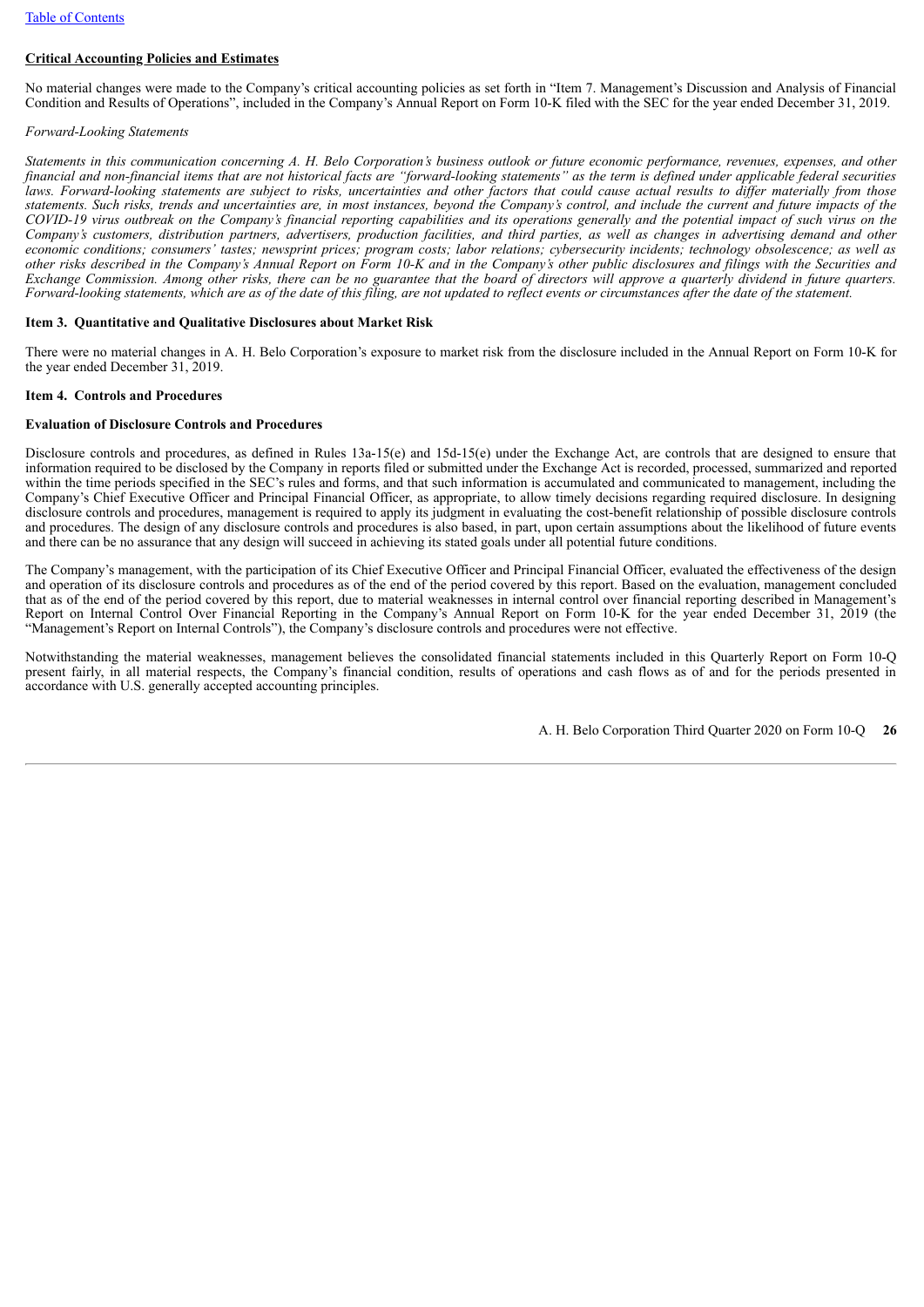# **Management's Report on Internal Control Over Financial Reporting**

The Company's management, with oversight from the Audit Committee of the Board of Directors of the Company, is actively engaged in remediation efforts to address the material weaknesses identified in the Management's Report on Internal Controls. Management evaluated alternatives for modifying the design of certain ineffective controls to remediate the 2019 material weaknesses including the following:

- Modify certain process-level controls over the accuracy and occurrence of revenue.
- $\Box$  Review the design of all process-level revenue controls and improve, as needed.
- In its efforts to remediate the 2018 material weaknesses, the Company enhanced training provided to all personnel who have financial reporting or internal control responsibilities. The training included a review of individual roles and responsibilities related to internal controls, improvements in oversight responsibilities and reemphasized the importance of completing the control procedures. However, in light of the material weaknesses identified for 2019 noted above, the Company concluded that these efforts were not effective and will continue to increase training in conjunction with reviewing the design and operating effectiveness of all revenue controls.

These improvements are targeted at strengthening the Company's internal control over financial reporting and remediating the 2019 material weaknesses. The Company remains committed to an effective internal control environment and management believes that these actions and the improvements management expects to achieve as a result, will effectively remediate the 2019 material weaknesses. However, the material weaknesses in the Company's internal control over financial reporting will not be considered remediated until the controls operate for a sufficient period of time and management has concluded, through testing, that these controls operate effectively. As of the date of filing this Form 10-Q, management is in the process of either final implementation or testing of these additional controls to determine whether they are operating effectively.

# **Changes in Internal Control Over Financial Reporting**

Except as related to the mitigation activities associated with the material weaknesses described above, there have been no changes in the Company's internal control over financial reporting identified in connection with the evaluation required by Rules 13a-15(d) and 15d-15(d) of the Exchange Act that occurred during the third fiscal quarter ended September 30, 2020, that have materially affected, or are reasonably likely to materially affect, the Company's internal control over financial reporting.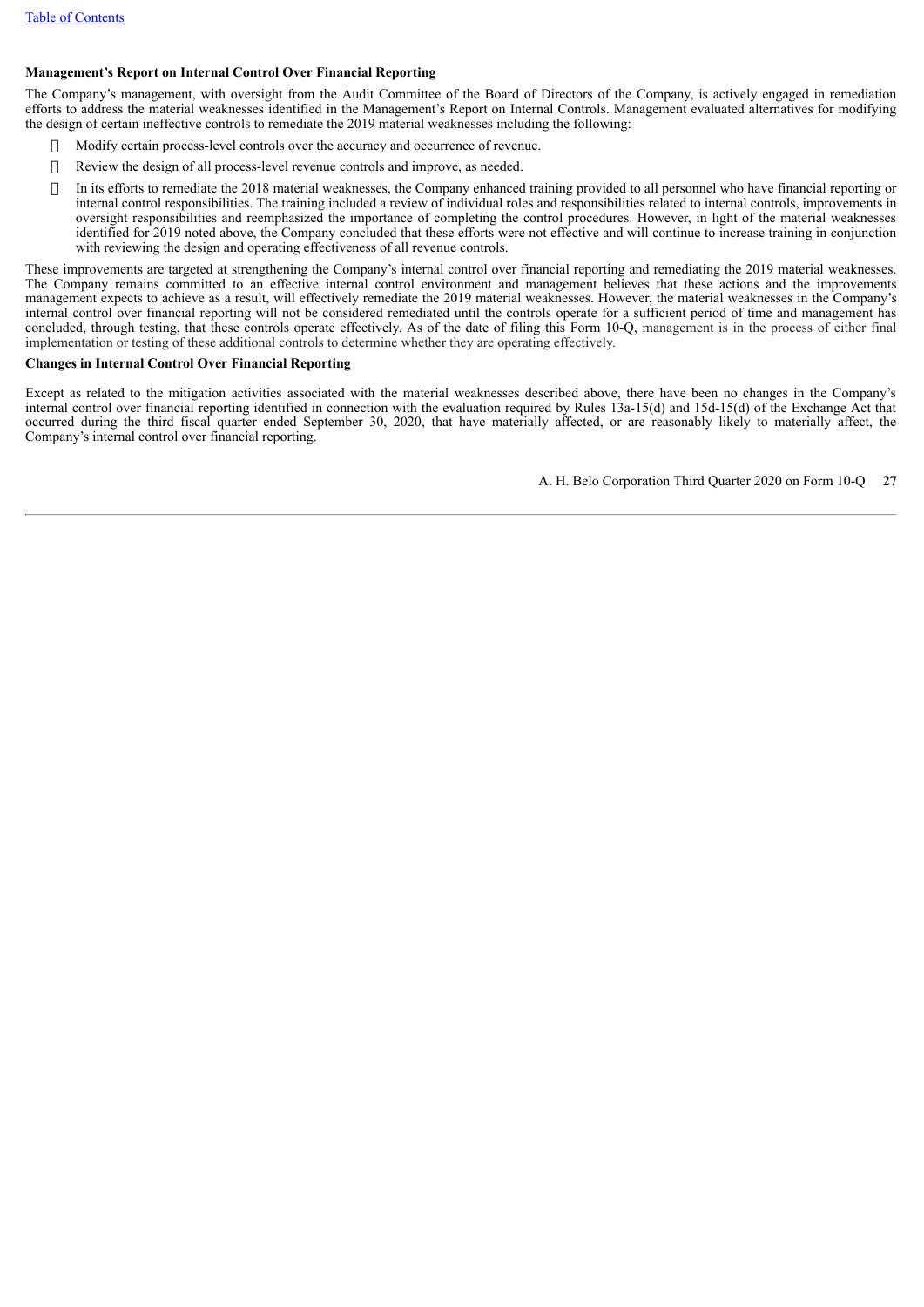# <span id="page-27-0"></span>**PART II**

#### <span id="page-27-1"></span>**Item 1. Legal Proceedings**

A number of legal proceedings are pending against A. H. Belo. In the opinion of management, liabilities, if any, arising from these legal proceedings would not have a material adverse effect on A. H. Belo's results of operations, liquidity or financial condition.

#### <span id="page-27-2"></span>**Item 1A. Risk Factors**

There were no material changes from the risk factors disclosed under the heading "Risk Factors" in Item 1A in the Annual Report on Form 10-K for the year ended December 31, 2019.

#### <span id="page-27-3"></span>**Item 2. Unregistered Sales of Equity Securities and Use of Proceeds**

There were no unregistered sales of the Company's equity securities during the period covered by this report.

#### **Issuer Purchases of Equity Securities**

The Company continues to have a board-authorized repurchase authority. However, the agreement to repurchase the Company's stock expired in the fourth quarter of 2019 and was not renewed.

#### <span id="page-27-4"></span>**Item 3. Defaults Upon Senior Securities**

None.

# <span id="page-27-5"></span>**Item 4. Mine Safety Disclosures**

None.

#### <span id="page-27-6"></span>**Item 5. Other Information**

None.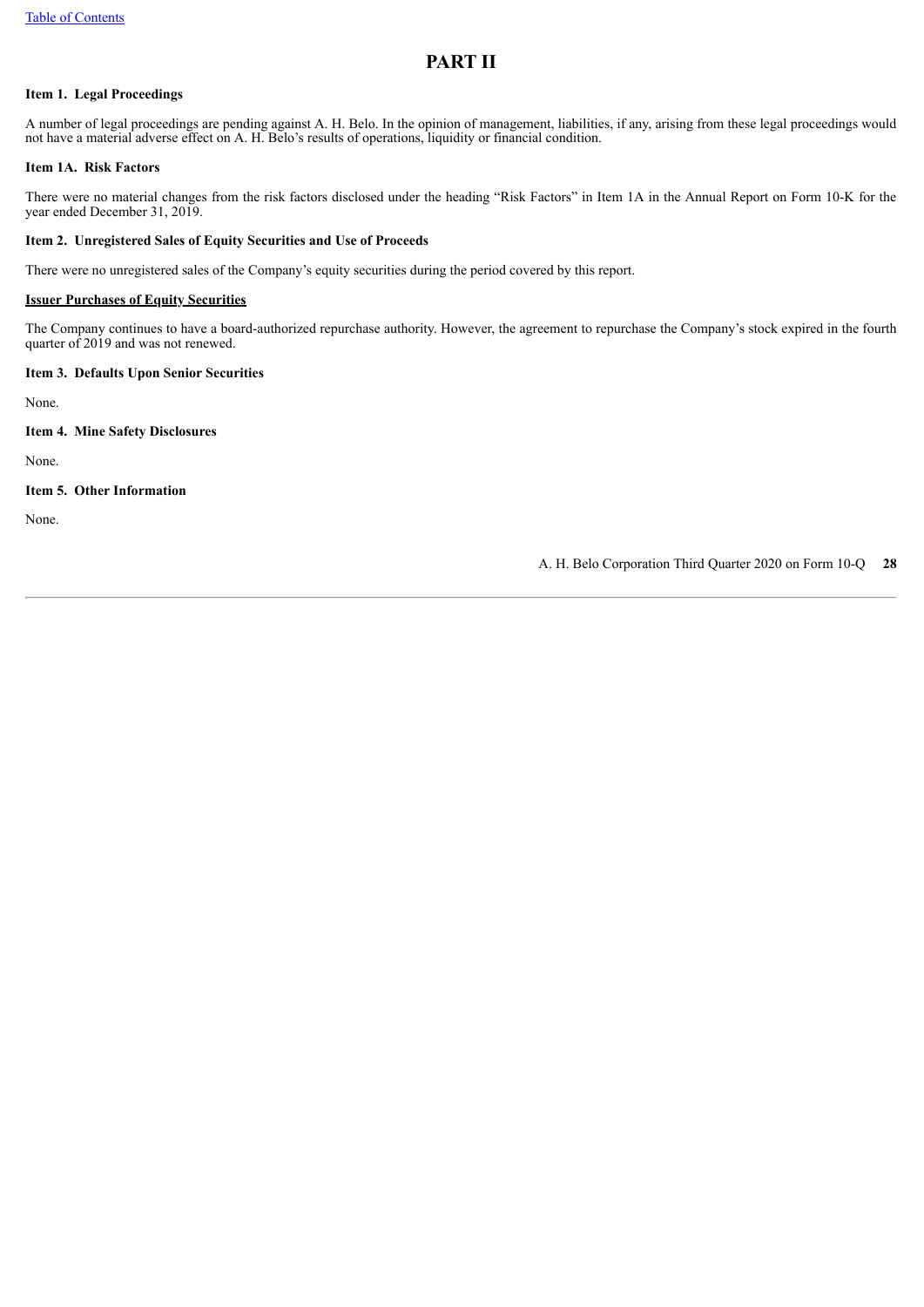# <span id="page-28-0"></span>**Item 6. Exhibits**

Exhibits marked with an asterisk (\*) are incorporated by reference to documents previously filed by the Company with the SEC, as indicated. In accordance with Regulation S-T, the XBRL-related information marked with a double asterisk (\*\*) in Exhibit No. 101 to this Quarterly Report on Form 10- Q is deemed filed. All other documents are filed with this report. Exhibits marked with a tilde  $(\sim)$  are management contracts, compensatory plan contracts or arrangements filed pursuant to Item 601(b)(10)(iii)(A) of Regulation S-K.

**Exhibit Negariation** 

| Agreement and Plan of Merger dated April 23, 2018 by and between A. H. Belo Corporation and A. H. Belo Texas, Inc. (Exhibit 2.1 to the<br>$\ast$<br>2.1<br>Company's Current Report on Form 8-K filed with the Securities and Exchange Commission on April 23, 2018 (Securities and Exchange<br>Commission File No. 001-33741) (the "April 23, 2018 Form 8-K"))<br>Certificate of Formation of A. H. Belo Corporation (successor to A. H. Belo Texas, Inc.)(Exhibit 3.1 to the April 23, 2018 Form 8-K)<br>$\ast$<br>3.1<br>Certificate of Merger (Delaware) of A. H. Belo Corporation with and into A. H. Belo Texas. Inc. (Exhibit 3.3 to the Company's Current Report<br>3.2<br>$\ast$<br>on Form 8-K filed with the Securities and Exchange Commission on July 2, 2018 (Securities and Exchange Commission File No. 001-33741)<br>(the "July 2, 2018 Form $8-K$ "))<br>Certificate of Merger (Texas) of A. H. Belo Corporation with and into A. H. Belo Texas, Inc. (Exhibit 3.4 to the July 2, 2018 Form 8-K)<br>3.3<br>$\ast$<br>Bylaws of A. H. Belo Corporation (successor to A. H. Belo Texas, Inc.) (Exhibit 3.2 to the April 23, 2018 Form 8-K)<br>$\ast$<br>3.4<br>* Amendment No. 1 to the Amended and Restated Bylaws of A. H. Belo Corporation (Exhibit 3.1 to the Company's Current Report on<br>(1)<br>Form 8-K filed with the Securities and Exchange Commission on April 6, 2020 (Securities and Exchange Commission File No. 001-<br>33741) (the "April 6, 2020 Form 8-K"))<br>Certain rights of the holders of the Company's Common Stock set forth in Exhibits 3.1-3.4 above<br>4.1(a)<br>$\ast$<br>Description of Capital Stock (Exhibit 4.1 to the July 2, 2018 Form 8-K)<br>4.1(b) $*$<br>Specimen Form of Certificate representing shares of the Company's Series A Common Stock (Exhibit 4.2 to the July 2, 2018 Form 8-K)<br>$\ast$<br>4.2<br>Specimen Form of Certificate representing shares of the Company's Series B Common Stock (Exhibit 4.3 to the July 2, 2018 Form 8-K)<br>4.3<br>$\ast$<br><b>Material Contracts</b><br>10.1<br>$\ast$<br>*Sublease Agreement for Old Dallas Library Building dated December 30, 2016 (Exhibit 10.1 to A. H. Belo Corporation's Current<br>(1)<br>Report on Form 8-K filed with the Securities and Exchange Commission on January 3, 2017 (Securities and Exchange Commission<br>File No. 001-33741) (the "January 3, 2017 Form 8-K"))<br>* Guaranty of Lease dated December 30, 2016 (Exhibit 10.2 to the January 3, 2017 Form 8-K)<br>(2)<br>*Paper Supply Agreement effective as of August 5, 2019, by and between The Dallas Morning News, Inc. and Gannett Supply<br>(3)<br>Corporation (Exhibit 10.1 to A. H. Belo Corporation's Current Report on Form 8-K filed with the Securities and Exchange<br>Commission on May 6, 2019 (Securities and Exchange Commission File No. 001-33741))<br>*Purchase and Sale Agreement effective as of May 17, 2019, by and between The Dallas Morning News, Inc. and Charter DMN<br>(4)<br>Holdings, LP, together with related Promissory Note dated May 17, 2019, in the original principal amount of \$22.4 million made by<br>Charter DMN Holdings, LP, payable to The Dallas Morning News, Inc. (Exhibit 10.1 to A. H. Belo Corporation's Current Report on<br>Form 8-K filed with the Securities and Exchange Commission on May 17, 2019 (Securities and Exchange Commission File No. 001-<br>33741)<br>*(a) Modification Agreement effective April 1, 2020 to Promissory Note dated May 17, 2020 (Exhibit 10.1 to the April 6, 2020 Form<br>$8-K$ ).<br>*(b) Promissory Note (Interest and Property Tax Reconciliation) effective April 1, 2020 (Exhibit 10.2 to the April 6, 2020 Form 8-K) | Number | Description                                               |  |  |  |  |  |  |
|-------------------------------------------------------------------------------------------------------------------------------------------------------------------------------------------------------------------------------------------------------------------------------------------------------------------------------------------------------------------------------------------------------------------------------------------------------------------------------------------------------------------------------------------------------------------------------------------------------------------------------------------------------------------------------------------------------------------------------------------------------------------------------------------------------------------------------------------------------------------------------------------------------------------------------------------------------------------------------------------------------------------------------------------------------------------------------------------------------------------------------------------------------------------------------------------------------------------------------------------------------------------------------------------------------------------------------------------------------------------------------------------------------------------------------------------------------------------------------------------------------------------------------------------------------------------------------------------------------------------------------------------------------------------------------------------------------------------------------------------------------------------------------------------------------------------------------------------------------------------------------------------------------------------------------------------------------------------------------------------------------------------------------------------------------------------------------------------------------------------------------------------------------------------------------------------------------------------------------------------------------------------------------------------------------------------------------------------------------------------------------------------------------------------------------------------------------------------------------------------------------------------------------------------------------------------------------------------------------------------------------------------------------------------------------------------------------------------------------------------------------------------------------------------------------------------------------------------------------------------------------------------------------------------------------------------------------------------------------------------------------------------------------------------------------------------------------------------------------------------------------------------------------------------------------------------------------------------------------------------------------------------------------------------------------------------------------------------------------------------------------------------------------------------------------------------------------------------------------------------------------------------------------------------------------------------------------------------------------------------------------------------------------------------------------------------------------------------|--------|-----------------------------------------------------------|--|--|--|--|--|--|
|                                                                                                                                                                                                                                                                                                                                                                                                                                                                                                                                                                                                                                                                                                                                                                                                                                                                                                                                                                                                                                                                                                                                                                                                                                                                                                                                                                                                                                                                                                                                                                                                                                                                                                                                                                                                                                                                                                                                                                                                                                                                                                                                                                                                                                                                                                                                                                                                                                                                                                                                                                                                                                                                                                                                                                                                                                                                                                                                                                                                                                                                                                                                                                                                                                                                                                                                                                                                                                                                                                                                                                                                                                                                                                                   |        |                                                           |  |  |  |  |  |  |
|                                                                                                                                                                                                                                                                                                                                                                                                                                                                                                                                                                                                                                                                                                                                                                                                                                                                                                                                                                                                                                                                                                                                                                                                                                                                                                                                                                                                                                                                                                                                                                                                                                                                                                                                                                                                                                                                                                                                                                                                                                                                                                                                                                                                                                                                                                                                                                                                                                                                                                                                                                                                                                                                                                                                                                                                                                                                                                                                                                                                                                                                                                                                                                                                                                                                                                                                                                                                                                                                                                                                                                                                                                                                                                                   |        |                                                           |  |  |  |  |  |  |
|                                                                                                                                                                                                                                                                                                                                                                                                                                                                                                                                                                                                                                                                                                                                                                                                                                                                                                                                                                                                                                                                                                                                                                                                                                                                                                                                                                                                                                                                                                                                                                                                                                                                                                                                                                                                                                                                                                                                                                                                                                                                                                                                                                                                                                                                                                                                                                                                                                                                                                                                                                                                                                                                                                                                                                                                                                                                                                                                                                                                                                                                                                                                                                                                                                                                                                                                                                                                                                                                                                                                                                                                                                                                                                                   |        |                                                           |  |  |  |  |  |  |
|                                                                                                                                                                                                                                                                                                                                                                                                                                                                                                                                                                                                                                                                                                                                                                                                                                                                                                                                                                                                                                                                                                                                                                                                                                                                                                                                                                                                                                                                                                                                                                                                                                                                                                                                                                                                                                                                                                                                                                                                                                                                                                                                                                                                                                                                                                                                                                                                                                                                                                                                                                                                                                                                                                                                                                                                                                                                                                                                                                                                                                                                                                                                                                                                                                                                                                                                                                                                                                                                                                                                                                                                                                                                                                                   |        |                                                           |  |  |  |  |  |  |
|                                                                                                                                                                                                                                                                                                                                                                                                                                                                                                                                                                                                                                                                                                                                                                                                                                                                                                                                                                                                                                                                                                                                                                                                                                                                                                                                                                                                                                                                                                                                                                                                                                                                                                                                                                                                                                                                                                                                                                                                                                                                                                                                                                                                                                                                                                                                                                                                                                                                                                                                                                                                                                                                                                                                                                                                                                                                                                                                                                                                                                                                                                                                                                                                                                                                                                                                                                                                                                                                                                                                                                                                                                                                                                                   |        |                                                           |  |  |  |  |  |  |
|                                                                                                                                                                                                                                                                                                                                                                                                                                                                                                                                                                                                                                                                                                                                                                                                                                                                                                                                                                                                                                                                                                                                                                                                                                                                                                                                                                                                                                                                                                                                                                                                                                                                                                                                                                                                                                                                                                                                                                                                                                                                                                                                                                                                                                                                                                                                                                                                                                                                                                                                                                                                                                                                                                                                                                                                                                                                                                                                                                                                                                                                                                                                                                                                                                                                                                                                                                                                                                                                                                                                                                                                                                                                                                                   |        |                                                           |  |  |  |  |  |  |
|                                                                                                                                                                                                                                                                                                                                                                                                                                                                                                                                                                                                                                                                                                                                                                                                                                                                                                                                                                                                                                                                                                                                                                                                                                                                                                                                                                                                                                                                                                                                                                                                                                                                                                                                                                                                                                                                                                                                                                                                                                                                                                                                                                                                                                                                                                                                                                                                                                                                                                                                                                                                                                                                                                                                                                                                                                                                                                                                                                                                                                                                                                                                                                                                                                                                                                                                                                                                                                                                                                                                                                                                                                                                                                                   |        |                                                           |  |  |  |  |  |  |
|                                                                                                                                                                                                                                                                                                                                                                                                                                                                                                                                                                                                                                                                                                                                                                                                                                                                                                                                                                                                                                                                                                                                                                                                                                                                                                                                                                                                                                                                                                                                                                                                                                                                                                                                                                                                                                                                                                                                                                                                                                                                                                                                                                                                                                                                                                                                                                                                                                                                                                                                                                                                                                                                                                                                                                                                                                                                                                                                                                                                                                                                                                                                                                                                                                                                                                                                                                                                                                                                                                                                                                                                                                                                                                                   |        |                                                           |  |  |  |  |  |  |
|                                                                                                                                                                                                                                                                                                                                                                                                                                                                                                                                                                                                                                                                                                                                                                                                                                                                                                                                                                                                                                                                                                                                                                                                                                                                                                                                                                                                                                                                                                                                                                                                                                                                                                                                                                                                                                                                                                                                                                                                                                                                                                                                                                                                                                                                                                                                                                                                                                                                                                                                                                                                                                                                                                                                                                                                                                                                                                                                                                                                                                                                                                                                                                                                                                                                                                                                                                                                                                                                                                                                                                                                                                                                                                                   |        |                                                           |  |  |  |  |  |  |
|                                                                                                                                                                                                                                                                                                                                                                                                                                                                                                                                                                                                                                                                                                                                                                                                                                                                                                                                                                                                                                                                                                                                                                                                                                                                                                                                                                                                                                                                                                                                                                                                                                                                                                                                                                                                                                                                                                                                                                                                                                                                                                                                                                                                                                                                                                                                                                                                                                                                                                                                                                                                                                                                                                                                                                                                                                                                                                                                                                                                                                                                                                                                                                                                                                                                                                                                                                                                                                                                                                                                                                                                                                                                                                                   |        |                                                           |  |  |  |  |  |  |
|                                                                                                                                                                                                                                                                                                                                                                                                                                                                                                                                                                                                                                                                                                                                                                                                                                                                                                                                                                                                                                                                                                                                                                                                                                                                                                                                                                                                                                                                                                                                                                                                                                                                                                                                                                                                                                                                                                                                                                                                                                                                                                                                                                                                                                                                                                                                                                                                                                                                                                                                                                                                                                                                                                                                                                                                                                                                                                                                                                                                                                                                                                                                                                                                                                                                                                                                                                                                                                                                                                                                                                                                                                                                                                                   |        |                                                           |  |  |  |  |  |  |
|                                                                                                                                                                                                                                                                                                                                                                                                                                                                                                                                                                                                                                                                                                                                                                                                                                                                                                                                                                                                                                                                                                                                                                                                                                                                                                                                                                                                                                                                                                                                                                                                                                                                                                                                                                                                                                                                                                                                                                                                                                                                                                                                                                                                                                                                                                                                                                                                                                                                                                                                                                                                                                                                                                                                                                                                                                                                                                                                                                                                                                                                                                                                                                                                                                                                                                                                                                                                                                                                                                                                                                                                                                                                                                                   |        |                                                           |  |  |  |  |  |  |
|                                                                                                                                                                                                                                                                                                                                                                                                                                                                                                                                                                                                                                                                                                                                                                                                                                                                                                                                                                                                                                                                                                                                                                                                                                                                                                                                                                                                                                                                                                                                                                                                                                                                                                                                                                                                                                                                                                                                                                                                                                                                                                                                                                                                                                                                                                                                                                                                                                                                                                                                                                                                                                                                                                                                                                                                                                                                                                                                                                                                                                                                                                                                                                                                                                                                                                                                                                                                                                                                                                                                                                                                                                                                                                                   |        |                                                           |  |  |  |  |  |  |
|                                                                                                                                                                                                                                                                                                                                                                                                                                                                                                                                                                                                                                                                                                                                                                                                                                                                                                                                                                                                                                                                                                                                                                                                                                                                                                                                                                                                                                                                                                                                                                                                                                                                                                                                                                                                                                                                                                                                                                                                                                                                                                                                                                                                                                                                                                                                                                                                                                                                                                                                                                                                                                                                                                                                                                                                                                                                                                                                                                                                                                                                                                                                                                                                                                                                                                                                                                                                                                                                                                                                                                                                                                                                                                                   |        |                                                           |  |  |  |  |  |  |
|                                                                                                                                                                                                                                                                                                                                                                                                                                                                                                                                                                                                                                                                                                                                                                                                                                                                                                                                                                                                                                                                                                                                                                                                                                                                                                                                                                                                                                                                                                                                                                                                                                                                                                                                                                                                                                                                                                                                                                                                                                                                                                                                                                                                                                                                                                                                                                                                                                                                                                                                                                                                                                                                                                                                                                                                                                                                                                                                                                                                                                                                                                                                                                                                                                                                                                                                                                                                                                                                                                                                                                                                                                                                                                                   |        |                                                           |  |  |  |  |  |  |
|                                                                                                                                                                                                                                                                                                                                                                                                                                                                                                                                                                                                                                                                                                                                                                                                                                                                                                                                                                                                                                                                                                                                                                                                                                                                                                                                                                                                                                                                                                                                                                                                                                                                                                                                                                                                                                                                                                                                                                                                                                                                                                                                                                                                                                                                                                                                                                                                                                                                                                                                                                                                                                                                                                                                                                                                                                                                                                                                                                                                                                                                                                                                                                                                                                                                                                                                                                                                                                                                                                                                                                                                                                                                                                                   |        |                                                           |  |  |  |  |  |  |
|                                                                                                                                                                                                                                                                                                                                                                                                                                                                                                                                                                                                                                                                                                                                                                                                                                                                                                                                                                                                                                                                                                                                                                                                                                                                                                                                                                                                                                                                                                                                                                                                                                                                                                                                                                                                                                                                                                                                                                                                                                                                                                                                                                                                                                                                                                                                                                                                                                                                                                                                                                                                                                                                                                                                                                                                                                                                                                                                                                                                                                                                                                                                                                                                                                                                                                                                                                                                                                                                                                                                                                                                                                                                                                                   |        |                                                           |  |  |  |  |  |  |
|                                                                                                                                                                                                                                                                                                                                                                                                                                                                                                                                                                                                                                                                                                                                                                                                                                                                                                                                                                                                                                                                                                                                                                                                                                                                                                                                                                                                                                                                                                                                                                                                                                                                                                                                                                                                                                                                                                                                                                                                                                                                                                                                                                                                                                                                                                                                                                                                                                                                                                                                                                                                                                                                                                                                                                                                                                                                                                                                                                                                                                                                                                                                                                                                                                                                                                                                                                                                                                                                                                                                                                                                                                                                                                                   |        |                                                           |  |  |  |  |  |  |
|                                                                                                                                                                                                                                                                                                                                                                                                                                                                                                                                                                                                                                                                                                                                                                                                                                                                                                                                                                                                                                                                                                                                                                                                                                                                                                                                                                                                                                                                                                                                                                                                                                                                                                                                                                                                                                                                                                                                                                                                                                                                                                                                                                                                                                                                                                                                                                                                                                                                                                                                                                                                                                                                                                                                                                                                                                                                                                                                                                                                                                                                                                                                                                                                                                                                                                                                                                                                                                                                                                                                                                                                                                                                                                                   |        |                                                           |  |  |  |  |  |  |
|                                                                                                                                                                                                                                                                                                                                                                                                                                                                                                                                                                                                                                                                                                                                                                                                                                                                                                                                                                                                                                                                                                                                                                                                                                                                                                                                                                                                                                                                                                                                                                                                                                                                                                                                                                                                                                                                                                                                                                                                                                                                                                                                                                                                                                                                                                                                                                                                                                                                                                                                                                                                                                                                                                                                                                                                                                                                                                                                                                                                                                                                                                                                                                                                                                                                                                                                                                                                                                                                                                                                                                                                                                                                                                                   |        |                                                           |  |  |  |  |  |  |
|                                                                                                                                                                                                                                                                                                                                                                                                                                                                                                                                                                                                                                                                                                                                                                                                                                                                                                                                                                                                                                                                                                                                                                                                                                                                                                                                                                                                                                                                                                                                                                                                                                                                                                                                                                                                                                                                                                                                                                                                                                                                                                                                                                                                                                                                                                                                                                                                                                                                                                                                                                                                                                                                                                                                                                                                                                                                                                                                                                                                                                                                                                                                                                                                                                                                                                                                                                                                                                                                                                                                                                                                                                                                                                                   |        |                                                           |  |  |  |  |  |  |
|                                                                                                                                                                                                                                                                                                                                                                                                                                                                                                                                                                                                                                                                                                                                                                                                                                                                                                                                                                                                                                                                                                                                                                                                                                                                                                                                                                                                                                                                                                                                                                                                                                                                                                                                                                                                                                                                                                                                                                                                                                                                                                                                                                                                                                                                                                                                                                                                                                                                                                                                                                                                                                                                                                                                                                                                                                                                                                                                                                                                                                                                                                                                                                                                                                                                                                                                                                                                                                                                                                                                                                                                                                                                                                                   |        |                                                           |  |  |  |  |  |  |
|                                                                                                                                                                                                                                                                                                                                                                                                                                                                                                                                                                                                                                                                                                                                                                                                                                                                                                                                                                                                                                                                                                                                                                                                                                                                                                                                                                                                                                                                                                                                                                                                                                                                                                                                                                                                                                                                                                                                                                                                                                                                                                                                                                                                                                                                                                                                                                                                                                                                                                                                                                                                                                                                                                                                                                                                                                                                                                                                                                                                                                                                                                                                                                                                                                                                                                                                                                                                                                                                                                                                                                                                                                                                                                                   |        |                                                           |  |  |  |  |  |  |
|                                                                                                                                                                                                                                                                                                                                                                                                                                                                                                                                                                                                                                                                                                                                                                                                                                                                                                                                                                                                                                                                                                                                                                                                                                                                                                                                                                                                                                                                                                                                                                                                                                                                                                                                                                                                                                                                                                                                                                                                                                                                                                                                                                                                                                                                                                                                                                                                                                                                                                                                                                                                                                                                                                                                                                                                                                                                                                                                                                                                                                                                                                                                                                                                                                                                                                                                                                                                                                                                                                                                                                                                                                                                                                                   |        |                                                           |  |  |  |  |  |  |
|                                                                                                                                                                                                                                                                                                                                                                                                                                                                                                                                                                                                                                                                                                                                                                                                                                                                                                                                                                                                                                                                                                                                                                                                                                                                                                                                                                                                                                                                                                                                                                                                                                                                                                                                                                                                                                                                                                                                                                                                                                                                                                                                                                                                                                                                                                                                                                                                                                                                                                                                                                                                                                                                                                                                                                                                                                                                                                                                                                                                                                                                                                                                                                                                                                                                                                                                                                                                                                                                                                                                                                                                                                                                                                                   |        |                                                           |  |  |  |  |  |  |
|                                                                                                                                                                                                                                                                                                                                                                                                                                                                                                                                                                                                                                                                                                                                                                                                                                                                                                                                                                                                                                                                                                                                                                                                                                                                                                                                                                                                                                                                                                                                                                                                                                                                                                                                                                                                                                                                                                                                                                                                                                                                                                                                                                                                                                                                                                                                                                                                                                                                                                                                                                                                                                                                                                                                                                                                                                                                                                                                                                                                                                                                                                                                                                                                                                                                                                                                                                                                                                                                                                                                                                                                                                                                                                                   |        |                                                           |  |  |  |  |  |  |
|                                                                                                                                                                                                                                                                                                                                                                                                                                                                                                                                                                                                                                                                                                                                                                                                                                                                                                                                                                                                                                                                                                                                                                                                                                                                                                                                                                                                                                                                                                                                                                                                                                                                                                                                                                                                                                                                                                                                                                                                                                                                                                                                                                                                                                                                                                                                                                                                                                                                                                                                                                                                                                                                                                                                                                                                                                                                                                                                                                                                                                                                                                                                                                                                                                                                                                                                                                                                                                                                                                                                                                                                                                                                                                                   |        |                                                           |  |  |  |  |  |  |
|                                                                                                                                                                                                                                                                                                                                                                                                                                                                                                                                                                                                                                                                                                                                                                                                                                                                                                                                                                                                                                                                                                                                                                                                                                                                                                                                                                                                                                                                                                                                                                                                                                                                                                                                                                                                                                                                                                                                                                                                                                                                                                                                                                                                                                                                                                                                                                                                                                                                                                                                                                                                                                                                                                                                                                                                                                                                                                                                                                                                                                                                                                                                                                                                                                                                                                                                                                                                                                                                                                                                                                                                                                                                                                                   |        |                                                           |  |  |  |  |  |  |
|                                                                                                                                                                                                                                                                                                                                                                                                                                                                                                                                                                                                                                                                                                                                                                                                                                                                                                                                                                                                                                                                                                                                                                                                                                                                                                                                                                                                                                                                                                                                                                                                                                                                                                                                                                                                                                                                                                                                                                                                                                                                                                                                                                                                                                                                                                                                                                                                                                                                                                                                                                                                                                                                                                                                                                                                                                                                                                                                                                                                                                                                                                                                                                                                                                                                                                                                                                                                                                                                                                                                                                                                                                                                                                                   |        |                                                           |  |  |  |  |  |  |
|                                                                                                                                                                                                                                                                                                                                                                                                                                                                                                                                                                                                                                                                                                                                                                                                                                                                                                                                                                                                                                                                                                                                                                                                                                                                                                                                                                                                                                                                                                                                                                                                                                                                                                                                                                                                                                                                                                                                                                                                                                                                                                                                                                                                                                                                                                                                                                                                                                                                                                                                                                                                                                                                                                                                                                                                                                                                                                                                                                                                                                                                                                                                                                                                                                                                                                                                                                                                                                                                                                                                                                                                                                                                                                                   |        |                                                           |  |  |  |  |  |  |
|                                                                                                                                                                                                                                                                                                                                                                                                                                                                                                                                                                                                                                                                                                                                                                                                                                                                                                                                                                                                                                                                                                                                                                                                                                                                                                                                                                                                                                                                                                                                                                                                                                                                                                                                                                                                                                                                                                                                                                                                                                                                                                                                                                                                                                                                                                                                                                                                                                                                                                                                                                                                                                                                                                                                                                                                                                                                                                                                                                                                                                                                                                                                                                                                                                                                                                                                                                                                                                                                                                                                                                                                                                                                                                                   |        |                                                           |  |  |  |  |  |  |
|                                                                                                                                                                                                                                                                                                                                                                                                                                                                                                                                                                                                                                                                                                                                                                                                                                                                                                                                                                                                                                                                                                                                                                                                                                                                                                                                                                                                                                                                                                                                                                                                                                                                                                                                                                                                                                                                                                                                                                                                                                                                                                                                                                                                                                                                                                                                                                                                                                                                                                                                                                                                                                                                                                                                                                                                                                                                                                                                                                                                                                                                                                                                                                                                                                                                                                                                                                                                                                                                                                                                                                                                                                                                                                                   |        |                                                           |  |  |  |  |  |  |
|                                                                                                                                                                                                                                                                                                                                                                                                                                                                                                                                                                                                                                                                                                                                                                                                                                                                                                                                                                                                                                                                                                                                                                                                                                                                                                                                                                                                                                                                                                                                                                                                                                                                                                                                                                                                                                                                                                                                                                                                                                                                                                                                                                                                                                                                                                                                                                                                                                                                                                                                                                                                                                                                                                                                                                                                                                                                                                                                                                                                                                                                                                                                                                                                                                                                                                                                                                                                                                                                                                                                                                                                                                                                                                                   |        |                                                           |  |  |  |  |  |  |
|                                                                                                                                                                                                                                                                                                                                                                                                                                                                                                                                                                                                                                                                                                                                                                                                                                                                                                                                                                                                                                                                                                                                                                                                                                                                                                                                                                                                                                                                                                                                                                                                                                                                                                                                                                                                                                                                                                                                                                                                                                                                                                                                                                                                                                                                                                                                                                                                                                                                                                                                                                                                                                                                                                                                                                                                                                                                                                                                                                                                                                                                                                                                                                                                                                                                                                                                                                                                                                                                                                                                                                                                                                                                                                                   |        |                                                           |  |  |  |  |  |  |
|                                                                                                                                                                                                                                                                                                                                                                                                                                                                                                                                                                                                                                                                                                                                                                                                                                                                                                                                                                                                                                                                                                                                                                                                                                                                                                                                                                                                                                                                                                                                                                                                                                                                                                                                                                                                                                                                                                                                                                                                                                                                                                                                                                                                                                                                                                                                                                                                                                                                                                                                                                                                                                                                                                                                                                                                                                                                                                                                                                                                                                                                                                                                                                                                                                                                                                                                                                                                                                                                                                                                                                                                                                                                                                                   |        |                                                           |  |  |  |  |  |  |
|                                                                                                                                                                                                                                                                                                                                                                                                                                                                                                                                                                                                                                                                                                                                                                                                                                                                                                                                                                                                                                                                                                                                                                                                                                                                                                                                                                                                                                                                                                                                                                                                                                                                                                                                                                                                                                                                                                                                                                                                                                                                                                                                                                                                                                                                                                                                                                                                                                                                                                                                                                                                                                                                                                                                                                                                                                                                                                                                                                                                                                                                                                                                                                                                                                                                                                                                                                                                                                                                                                                                                                                                                                                                                                                   |        | A. H. Belo Corporation Third Quarter 2020 on Form 10-Q 29 |  |  |  |  |  |  |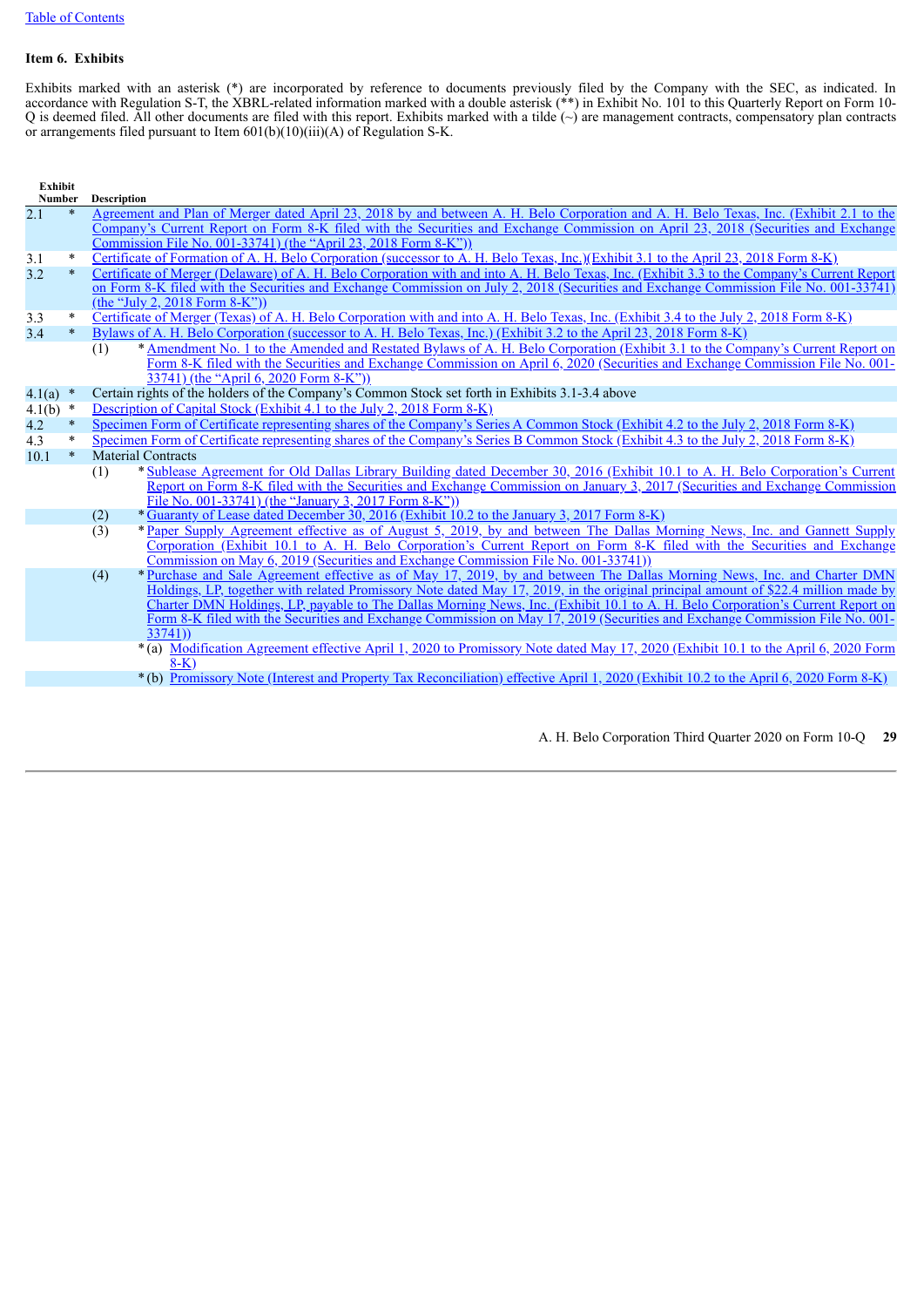# Table of [Contents](#page-1-0)

| Exhibit |        |                    |        |     |                                                                                                                                             |
|---------|--------|--------------------|--------|-----|---------------------------------------------------------------------------------------------------------------------------------------------|
| Number  |        | <b>Description</b> |        |     |                                                                                                                                             |
| 10.2    | $\ast$ |                    |        |     | Compensatory plans and arrangements:                                                                                                        |
|         |        | $\sim$ (1)         | $\ast$ |     | A. H. Belo Savings Plan as Amended and Restated Effective January 1, 2015 (Exhibit 10.2(1) to the Company's Annual Report on                |
|         |        |                    |        |     | Form 10-K filed with the Securities and Exchange Commission on March 6, 2015 (Securities and Exchange Commission File No.                   |
|         |        |                    |        |     | $001 - 33741)$                                                                                                                              |
|         |        |                    | $\ast$ | (a) | First Amendment to the A. H. Belo Savings Plan effective January 1, 2016 (Exhibit $10.2(1)(a)$ to the Company's Quarterly                   |
|         |        |                    |        |     | Report on Form 10-Q filed with the Securities and Exchange Commission on November 1, 2016 (Securities and Exchange                          |
|         |        |                    |        |     | Commission File No. $001-33741$ )                                                                                                           |
|         |        |                    | $\ast$ | (b) | Second Amendment to the A. H. Belo Savings Plan effective September 8, 2016 (Exhibit 10.2(1)(b) to the Company's                            |
|         |        |                    |        |     | Quarterly Report on Form 10-Q filed with the Securities and Exchange Commission on November 1, 2016 (Securities and                         |
|         |        |                    |        |     | Exchange Commission File No. 001-33741)                                                                                                     |
|         |        |                    | $*$    | (c) | Third Amendment to the A. H. Belo Savings Plan dated September 7, 2017 (Exhibit 10.3 to the Company's Current Report on                     |
|         |        |                    |        |     | Form 8-K filed with the Securities and Exchange Commission on September 8, 2017 (Securities and Exchange Commission                         |
|         |        |                    |        |     | File No. 001-33741)(the "September 8, 2017 Form 8-K"))                                                                                      |
|         |        |                    | $\ast$ | (d) | Fourth Amendment to the A. H. Belo Savings Plan (Exhibit 10.2 to the July 2, 2018 Form 8-K)                                                 |
|         |        |                    | $\ast$ | (e) | Fifth Amendment to the A. H. Belo Savings Plan dated November 27, 2018 (Exhibit $10.2(1)(E)$ to the Company's Quarterly                     |
|         |        |                    |        |     | Report on Form 10-Q filed with the Securities and Exchange Commission on April 29, 2019 (Securities and Exchange                            |
|         |        |                    |        |     | <u>Commission File No. 001-33741)(the "1<sup>st</sup> Quarter 2019 Form 10-Q")</u>                                                          |
|         |        |                    | $\ast$ | (f) | Sixth Amendment to the A. H. Belo Savings Plan dated April 1, 2019 (Exhibit 10.2(1)(F) to the 1st Quarter 2019 Form 10-Q)                   |
|         |        |                    | $\ast$ | (g) | Seventh Amendment to the A. H. Belo Savings Plan dated December 1, 2019 (Exhibit 10.2(1)(G) to the Company's Quarterly                      |
|         |        |                    |        |     | Report on Form 10-Q filed with the Securities and Exchange Commission on April 14, 2020 (Securities and Exchange                            |
|         |        |                    |        |     | Commission File No. $001-33741$ )                                                                                                           |
|         |        |                    | $\ast$ | (h) | Eighth Amendment to the A. H. Belo Savings Plan dated July 23, 2020 (Exhibit $10.2(1)(H)$ to the Company's Quarterly                        |
|         |        |                    |        |     | Report on Form 10-Q filed with the Securities and Exchange Commission on July 28, 2020 (Securities and Exchange                             |
|         |        |                    |        |     | Commission File No. $001-33741$ )                                                                                                           |
|         |        | $\sim$ (2)         | $\ast$ |     | A. H. Belo 2017 Incentive Compensation Plan (Exhibit I to A. H. Belo Corporation's Schedule 14A Proxy Statement filed with the              |
|         |        |                    |        |     | Securities and Exchange Commission on March 28, 2017)                                                                                       |
|         |        |                    | $\ast$ | (a) | First Amendment to the A. H. Belo 2017 Incentive Compensation Plan (Exhibit 10.1 to the July 2, 2018 Form 8-K)                              |
|         |        |                    | $\ast$ | (b) | Form of A. H. Belo 2017 Incentive Compensation Plan Evidence of Grant (for Non-Employee Directors) (Exhibit 10.1 to A.                      |
|         |        |                    |        |     | H. Belo Corporation's Current Report on Form 8-K filed with the Securities and Exchange Commission on May 12, 2017                          |
|         |        |                    |        |     | (Securities and Exchange Commission File No. 001-33741) (the "May 12, 2017 Form 8-K"))                                                      |
|         |        |                    | $*$    | (c) | Form of A. H. Belo 2017 Incentive Compensation Plan Evidence of Grant (for Employee Awards) (Exhibit 10.2 to the May                        |
|         |        |                    | $\ast$ |     | 12, 2017 Form 8-K)<br>Form of A. H. Belo Cash Long-Term Incentive Compensation Evidence of Grant (for Employee Awards) (Exhibit 10.1 to the |
|         |        | $\sim$ (3)         |        |     | Company's Annual Report on Form 10-K filed with the Securities and Exchange Commission on March 14, 2019 (Securities and                    |
|         |        |                    |        |     | Exchange Commission File No. 001-33741)                                                                                                     |
|         |        |                    | $*$    |     | A. H. Belo Corporation Change In Control Severance Plan (Exhibit 10.7 to the February 12, 2008 Form 8-K).                                   |
|         |        | $\sim$ (4)         | $\ast$ | (a) | Amendment to the A. H. Belo Change in Control Severance Plan dated March 31, 2009 (Exhibit 10.3 to the April 2, 2009)                       |
|         |        |                    |        |     | Form $8-K$ )                                                                                                                                |
|         |        |                    |        |     |                                                                                                                                             |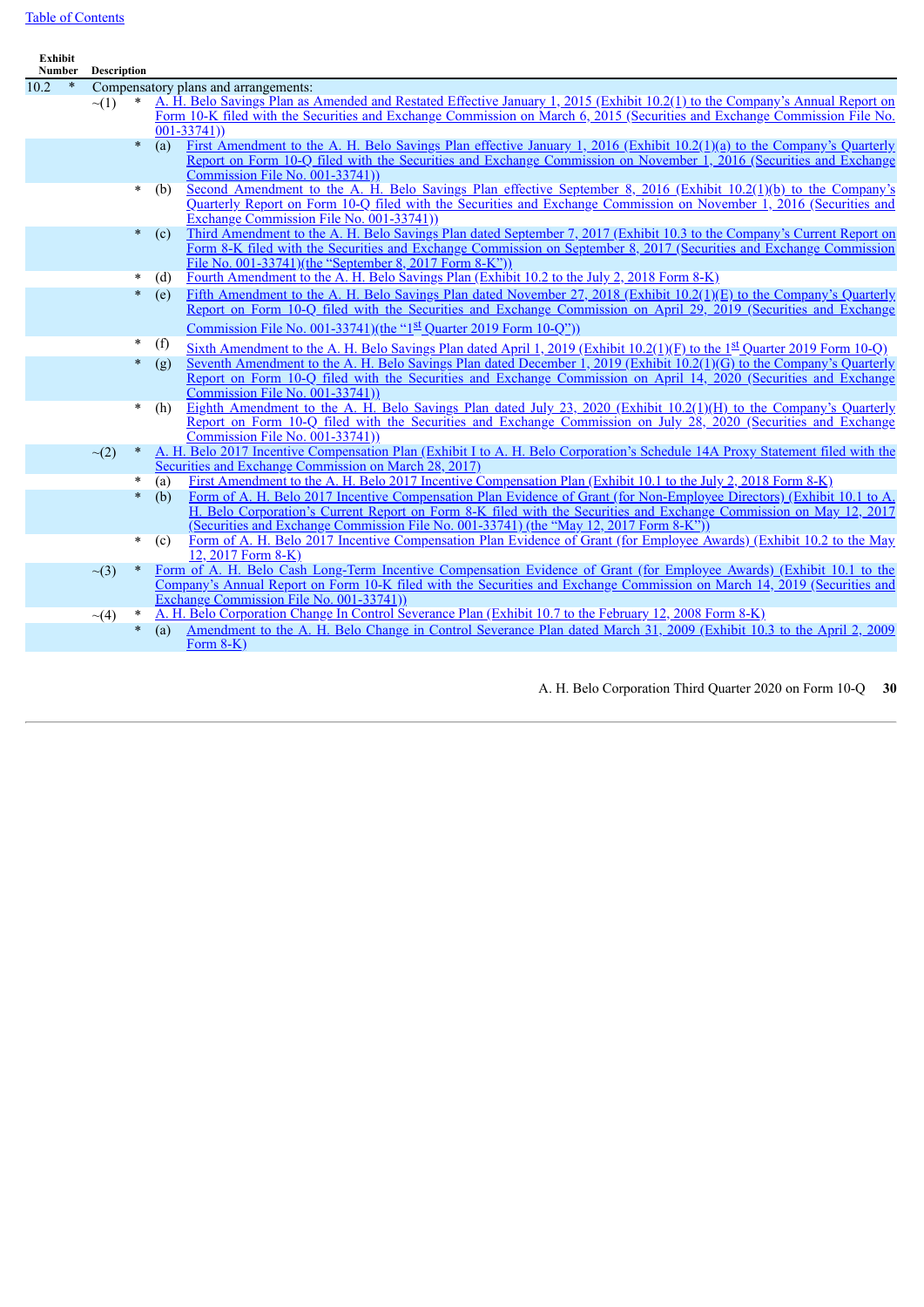| Exhibit    |                    |       |                                                                                                                                        |
|------------|--------------------|-------|----------------------------------------------------------------------------------------------------------------------------------------|
| Number     | <b>Description</b> |       |                                                                                                                                        |
|            |                    |       | $\sim$ (5) * Robert W. Decherd Compensation Arrangements dated June 19, 2013 (Exhibit 10.1 to the Company's Current Report on Form 8-K |
|            |                    |       | <u>filed with the Securities and Exchange Commission on June 19, 2013)</u>                                                             |
| $10.3$ *   |                    |       | Agreements relating to the separation of A. H. Belo from its former parent company:                                                    |
|            | (1)                |       | * Pension Plan Transfer Agreement by and between Belo Corp. and A. H. Belo Corporation dated as of October 6, 2010 (Exhibit 10.1)      |
|            |                    |       | to the Company's current Report on Form 8-K filed with the Securities and Exchange Commission on October 8, 2010 (Securities           |
|            |                    |       | and Exchange Commission File No. 001-33741))                                                                                           |
|            | (2)                |       | * Agreement among the Company, Belo Corp., and The Pension Benefit Guaranty Corporation, effective March 9, 2011                       |
|            |                    |       | (Exhibit 10.3(6) to the Company's Annual Report on Form 10-K filed with the Securities and Exchange Commission on March 11,            |
|            |                    |       | 2011 (Securities and Exchange Commission File No. 001-33741))                                                                          |
| 31.1       |                    |       | Certification of Chief Executive Officer pursuant to Section 302 of the Sarbanes-Oxley Act of 2002                                     |
| 31.2       |                    |       | Certification of principal financial officer pursuant to Section 302 of the Sarbanes-Oxley Act of 2002                                 |
|            |                    |       | Certifications of Chief Executive Officer and principal financial officer pursuant to 18 U.S.C. Section 1350, as adopted pursuant to   |
| 32         |                    |       | Section 906 of the Sarbanes-Oxley Act of 2002                                                                                          |
|            |                    | $* *$ | Inline XBRL Instance Document - the instance document does not appear in the Interactive Data File because its XBRL tags               |
| 101.INS    |                    |       | are embedded within the Inline XBRL document                                                                                           |
| 101.SCH    |                    | $***$ | Inline XBRL Taxonomy Extension Schema Document                                                                                         |
| 101.CAL    |                    | $***$ | Inline XBRL Taxonomy Extension Calculation Linkbase Document                                                                           |
| 101.DEF    |                    | $***$ | Inline XBRL Taxonomy Extension Definition Linkbase Document                                                                            |
| $101$ .LAB |                    | $* *$ | Inline XBRL Taxonomy Extension Label Linkbase Document                                                                                 |
| 101.PRE    |                    | $***$ | Inline XBRL Taxonomy Extension Presentation Linkbase Document                                                                          |
| 104        |                    | $* *$ | Cover Page Interactive Data File (formatted as Inline XBRL and contained in Exhibit 101)                                               |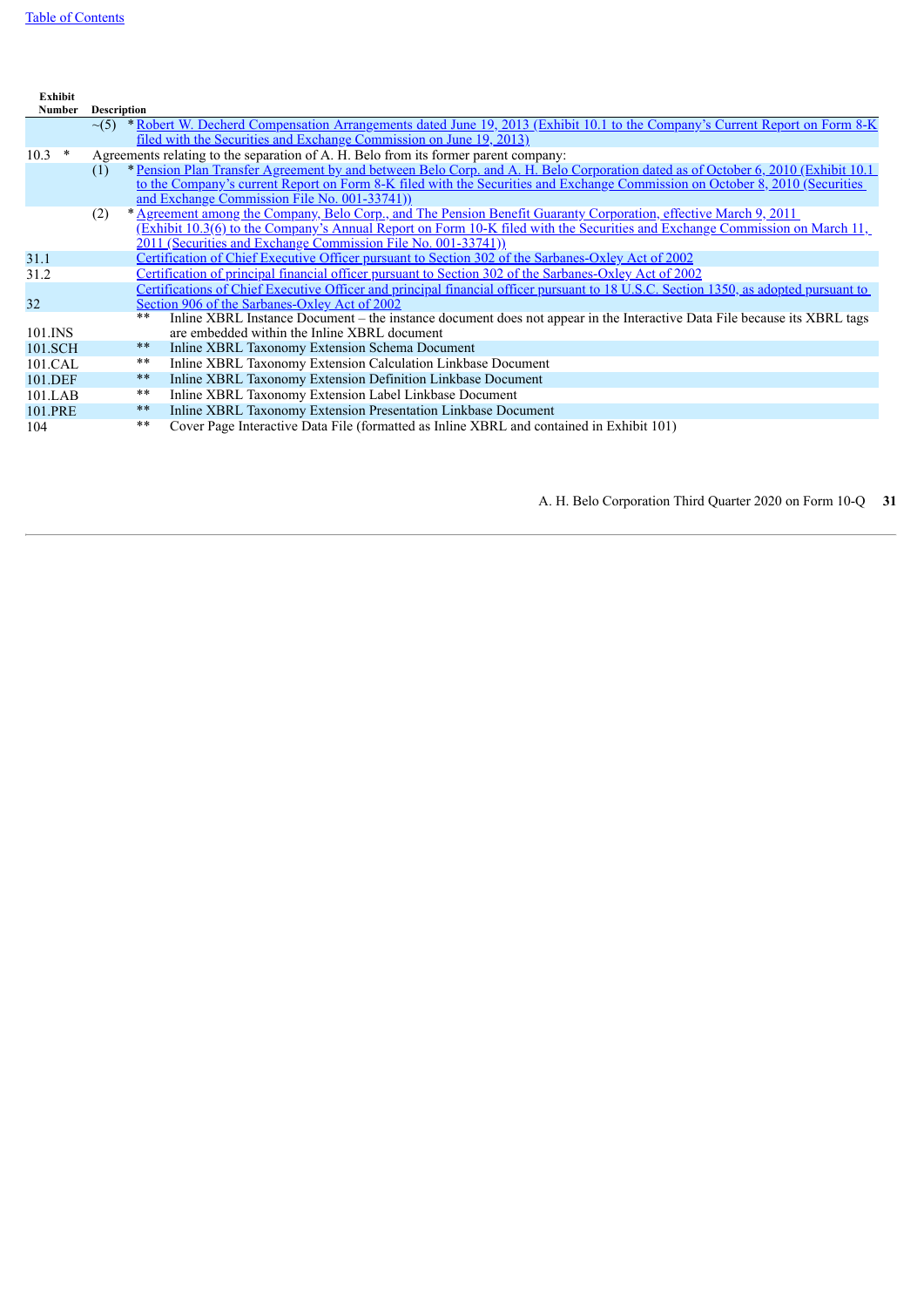#### <span id="page-31-0"></span>**SIGNATURES**

Pursuant to the requirements of Section 13 or 15(d) of the Securities Exchange Act of 1934, the Company has duly caused this report to be signed on its behalf by the undersigned, thereunto duly authorized.

# **A. H. BELO CORPORATION**

By: /s/ Katy Murray

Katy Murray Executive Vice President/Chief Financial Officer (Principal Financial Officer)

Dated: October 26, 2020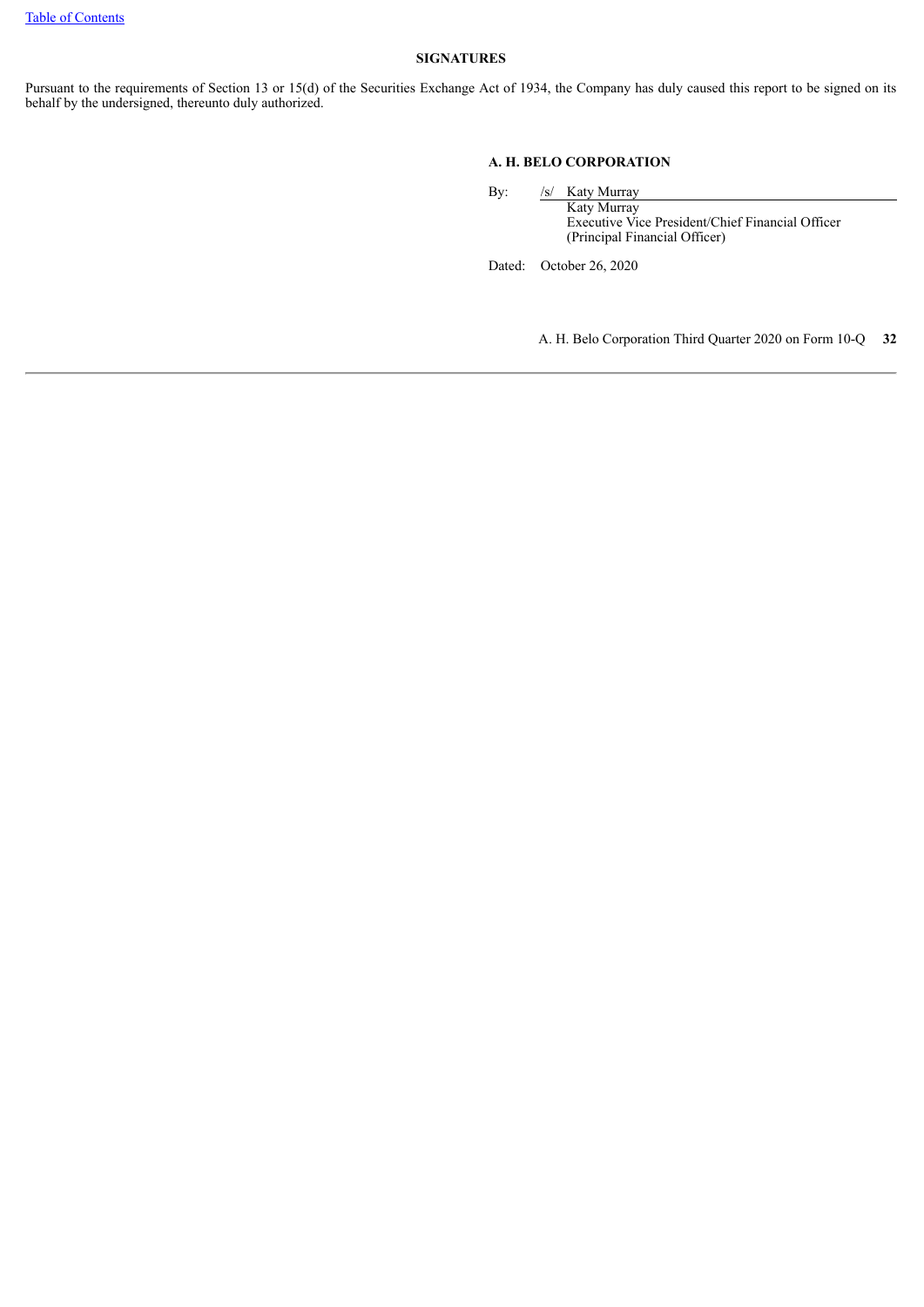# <span id="page-32-0"></span>**EXHIBIT INDEX**

| <b>Exhibit Number</b> |    | <b>Description</b>                                                                                                               |
|-----------------------|----|----------------------------------------------------------------------------------------------------------------------------------|
| 31.1                  |    | Certification of Chief Executive Officer pursuant to Section 302 of the Sarbanes-Oxley Act of 2002                               |
| 31.2                  |    | Certification of Chief Financial Officer pursuant to Section 302 of the Sarbanes-Oxley Act of 2002                               |
| 32                    |    | Certifications of Chief Executive Officer and Chief Financial Officer pursuant to 18 U.S.C. Section 1350, as adopted pursuant to |
|                       |    | Section 906 of the Sarbanes-Oxley Act of 2002                                                                                    |
| 101.INS               |    | ** Inline XBRL Instance Document – the instance document does not appear in the Interactive Data File because its XBRL tags are  |
|                       |    | embedded within the Inline XBRL document                                                                                         |
| 101.SCH               |    | ** Inline XBRL Taxonomy Extension Schema Document                                                                                |
| 101.CAL               |    | ** Inline XBRL Taxonomy Extension Calculation Linkbase Document                                                                  |
| 101.DEF               |    | ** Inline XBRL Taxonomy Extension Definition Linkbase Document                                                                   |
| 101.LAB               |    | ** Inline XBRL Taxonomy Extension Label Linkbase Document                                                                        |
| 101.PRE               | ** | Inline XBRL Taxonomy Extension Presentation Linkbase Document                                                                    |
| 104                   | ** | Cover Page Interactive Data File (formatted as Inline XBRL and contained in Exhibit 101)                                         |

In accordance with Regulation S-T, the XBRL-related information marked with a double asterisk (\*\*) in Exhibit No. 101 to this Quarterly Report on Form 10-Q is deemed filed.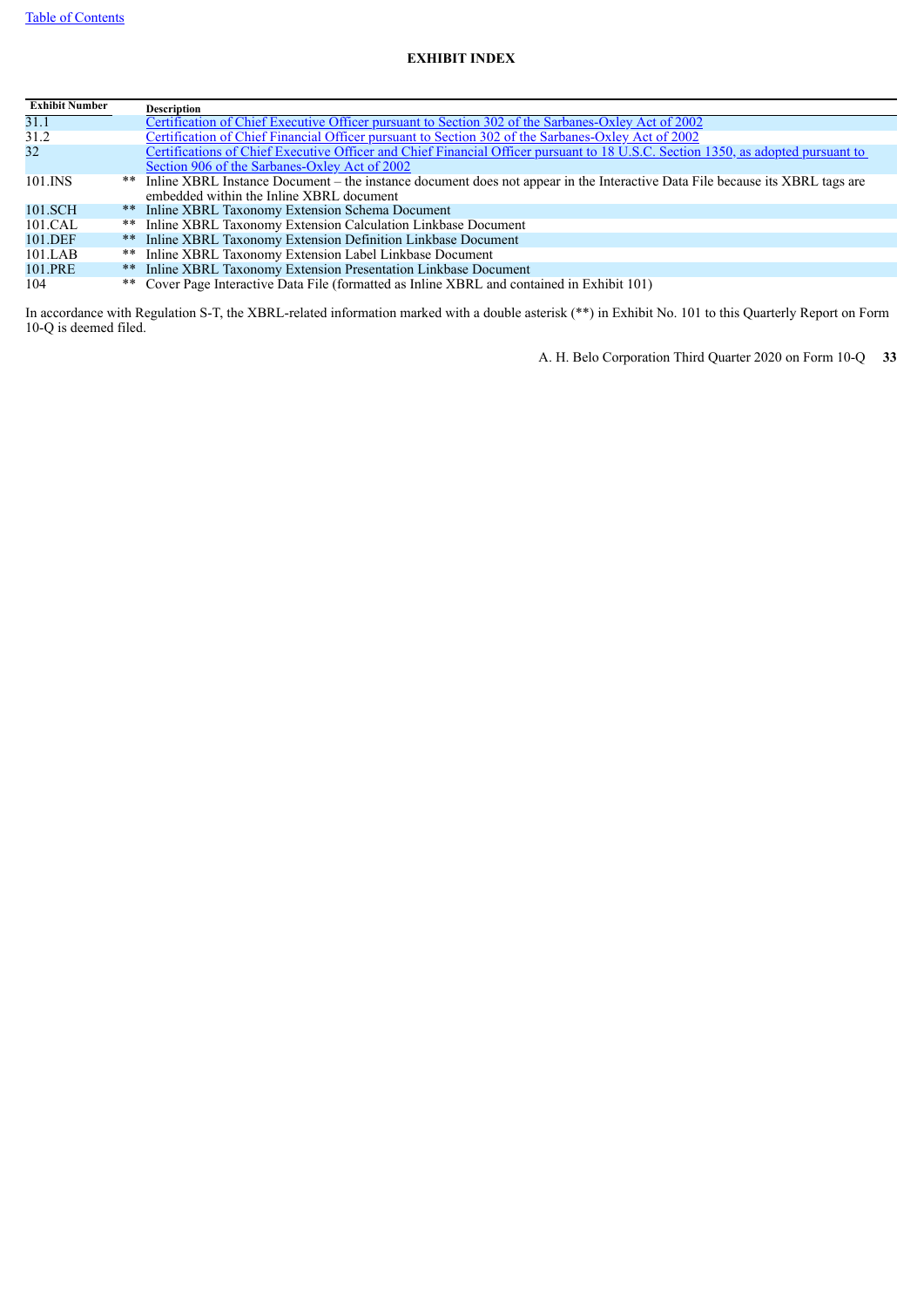#### **SECTION 302 CERTIFICATION**

<span id="page-33-0"></span>I, Robert W. Decherd, Chairman of the Board, President and Chief Executive Officer of A. H. Belo Corporation, certify that:

- 1. I have reviewed this quarterly report on Form 10-Q of A. H. Belo Corporation;
- 2. Based on my knowledge, this report does not contain any untrue statement of a material fact or omit to state a material fact necessary to make the statements made, in light of the circumstances under which such statements were made, not misleading with respect to the period covered by this report;
- 3. Based on my knowledge, the financial statements, and other financial information included in this report, fairly present in all material respects the financial condition, results of operations and cash flows of the registrant as of, and for, the periods presented in this report;
- 4. The registrant's other certifying officer(s) and I are responsible for establishing and maintaining disclosure controls and procedures (as defined in Exchange Act Rules 13a-15(e) and 15d-15(e)) and internal control over financial reporting (as defined in Exchange Act Rules  $13a-15(f)$  and  $15d-15(f)$  for the registrant and have:
	- a) designed such disclosure controls and procedures, or caused such disclosure controls and procedures to be designed under our supervision, to ensure that material information relating to the registrant, including its consolidated subsidiaries, is made known to us by others within those entities, particularly during the period in which this report is being prepared;
	- b) designed such internal control over financial reporting, or caused such internal control over financial reporting to be designed under our supervision, to provide reasonable assurance regarding the reliability of financial reporting and the preparation of financial statements for external purposes in accordance with generally accepted accounting principles;
	- c) evaluated the effectiveness of the registrant's disclosure controls and procedures and presented in this report our conclusions about the effectiveness of the disclosure controls and procedures, as of the end of the period covered by this report based on such evaluation; and
	- d) disclosed in this report any change in the registrant's internal control over financial reporting that occurred during the registrant's most recent fiscal quarter (the registrant's fourth fiscal quarter in the case of an annual report) that has materially affected, or is reasonably likely to materially affect, the registrant's internal control over financial reporting; and
- 5. The registrant's other certifying officer(s) and I have disclosed, based on our most recent evaluation of internal control over financial reporting, to the registrant's auditors and the audit committee of the registrant's board of directors (or persons performing the equivalent functions):
	- a) all significant deficiencies and material weaknesses in the design or operation of internal control over financial reporting which are reasonably likely to adversely affect the registrant's ability to record, process, summarize and report financial information; and
	- b) any fraud, whether or not material, that involves management or other employees who have a significant role in the registrant's internal control over financial reporting.

By: /s/ Robert W. Decherd

Robert W. Decherd Chairman of the Board, President and Chief Executive Officer

Date: October 26, 2020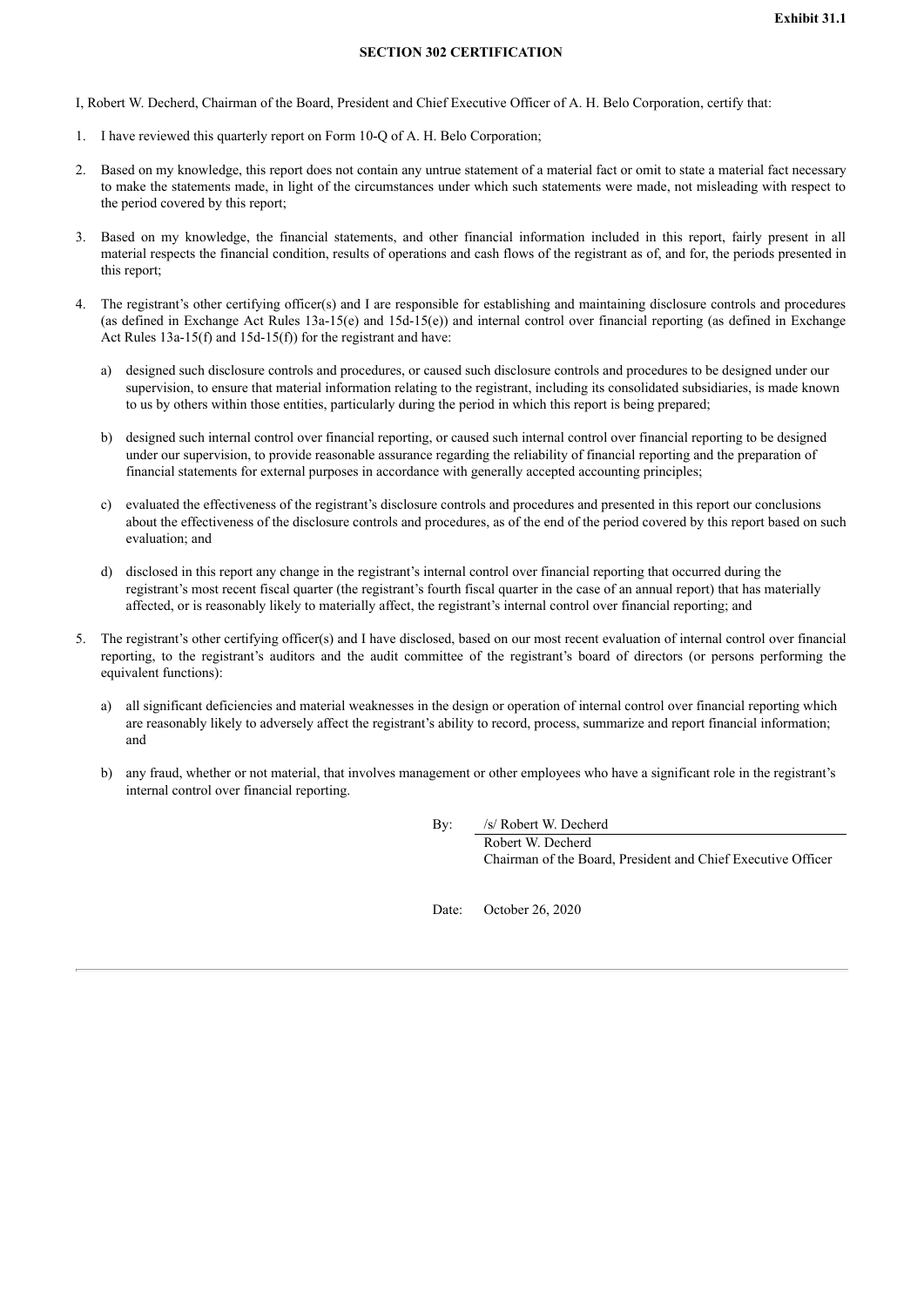#### **SECTION 302 CERTIFICATION**

<span id="page-34-0"></span>I, Katy Murray, Executive Vice President/Chief Financial Officer of A. H. Belo Corporation, certify that:

- 1. I have reviewed this quarterly report on Form 10-Q of A. H. Belo Corporation;
- 2. Based on my knowledge, this report does not contain any untrue statement of a material fact or omit to state a material fact necessary to make the statements made, in light of the circumstances under which such statements were made, not misleading with respect to the period covered by this report;
- 3. Based on my knowledge, the financial statements, and other financial information included in this report, fairly present in all material respects the financial condition, results of operations and cash flows of the registrant as of, and for, the periods presented in this report;
- 4. The registrant's other certifying officer(s) and I are responsible for establishing and maintaining disclosure controls and procedures (as defined in Exchange Act Rules 13a-15(e) and 15d-15(e)) and internal control over financial reporting (as defined in Exchange Act Rules 13a-15(f) and 15d-15(f)) for the registrant and have:
	- a) designed such disclosure controls and procedures, or caused such disclosure controls and procedures to be designed under our supervision, to ensure that material information relating to the registrant, including its consolidated subsidiaries, is made known to us by others within those entities, particularly during the period in which this report is being prepared;
	- b) designed such internal control over financial reporting, or caused such internal control over financial reporting to be designed under our supervision, to provide reasonable assurance regarding the reliability of financial reporting and the preparation of financial statements for external purposes in accordance with generally accepted accounting principles;
	- c) evaluated the effectiveness of the registrant's disclosure controls and procedures and presented in this report our conclusions about the effectiveness of the disclosure controls and procedures, as of the end of the period covered by this report based on such evaluation; and
	- d) disclosed in this report any change in the registrant's internal control over financial reporting that occurred during the registrant's most recent fiscal quarter (the registrant's fourth fiscal quarter in the case of an annual report) that has materially affected, or is reasonably likely to materially affect, the registrant's internal control over financial reporting; and
- 5. The registrant's other certifying officer(s) and I have disclosed, based on our most recent evaluation of internal control over financial reporting, to the registrant's auditors and the audit committee of the registrant's board of directors (or persons performing the equivalent functions):
	- a) all significant deficiencies and material weaknesses in the design or operation of internal control over financial reporting which are reasonably likely to adversely affect the registrant's ability to record, process, summarize and report financial information; and
	- b) any fraud, whether or not material, that involves management or other employees who have a significant role in the registrant's internal control over financial reporting.

By: /s/ Katy Murray

Katy Murray Executive Vice President/Chief Financial Officer

Date: October 26, 2020